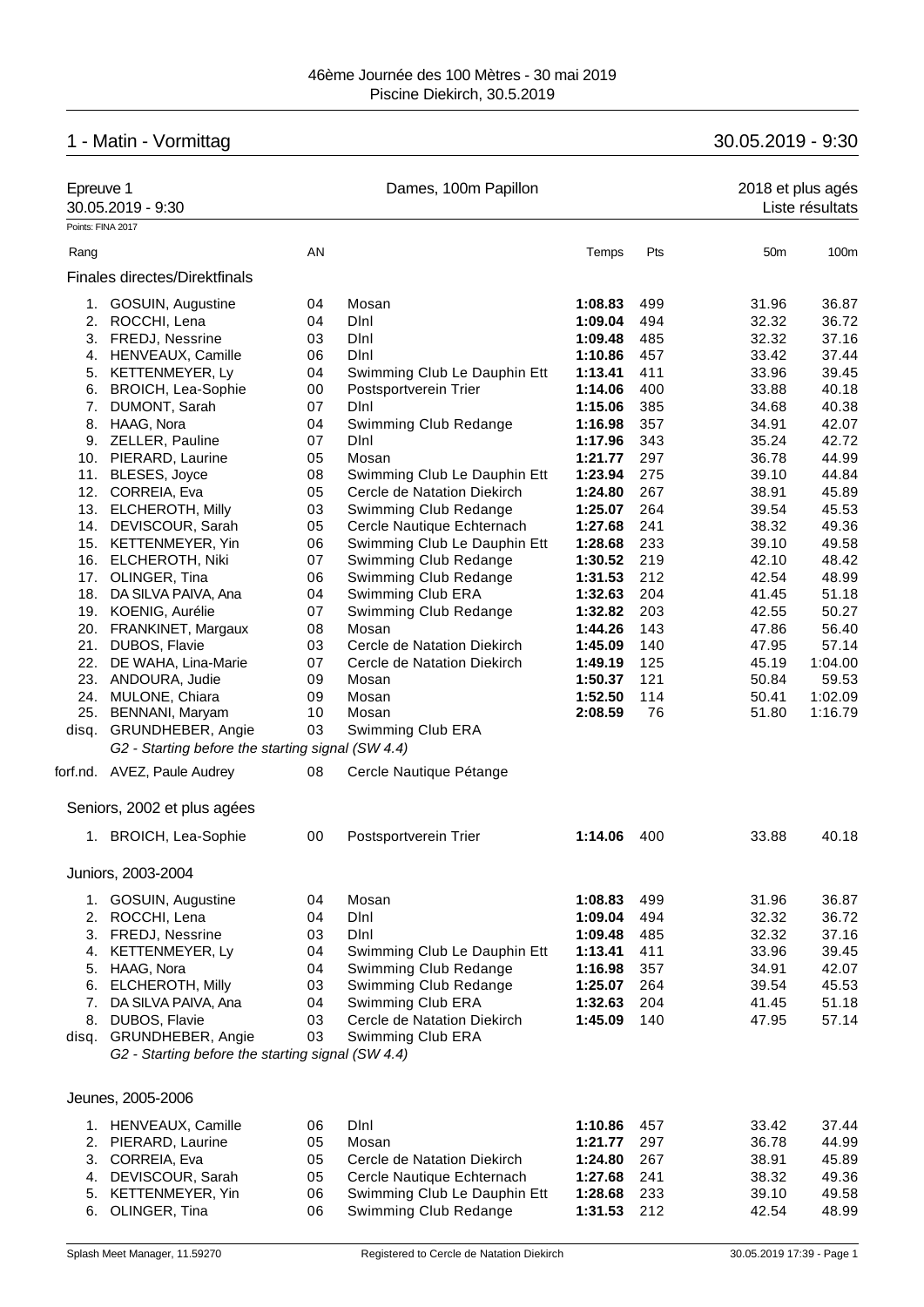## Epreuve 1, Dames, 100m Papillon

|  | Pupilles, 2007-2008 |
|--|---------------------|
|--|---------------------|

| 7.                             | 1. DUMONT, Sarah<br>2. ZELLER, Pauline<br>3. BLESES, Joyce<br>4. ELCHEROTH, Niki<br>5. KOENIG, Aurélie<br>6. FRANKINET, Margaux<br>DE WAHA, Lina-Marie<br>forf.nd. AVEZ, Paule Audrey | 07<br>07<br>08<br>07<br>07<br>08<br>07<br>08 | Dini<br>Dini<br>Swimming Club Le Dauphin Ett<br>Swimming Club Redange<br>Swimming Club Redange<br>Mosan<br>Cercle de Natation Diekirch<br>Cercle Nautique Pétange                                                  | 1:15.06<br>1:17.96<br>1:23.94<br>1:30.52<br>1:32.82<br>1:44.26<br>1:49.19 | 385<br>343<br>275<br>219<br>203<br>143<br>125 | 34.68<br>35.24<br>39.10<br>42.10<br>42.55<br>47.86<br>45.19 | 40.38<br>42.72<br>44.84<br>48.42<br>50.27<br>56.40<br>1:04.00 |
|--------------------------------|---------------------------------------------------------------------------------------------------------------------------------------------------------------------------------------|----------------------------------------------|--------------------------------------------------------------------------------------------------------------------------------------------------------------------------------------------------------------------|---------------------------------------------------------------------------|-----------------------------------------------|-------------------------------------------------------------|---------------------------------------------------------------|
|                                | Poussins, 2009 et plus jeunes                                                                                                                                                         |                                              |                                                                                                                                                                                                                    |                                                                           |                                               |                                                             |                                                               |
|                                | 1. ANDOURA, Judie<br>2. MULONE, Chiara<br>3. BENNANI, Maryam                                                                                                                          | 09<br>09<br>10                               | Mosan<br>Mosan<br>Mosan                                                                                                                                                                                            | 1:50.37<br>1:52.50<br>2:08.59                                             | 121<br>114<br>76                              | 50.84<br>50.41<br>51.80                                     | 59.53<br>1:02.09<br>1:16.79                                   |
| Epreuve 2<br>Points: FINA 2017 | 30.05.2019 - 9:43                                                                                                                                                                     |                                              | Messieurs, 100m Papillon                                                                                                                                                                                           |                                                                           |                                               |                                                             | 2018 et plus agés<br>Liste résultats                          |
|                                |                                                                                                                                                                                       |                                              |                                                                                                                                                                                                                    |                                                                           |                                               |                                                             |                                                               |
| Rang                           |                                                                                                                                                                                       | AN                                           |                                                                                                                                                                                                                    | Temps                                                                     | Pts                                           | 50 <sub>m</sub>                                             | 100m                                                          |
|                                | Finales directes/Direktfinals                                                                                                                                                         |                                              |                                                                                                                                                                                                                    |                                                                           |                                               |                                                             |                                                               |
|                                | 1. BECKERS, Felix                                                                                                                                                                     | 01                                           | Swimming Club Le Dauphin Ett                                                                                                                                                                                       | 1:01.27                                                                   | 483                                           | 29.34                                                       | 31.93                                                         |
|                                | 2. DUBOS, Julien                                                                                                                                                                      | 99                                           | Cercle de Natation Diekirch                                                                                                                                                                                        | 1:01.40                                                                   | 480                                           | 28.31                                                       | 33.09                                                         |
|                                | 3. MORIS, Cédric                                                                                                                                                                      | 98                                           | Swimming Club Le Dauphin Ett                                                                                                                                                                                       | 1:04.76                                                                   | 409                                           | 30.54                                                       | 34.22                                                         |
|                                | 4. DENTER, Arthur                                                                                                                                                                     | 04                                           | Cercle Nautique Echternach<br>DInl                                                                                                                                                                                 | 1:07.42                                                                   | 362                                           | 30.22                                                       | 37.20                                                         |
|                                | 5. LEROY, Guillaume<br>6. BOENTGES, Kevin                                                                                                                                             | 03<br>03                                     | Cercle Nautique Pétange                                                                                                                                                                                            | 1:07.43<br>1:08.07                                                        | 362<br>352                                    | 30.74<br>30.59                                              | 36.69<br>37.48                                                |
|                                | 7. MOENS, Julien                                                                                                                                                                      | 05                                           | DInl                                                                                                                                                                                                               | 1:08.37                                                                   | 347                                           | 29.86                                                       | 38.51                                                         |
|                                | 8. WEIDERT, Jo                                                                                                                                                                        | 03                                           | Cercle Nautique Echternach                                                                                                                                                                                         | 1:08.50                                                                   | 345                                           | 30.84                                                       | 37.66                                                         |
|                                | 9. CIRELLI, Marco                                                                                                                                                                     | 02                                           | Swimming Club Redange                                                                                                                                                                                              | 1:08.94                                                                   | 339                                           | 32.92                                                       | 36.02                                                         |
|                                | 10. MASSIGNAN, Ilias                                                                                                                                                                  | 02                                           | DInl                                                                                                                                                                                                               | 1:09.78                                                                   | 327                                           | 31.74                                                       | 38.04                                                         |
|                                | 11. DUBOS, Simon                                                                                                                                                                      | 00                                           | Cercle de Natation Diekirch                                                                                                                                                                                        | 1:10.14                                                                   | 322                                           | 32.28                                                       | 37.86                                                         |
|                                | 12. KIEFFER, Brian                                                                                                                                                                    | 04                                           | Swimming Club ERA                                                                                                                                                                                                  | 1:11.07                                                                   | 309                                           | 32.87                                                       | 38.20                                                         |
|                                | 13. FONDEUR, Mael                                                                                                                                                                     | 05                                           | Dini                                                                                                                                                                                                               | 1:14.76                                                                   | 266                                           | 34.83                                                       | 39.93                                                         |
|                                | 14. PALAGNIOUK, Romain                                                                                                                                                                | 04                                           | Cercle Nautique Pétange                                                                                                                                                                                            | 1:16.02                                                                   | 252                                           | 33.68                                                       | 42.34                                                         |
|                                | 15. BOURGUIGNON, Benjamin                                                                                                                                                             | 05                                           | Swimming Club Le Dauphin Ett                                                                                                                                                                                       | 1:16.54                                                                   | 247                                           | 34.08                                                       | 42.46                                                         |
|                                | 16. MAAS-KOOB, Cédric                                                                                                                                                                 | 02                                           | Swimming Club Le Dauphin Ett                                                                                                                                                                                       | 1:16.59                                                                   | 247                                           | 36.18                                                       | 40.41                                                         |
|                                | 17. FETZ, Tom<br>18. TRESSEL, Yannis                                                                                                                                                  | 04<br>05                                     | Cercle Nautique Echternach<br>Swimming Club Le Dauphin Ett                                                                                                                                                         | 1:18.04<br>1:20.80                                                        | 233<br>210                                    | 35.29<br>37.61                                              | 42.75<br>43.19                                                |
|                                | 19. WENZEL, Grégory                                                                                                                                                                   | 04                                           | Cercle de Natation Diekirch                                                                                                                                                                                        | 1:26.26                                                                   | 173                                           | 39.47                                                       | 46.79                                                         |
|                                | 20. ESCHETTE, Louis                                                                                                                                                                   | 07                                           | Cercle de Natation Wiltz                                                                                                                                                                                           | 1:26.87                                                                   | 169                                           | 38.25                                                       | 48.62                                                         |
|                                | 21. ANISKO, Leonard                                                                                                                                                                   | 08                                           | Cercle Nautique Pétange                                                                                                                                                                                            | 1:36.14                                                                   | 125                                           | 41.50                                                       | 54.64                                                         |
|                                | 22. GOSUIN, Gaspard                                                                                                                                                                   | 08                                           | Mosan                                                                                                                                                                                                              | 1:37.93                                                                   | 118                                           | 46.28                                                       | 51.65                                                         |
|                                | 23. REGE, Shaunak                                                                                                                                                                     | 04                                           | Swimming Club ERA                                                                                                                                                                                                  | 1:38.32                                                                   | 116                                           | 42.31                                                       | 56.01                                                         |
|                                | 24. MARECHAL, Alexis                                                                                                                                                                  | 08                                           | Mosan                                                                                                                                                                                                              | 1:50.82                                                                   | 81                                            | 49.70                                                       | 1:01.12                                                       |
|                                | 25. KASSENSSA, Maxence                                                                                                                                                                | 08                                           | Mosan                                                                                                                                                                                                              | 1:52.92                                                                   | 77                                            | 51.05                                                       | 1:01.87                                                       |
|                                | 26. GENEVROIS, Sébastien                                                                                                                                                              | 09                                           | Mosan                                                                                                                                                                                                              | 1:57.78                                                                   | 68                                            | 51.09                                                       | 1:06.69                                                       |
|                                | disq. DAKEU NGAHA, David Owen                                                                                                                                                         | 08                                           | Cercle de Natation Diekirch<br>P2 - did not bring both arms forward simultaneously over water or did not bring both arms backward<br>simultaneously under water through-out the race, according to SW 8.5 (SW 8.2) |                                                                           |                                               |                                                             |                                                               |
|                                |                                                                                                                                                                                       |                                              |                                                                                                                                                                                                                    |                                                                           |                                               |                                                             |                                                               |
|                                | forf.nd. LABYE, Romain<br>forf.nd. HAAG, Yanic                                                                                                                                        | 05<br>07                                     | Mosan<br>Swimming Club Redange                                                                                                                                                                                     |                                                                           |                                               |                                                             |                                                               |
|                                | Seniors, 2000 et plus agés                                                                                                                                                            |                                              |                                                                                                                                                                                                                    |                                                                           |                                               |                                                             |                                                               |
|                                | $1$ DUROS Julian                                                                                                                                                                      | oο                                           | Carola da Natation Diakiroh                                                                                                                                                                                        | $1.01$ $10$ $180$                                                         |                                               | 28.31                                                       | _0∩ ג?                                                        |

1. DUBOS, Julien 99 Cercle de Natation Diekirch **1:01.40** 480 28.31 33.09 2. MORIS, Cédric **98** Swimming Club Le Dauphin Ett **1:04.76** 409 30.54 34.22<br>3. DUBOS, Simon **37.86** 37.86 **Cercle de Natation Diekirch**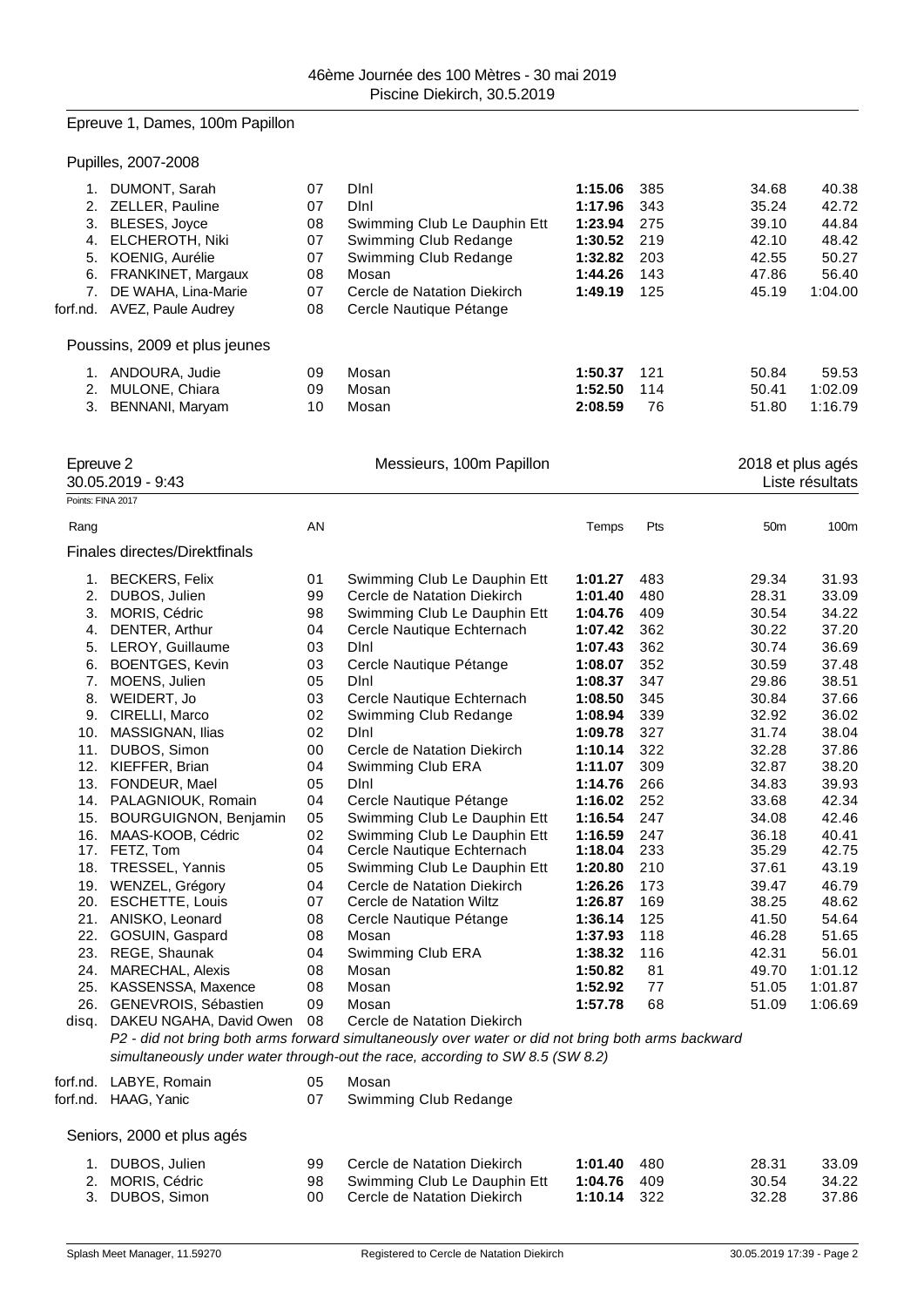# Epreuve 2, Messieurs, 100m Papillon

Juniors, 2001-2002

|                   | "                                                             |                |                                                                                                                                            |                               |                   |                         |                         |
|-------------------|---------------------------------------------------------------|----------------|--------------------------------------------------------------------------------------------------------------------------------------------|-------------------------------|-------------------|-------------------------|-------------------------|
|                   | 1. BECKERS, Felix<br>2. CIRELLI, Marco<br>3. MASSIGNAN, Ilias | 01<br>02<br>02 | Swimming Club Le Dauphin Ett<br>Swimming Club Redange<br>Dini                                                                              | 1:01.27<br>1:08.94<br>1:09.78 | 483<br>339<br>327 | 29.34<br>32.92<br>31.74 | 31.93<br>36.02<br>38.04 |
|                   | 4. MAAS-KOOB, Cédric                                          | 02             | Swimming Club Le Dauphin Ett                                                                                                               | 1:16.59                       | 247               | 36.18                   | 40.41                   |
|                   | Jeunes, 2003-2004                                             |                |                                                                                                                                            |                               |                   |                         |                         |
|                   | 1. DENTER, Arthur                                             | 04             | Cercle Nautique Echternach                                                                                                                 | 1:07.42                       | 362               | 30.22                   | 37.20                   |
|                   | 2. LEROY, Guillaume                                           | 03             | DInl                                                                                                                                       | 1:07.43                       | 362               | 30.74                   | 36.69                   |
|                   | 3. BOENTGES, Kevin                                            | 03             | Cercle Nautique Pétange                                                                                                                    | 1:08.07                       | 352               | 30.59                   | 37.48                   |
|                   | 4. WEIDERT, Jo                                                | 03             | Cercle Nautique Echternach                                                                                                                 | 1:08.50                       | 345               | 30.84                   | 37.66                   |
|                   | 5. KIEFFER, Brian<br>6. PALAGNIOUK, Romain                    | 04<br>04       | Swimming Club ERA<br>Cercle Nautique Pétange                                                                                               | 1:11.07<br>1:16.02            | 309<br>252        | 32.87                   | 38.20<br>42.34          |
|                   | 7. FETZ, Tom                                                  | 04             | Cercle Nautique Echternach                                                                                                                 | 1:18.04                       | 233               | 33.68<br>35.29          | 42.75                   |
|                   | 8. WENZEL, Grégory                                            | 04             | Cercle de Natation Diekirch                                                                                                                | 1:26.26                       | 173               | 39.47                   | 46.79                   |
|                   | 9. REGE, Shaunak                                              | 04             | Swimming Club ERA                                                                                                                          | 1:38.32                       | 116               | 42.31                   | 56.01                   |
|                   | Pupilles, 2005-2006                                           |                |                                                                                                                                            |                               |                   |                         |                         |
|                   | 1. MOENS, Julien                                              | 05             | Dini                                                                                                                                       | 1:08.37                       | 347               | 29.86                   | 38.51                   |
|                   | 2. FONDEUR, Mael                                              | 05             | Dini                                                                                                                                       | 1:14.76                       | 266               | 34.83                   | 39.93                   |
|                   | 3. BOURGUIGNON, Benjamin                                      | 05             | Swimming Club Le Dauphin Ett                                                                                                               | 1:16.54                       | 247               | 34.08                   | 42.46                   |
|                   | 4. TRESSEL, Yannis                                            | 05             | Swimming Club Le Dauphin Ett                                                                                                               | 1:20.80                       | 210               | 37.61                   | 43.19                   |
|                   | forf.nd. LABYE, Romain                                        | 05             | Mosan                                                                                                                                      |                               |                   |                         |                         |
|                   | Poussins, 2007 et plus jeunes                                 |                |                                                                                                                                            |                               |                   |                         |                         |
|                   | 1. ESCHETTE, Louis                                            | 07             | Cercle de Natation Wiltz                                                                                                                   | 1:26.87                       | 169               | 38.25                   | 48.62                   |
|                   | 2. ANISKO, Leonard                                            | 08             | Cercle Nautique Pétange                                                                                                                    | 1:36.14                       | 125               | 41.50                   | 54.64                   |
|                   | 3. GOSUIN, Gaspard                                            | 08             | Mosan                                                                                                                                      | 1:37.93                       | 118               | 46.28                   | 51.65                   |
| 4.                | MARECHAL, Alexis                                              | 08             | Mosan                                                                                                                                      | 1:50.82                       | 81                | 49.70                   | 1:01.12                 |
|                   | 5. KASSENSSA, Maxence                                         | 08             | Mosan                                                                                                                                      | 1:52.92                       | 77                | 51.05                   | 1:01.87                 |
| disq.             | 6. GENEVROIS, Sébastien<br>DAKEU NGAHA, David Owen            | 09<br>08       | Mosan<br>Cercle de Natation Diekirch<br>P2 - did not bring both arms forward simultaneously over water or did not bring both arms backward | 1:57.78                       | 68                | 51.09                   | 1:06.69                 |
|                   |                                                               |                | simultaneously under water through-out the race, according to SW 8.5 (SW 8.2)                                                              |                               |                   |                         |                         |
| forf.nd.          | HAAG, Yanic                                                   | 07             | Swimming Club Redange                                                                                                                      |                               |                   |                         |                         |
|                   |                                                               |                |                                                                                                                                            |                               |                   |                         |                         |
| Epreuve 3         |                                                               |                | Dames, 100m Brasse                                                                                                                         |                               |                   | 2018 et plus agés       |                         |
|                   | 30.05.2019 - 10:16                                            |                |                                                                                                                                            |                               |                   |                         | Liste résultats         |
| Points: FINA 2017 |                                                               |                |                                                                                                                                            |                               |                   |                         |                         |
| Rang              |                                                               | AN             |                                                                                                                                            | Temps                         | Pts               | 50 <sub>m</sub>         | 100m                    |
|                   | Finales directes/Direktfinals                                 |                |                                                                                                                                            |                               |                   |                         |                         |
|                   | 1. GOSUIN, Augustine                                          | 04             | Mosan                                                                                                                                      | 1:14.09                       | 596               | 35.52                   | 38.57                   |
|                   | 2. STREPENNE, Elisa                                           | 00             | Dini                                                                                                                                       | 1:17.86                       | 513               | 36.31                   | 41.55                   |
|                   | 3. LEGROS, Diana                                              | 02             | Dini                                                                                                                                       | 1:21.20                       | 452               | 37.88                   | 43.32                   |
| 4.                | CHAUVEHEID, Lilou                                             | 06             | Dini                                                                                                                                       | 1:23.00                       | 424               | 39.12                   | 43.88                   |
| 5.<br>6.          | HAAG, Nora<br>DAVID, Sarah                                    | 04<br>06       | Swimming Club Redange<br>Dini                                                                                                              | 1:23.60<br>1:25.31            | 415<br>390        | 39.71<br>41.86          | 43.89<br>43.45          |
| 7.                | KETTENMEYER, Yin                                              | 06             | Swimming Club Le Dauphin Ett                                                                                                               | 1:25.77                       | 384               | 41.15                   | 44.62                   |
| 8.                | KETTENMEYER, Ly                                               | 04             | Swimming Club Le Dauphin Ett                                                                                                               | 1:26.38                       | 376               | 40.83                   | 45.55                   |
| 9.                | DEVILLE, Hélenne                                              | 08             | Dini                                                                                                                                       | 1:29.87                       | 334               | 42.48                   | 47.39                   |
|                   | 10. DAVID, Ryanna                                             | 08             | Dini                                                                                                                                       | 1:30.71                       | 324               | 44.26                   | 46.45                   |
|                   | 11. FETZ, Melanie                                             | 01             | Cercle Nautique Echternach                                                                                                                 | 1:31.27                       | 318               | 42.46                   | 48.81                   |
|                   | 12. ELCHEROTH, Milly                                          | 03             | Swimming Club Redange                                                                                                                      | 1:33.10                       | 300               | 43.55                   | 49.55                   |
| 13.               | CORREIA, Eva                                                  | 05             | Cercle de Natation Diekirch                                                                                                                | 1:38.53                       | 253               | 46.92                   | 51.61                   |
|                   | 14. GILLAIN, Gabrielle                                        | 08             | Mosan                                                                                                                                      | 1:39.40                       | 246               | 47.64                   | 51.76                   |
| 15.               | KOENIG, Aurélie                                               | 07             | Swimming Club Redange                                                                                                                      | 1:39.75                       | 244               | 47.18                   | 52.57                   |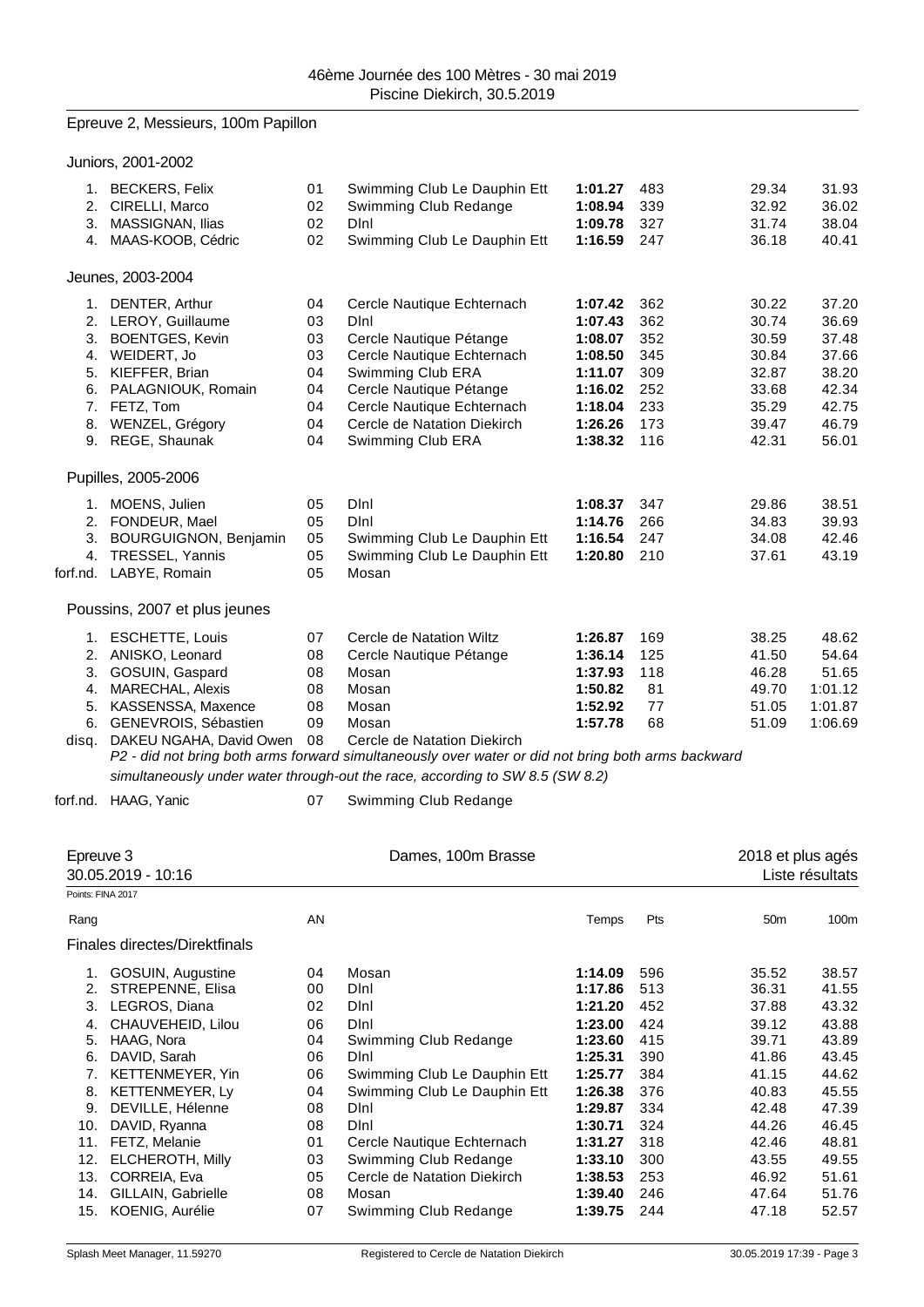# Epreuve 3, Dames, 100m Brasse, Finales directes/Direktfinals

| Rang  |                                                   | AN       |                                                                                                                                        | Temps              | Pts        | 50 <sub>m</sub>    | 100m               |
|-------|---------------------------------------------------|----------|----------------------------------------------------------------------------------------------------------------------------------------|--------------------|------------|--------------------|--------------------|
| 16.   | BLESES, Joyce                                     | 08       | Swimming Club Le Dauphin Ett                                                                                                           | 1:41.61            | 231        | 47.70              | 53.91              |
| 17.   | OLINGER, Tina                                     | 06       | Swimming Club Redange                                                                                                                  | 1:41.85            | 229        | 48.23              | 53.62              |
|       | 18. HANSEN, Cindy                                 | 94       | Swimming Club ERA                                                                                                                      | 1:43.41            | 219        | 48.87              | 54.54              |
|       | 19. DE WAHA, Lina-Marie                           | 07       | Cercle de Natation Diekirch                                                                                                            | 1:44.20            | 214        | 47.98              | 56.22              |
|       | 20. ROBERT, Clara                                 | 09       | Mosan                                                                                                                                  | 1:57.01            | 151        | 55.62              | 1:01.39            |
|       | 21. LUETZEN, Laura                                | 09       | Cercle de Natation Diekirch                                                                                                            | 1:57.72            | 148        | 54.93              | 1:02.79            |
|       | 22. DUBOS, Flavie                                 | 03       | Cercle de Natation Diekirch                                                                                                            | 2:00.46            | 138        | 56.49              | 1:03.97            |
| 23.   | MULONE, Chiara                                    | 09       | Mosan                                                                                                                                  | 2:00.99            | 136        | 56.63              | 1:04.36            |
|       | 24. CHRISTIAENS, Camille                          | 10       | Mosan                                                                                                                                  | 2:02.95            | 130        | 59.07              | 1:03.88            |
|       | 25. SHEHU, Alishia                                | 07       | Swimming Club ERA                                                                                                                      | 2:04.42            | 125        | 58.18              | 1:06.24            |
|       | 26. DE GYNS, Lilwenn                              | 11       | Mosan                                                                                                                                  | 2:06.52            | 119        | 57.85              | 1:08.67            |
|       | 27. JEEWOTAH, Nelly                               | 07       | Swimming Club ERA                                                                                                                      | 2:06.95            | 118        | 58.46              | 1:08.49            |
|       | 28. NOTHUM, June                                  | 09       | Swimming Club Redange                                                                                                                  | 2:07.31            | 117        | 1:00.73            | 1:06.58            |
|       | 29. BENNANI, Maryam                               | 10       | Mosan                                                                                                                                  | 2:08.57            | 114        | 59.99              | 1:08.58            |
|       | 30. OLINGER, Lilli                                | 09<br>11 | Swimming Club Redange<br>Mosan                                                                                                         | 2:09.84            | 110<br>104 | 1:01.08            | 1:08.76<br>1:09.67 |
| 32.   | 31. GOSUIN, Léopoldine<br>SCHMIT, Lara            | 09       | Cercle de Natation Diekirch                                                                                                            | 2:12.45<br>2:16.32 | 95         | 1:02.78<br>1:01.29 | 1:15.03            |
|       | 33. HERMAN, Luna                                  | 09       | Mosan                                                                                                                                  | 2:17.64            | 93         | 1:05.73            | 1:11.91            |
|       | 34. BECK, Alyson                                  | 09       | Swimming Club Redange                                                                                                                  | 2:23.53            | 82         | 1:07.93            | 1:15.60            |
|       | 35. SAND, Jade Emmanuelle                         | 09       | Cercle de Natation Diekirch                                                                                                            | 2:25.65            | 78         | 1:08.47            | 1:17.18            |
|       | 36. CONTER, Anne                                  | 10       | Cercle de Natation Diekirch                                                                                                            | 2:27.34            | 75         | 18.81              | 2:08.53            |
|       | 37. ANABA, Patricia                               | 08       | Cercle de Natation Diekirch                                                                                                            | 2:29.14            | 73         | 1:05.29            | 1:23.85            |
| disq. | DEWEZ, Lola Kuiama                                | 08       | Cercle de Natation Diekirch                                                                                                            |                    |            |                    |                    |
|       | G2 - Starting before the starting signal (SW 4.4) |          |                                                                                                                                        |                    |            |                    |                    |
| disq. | HAMEN, Sophie                                     | 10       | Cercle de Natation Diekirch                                                                                                            |                    |            |                    |                    |
|       |                                                   |          | B11 - movements of the legs not simultaneous, not on the same horizontal plane or alternating (SW 7.4)                                 |                    |            |                    |                    |
| disq. | DE WAHA, Ruth-Sophie                              | 11       | Cercle de Natation Diekirch                                                                                                            |                    |            |                    |                    |
|       |                                                   |          | B14 - did not touch the wall with both hands simultaneously and separated at the turn / finish (SW 7.6)                                |                    |            |                    |                    |
|       |                                                   |          |                                                                                                                                        |                    |            |                    |                    |
| disq. | BOUADEL, Camélia                                  | 11       | Cercle de Natation Diekirch<br>B14 - did not touch the wall with both hands simultaneously and separated at the turn / finish (SW 7.6) |                    |            |                    |                    |
|       |                                                   |          |                                                                                                                                        |                    |            |                    |                    |
|       | forf.nd. AVEZ, Paule Audrey                       | 08       | Cercle Nautique Pétange                                                                                                                |                    |            |                    |                    |
|       | forf.nd. FRANSEN, Alexia                          | 07       | Dini                                                                                                                                   |                    |            |                    |                    |
|       | Seniors, 2002 et plus agées                       |          |                                                                                                                                        |                    |            |                    |                    |
|       |                                                   |          |                                                                                                                                        |                    |            |                    |                    |
|       | 1. STREPENNE, Elisa                               | 00       | Dini                                                                                                                                   | 1:17.86            | 513        | 36.31              | 41.55              |
|       | 2. LEGROS, Diana                                  | 02       | Dini                                                                                                                                   | 1:21.20            | 452        | 37.88              | 43.32              |
|       | 3. FETZ, Melanie                                  | 01       | Cercle Nautique Echternach                                                                                                             | 1:31.27            | 318        | 42.46              | 48.81              |
|       | 4. HANSEN, Cindy                                  | 94       | Swimming Club ERA                                                                                                                      | 1:43.41            | 219        | 48.87              | 54.54              |
|       | Juniors, 2003-2004                                |          |                                                                                                                                        |                    |            |                    |                    |
|       |                                                   |          |                                                                                                                                        |                    |            |                    |                    |
|       | 1. GOSUIN, Augustine                              | 04       | Mosan                                                                                                                                  | 1:14.09            | 596        | 35.52              | 38.57              |
|       | 2. HAAG, Nora                                     | 04       | Swimming Club Redange                                                                                                                  | 1:23.60            | 415        | 39.71              | 43.89              |
|       | 3. KETTENMEYER, Ly                                | 04       | Swimming Club Le Dauphin Ett                                                                                                           | 1:26.38            | 376        | 40.83              | 45.55              |
|       | 4. ELCHEROTH, Milly<br>5. DUBOS, Flavie           | 03<br>03 | Swimming Club Redange<br>Cercle de Natation Diekirch                                                                                   | 1:33.10<br>2:00.46 | 300<br>138 | 43.55<br>56.49     | 49.55<br>1:03.97   |
|       |                                                   |          |                                                                                                                                        |                    |            |                    |                    |
|       | Jeunes, 2005-2006                                 |          |                                                                                                                                        |                    |            |                    |                    |
|       | 1. CHAUVEHEID, Lilou                              | 06       | Dini                                                                                                                                   | 1:23.00            | 424        | 39.12              | 43.88              |
|       | 2. DAVID, Sarah                                   | 06       | Dini                                                                                                                                   | 1:25.31            | 390        | 41.86              | 43.45              |
|       | 3. KETTENMEYER, Yin                               | 06       | Swimming Club Le Dauphin Ett                                                                                                           | 1:25.77            | 384        | 41.15              | 44.62              |
|       | 4. CORREIA, Eva                                   | 05       | Cercle de Natation Diekirch                                                                                                            | 1:38.53            | 253        | 46.92              | 51.61              |
|       | 5. OLINGER, Tina                                  | 06       | Swimming Club Redange                                                                                                                  | 1:41.85            | 229        | 48.23              | 53.62              |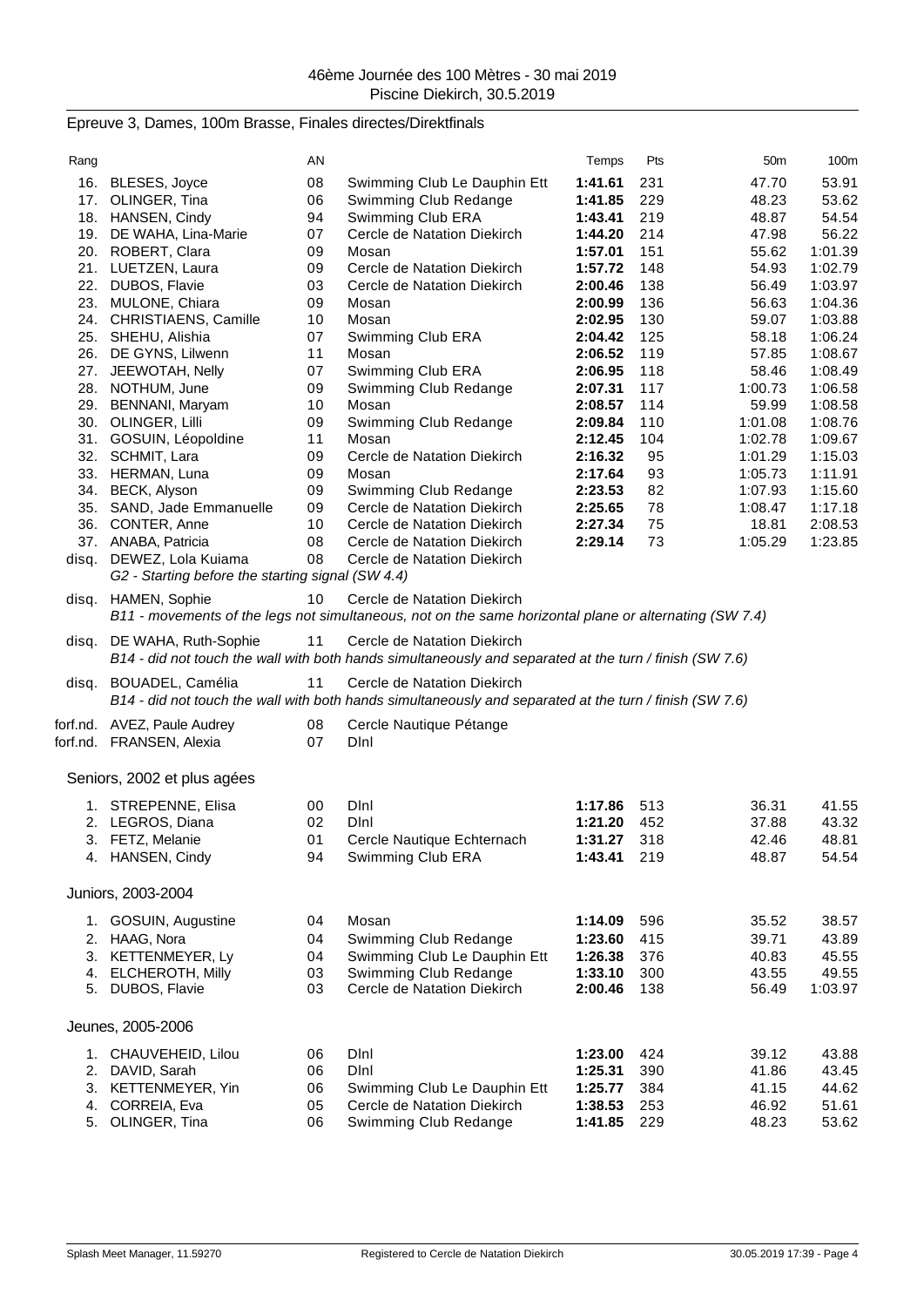## Epreuve 3, Dames, 100m Brasse

|                   | Pupilles, 2007-2008                                                                                                                                                                                |                                                    |                                                                                                                                                                                        |                                                                                                 |                                                            |                                                                                 |                                                                                     |
|-------------------|----------------------------------------------------------------------------------------------------------------------------------------------------------------------------------------------------|----------------------------------------------------|----------------------------------------------------------------------------------------------------------------------------------------------------------------------------------------|-------------------------------------------------------------------------------------------------|------------------------------------------------------------|---------------------------------------------------------------------------------|-------------------------------------------------------------------------------------|
| 6.                | 1. DEVILLE, Hélenne<br>2. DAVID, Ryanna<br>3. GILLAIN, Gabrielle<br>4. KOENIG, Aurélie<br>5. BLESES, Joyce<br>DE WAHA, Lina-Marie<br>7. SHEHU, Alishia<br>8. JEEWOTAH, Nelly<br>9. ANABA, Patricia | 08<br>08<br>08<br>07<br>08<br>07<br>07<br>07<br>08 | Dini<br>Dini<br>Mosan<br>Swimming Club Redange<br>Swimming Club Le Dauphin Ett<br>Cercle de Natation Diekirch<br>Swimming Club ERA<br>Swimming Club ERA<br>Cercle de Natation Diekirch | 1:29.87<br>1:30.71<br>1:39.40<br>1:39.75<br>1:41.61<br>1:44.20<br>2:04.42<br>2:06.95<br>2:29.14 | 334<br>324<br>246<br>244<br>231<br>214<br>125<br>118<br>73 | 42.48<br>44.26<br>47.64<br>47.18<br>47.70<br>47.98<br>58.18<br>58.46<br>1:05.29 | 47.39<br>46.45<br>51.76<br>52.57<br>53.91<br>56.22<br>1:06.24<br>1:08.49<br>1:23.85 |
|                   | disq. DEWEZ, Lola Kuiama<br>G2 - Starting before the starting signal (SW 4.4)                                                                                                                      | 08                                                 | Cercle de Natation Diekirch                                                                                                                                                            |                                                                                                 |                                                            |                                                                                 |                                                                                     |
|                   | forf.nd. AVEZ, Paule Audrey<br>forf.nd. FRANSEN, Alexia                                                                                                                                            | 08<br>07                                           | Cercle Nautique Pétange<br>DInl                                                                                                                                                        |                                                                                                 |                                                            |                                                                                 |                                                                                     |
|                   | Poussins, 2009 et plus jeunes                                                                                                                                                                      |                                                    |                                                                                                                                                                                        |                                                                                                 |                                                            |                                                                                 |                                                                                     |
|                   | 1. ROBERT, Clara                                                                                                                                                                                   | 09                                                 | Mosan                                                                                                                                                                                  | 1:57.01                                                                                         | 151                                                        | 55.62                                                                           | 1:01.39                                                                             |
|                   | 2. LUETZEN, Laura                                                                                                                                                                                  | 09                                                 | Cercle de Natation Diekirch                                                                                                                                                            | 1:57.72                                                                                         | 148                                                        | 54.93                                                                           | 1:02.79                                                                             |
|                   | 3. MULONE, Chiara                                                                                                                                                                                  | 09                                                 | Mosan                                                                                                                                                                                  | 2:00.99                                                                                         | 136                                                        | 56.63                                                                           | 1:04.36                                                                             |
|                   | 4. CHRISTIAENS, Camille                                                                                                                                                                            | 10                                                 | Mosan                                                                                                                                                                                  | 2:02.95                                                                                         | 130                                                        | 59.07                                                                           | 1:03.88                                                                             |
|                   | 5. DE GYNS, Lilwenn                                                                                                                                                                                | 11                                                 | Mosan                                                                                                                                                                                  | 2:06.52                                                                                         | 119                                                        | 57.85                                                                           | 1:08.67                                                                             |
|                   | 6. NOTHUM, June                                                                                                                                                                                    | 09                                                 | Swimming Club Redange                                                                                                                                                                  | 2:07.31                                                                                         | 117                                                        | 1:00.73                                                                         | 1:06.58                                                                             |
|                   | 7. BENNANI, Maryam                                                                                                                                                                                 | 10                                                 | Mosan                                                                                                                                                                                  | 2:08.57                                                                                         | 114                                                        | 59.99                                                                           | 1:08.58                                                                             |
|                   | 8. OLINGER, Lilli                                                                                                                                                                                  | 09                                                 | Swimming Club Redange                                                                                                                                                                  | 2:09.84                                                                                         | 110                                                        | 1:01.08                                                                         | 1:08.76                                                                             |
|                   | 9. GOSUIN, Léopoldine                                                                                                                                                                              | 11                                                 | Mosan                                                                                                                                                                                  | 2:12.45                                                                                         | 104                                                        | 1:02.78                                                                         | 1:09.67                                                                             |
|                   | 10. SCHMIT, Lara                                                                                                                                                                                   | 09                                                 | Cercle de Natation Diekirch                                                                                                                                                            | 2:16.32                                                                                         | 95                                                         | 1:01.29                                                                         | 1:15.03                                                                             |
|                   | 11. HERMAN, Luna                                                                                                                                                                                   | 09                                                 | Mosan                                                                                                                                                                                  | 2:17.64                                                                                         | 93                                                         | 1:05.73                                                                         | 1:11.91                                                                             |
|                   | 12. BECK, Alyson                                                                                                                                                                                   | 09                                                 | Swimming Club Redange                                                                                                                                                                  | 2:23.53                                                                                         | 82                                                         | 1:07.93                                                                         | 1:15.60                                                                             |
|                   | 13. SAND, Jade Emmanuelle                                                                                                                                                                          | 09                                                 | Cercle de Natation Diekirch                                                                                                                                                            | 2:25.65                                                                                         | 78                                                         | 1:08.47                                                                         | 1:17.18                                                                             |
|                   | 14. CONTER, Anne                                                                                                                                                                                   | 10                                                 | Cercle de Natation Diekirch                                                                                                                                                            | 2:27.34                                                                                         | 75                                                         | 18.81                                                                           | 2:08.53                                                                             |
| disq.             | HAMEN, Sophie                                                                                                                                                                                      | 10                                                 | Cercle de Natation Diekirch<br>B11 - movements of the legs not simultaneous, not on the same horizontal plane or alternating (SW 7.4)                                                  |                                                                                                 |                                                            |                                                                                 |                                                                                     |
|                   | disq. DE WAHA, Ruth-Sophie                                                                                                                                                                         | 11                                                 | Cercle de Natation Diekirch<br>B14 - did not touch the wall with both hands simultaneously and separated at the turn / finish (SW 7.6)                                                 |                                                                                                 |                                                            |                                                                                 |                                                                                     |
| disq.             | BOUADEL, Camélia                                                                                                                                                                                   | 11                                                 | Cercle de Natation Diekirch<br>B14 - did not touch the wall with both hands simultaneously and separated at the turn / finish (SW 7.6)                                                 |                                                                                                 |                                                            |                                                                                 |                                                                                     |
|                   |                                                                                                                                                                                                    |                                                    |                                                                                                                                                                                        |                                                                                                 |                                                            |                                                                                 |                                                                                     |
| Epreuve 4         |                                                                                                                                                                                                    |                                                    | Messieurs, 100m Brasse                                                                                                                                                                 |                                                                                                 |                                                            | 2018 et plus agés                                                               |                                                                                     |
|                   | 30.05.2019 - 10:38                                                                                                                                                                                 |                                                    |                                                                                                                                                                                        |                                                                                                 |                                                            |                                                                                 | Liste résultats                                                                     |
| Points: FINA 2017 |                                                                                                                                                                                                    |                                                    |                                                                                                                                                                                        |                                                                                                 |                                                            |                                                                                 |                                                                                     |
| Rang              |                                                                                                                                                                                                    | AN                                                 |                                                                                                                                                                                        | Temps                                                                                           | Pts                                                        | 50 <sub>m</sub>                                                                 | 100m                                                                                |
|                   | Finales directes/Direktfinals                                                                                                                                                                      |                                                    |                                                                                                                                                                                        |                                                                                                 |                                                            |                                                                                 |                                                                                     |
|                   | 1. BECKERS, Felix                                                                                                                                                                                  | 01                                                 | Swimming Club Le Dauphin Ett                                                                                                                                                           | 1:08.42                                                                                         | 536                                                        | 32.44                                                                           | 35.98                                                                               |
| 2.                | MORIS, Cédric                                                                                                                                                                                      | 98                                                 | Swimming Club Le Dauphin Ett                                                                                                                                                           | 1:09.47                                                                                         | 512                                                        | 33.32                                                                           | 36.15                                                                               |
| 3.                | MAAS-KOOB, Cédric                                                                                                                                                                                  | 02                                                 | Swimming Club Le Dauphin Ett                                                                                                                                                           | 1:11.89                                                                                         | 462                                                        | 34.03                                                                           | 37.86                                                                               |
| 4.                | CHANTRAINE, Owen                                                                                                                                                                                   | 00                                                 | Dini                                                                                                                                                                                   | 1:14.53                                                                                         | 415                                                        | 34.43                                                                           | 40.10                                                                               |
|                   | 5. HUSQUINET, Louis                                                                                                                                                                                | 05                                                 | Dini                                                                                                                                                                                   | 1:14.92                                                                                         | 408                                                        | 35.43                                                                           | 39.49                                                                               |
| 6.                | DUBOS, Julien                                                                                                                                                                                      | 99                                                 | Cercle de Natation Diekirch                                                                                                                                                            | 1:16.17                                                                                         | 389                                                        | 35.55                                                                           | 40.62                                                                               |
| 7.                | KIEFFER, Brian                                                                                                                                                                                     | 04                                                 | Swimming Club ERA                                                                                                                                                                      | 1:17.24                                                                                         | 373                                                        | 36.22                                                                           | 41.02                                                                               |
| 8.                | CROMBEL, Jean                                                                                                                                                                                      | 06                                                 | Dini                                                                                                                                                                                   | 1:18.05                                                                                         | 361                                                        | 36.66                                                                           | 41.39                                                                               |
|                   | 9. BOURGUIGNON, Benjamin                                                                                                                                                                           | 05                                                 | Swimming Club Le Dauphin Ett                                                                                                                                                           | 1:19.89                                                                                         | 337                                                        | 38.17                                                                           | 41.72                                                                               |
|                   | 10. WEIDERT, Jo                                                                                                                                                                                    | 03                                                 | Cercle Nautique Echternach                                                                                                                                                             | 1:21.04                                                                                         | 323                                                        | 38.26                                                                           | 42.78                                                                               |
|                   | 11. SCHMITZ, Dylan                                                                                                                                                                                 | 05                                                 | Dini                                                                                                                                                                                   | 1:21.84                                                                                         | 313                                                        | 38.22                                                                           | 43.62                                                                               |
|                   | DUBOS, Simon                                                                                                                                                                                       | 00                                                 | Cercle de Natation Diekirch                                                                                                                                                            | 1:21.84                                                                                         | 313                                                        | 37.20                                                                           | 44.64                                                                               |
|                   | 13. LOVENS, Florentin                                                                                                                                                                              | 06                                                 | DInl                                                                                                                                                                                   | 1:21.94                                                                                         | 312                                                        | 39.09                                                                           | 42.85                                                                               |
|                   | 14. CIRELLI, Marco                                                                                                                                                                                 | 02                                                 | Swimming Club Redange                                                                                                                                                                  | 1:21.95                                                                                         | 312                                                        | 39.23                                                                           | 42.72                                                                               |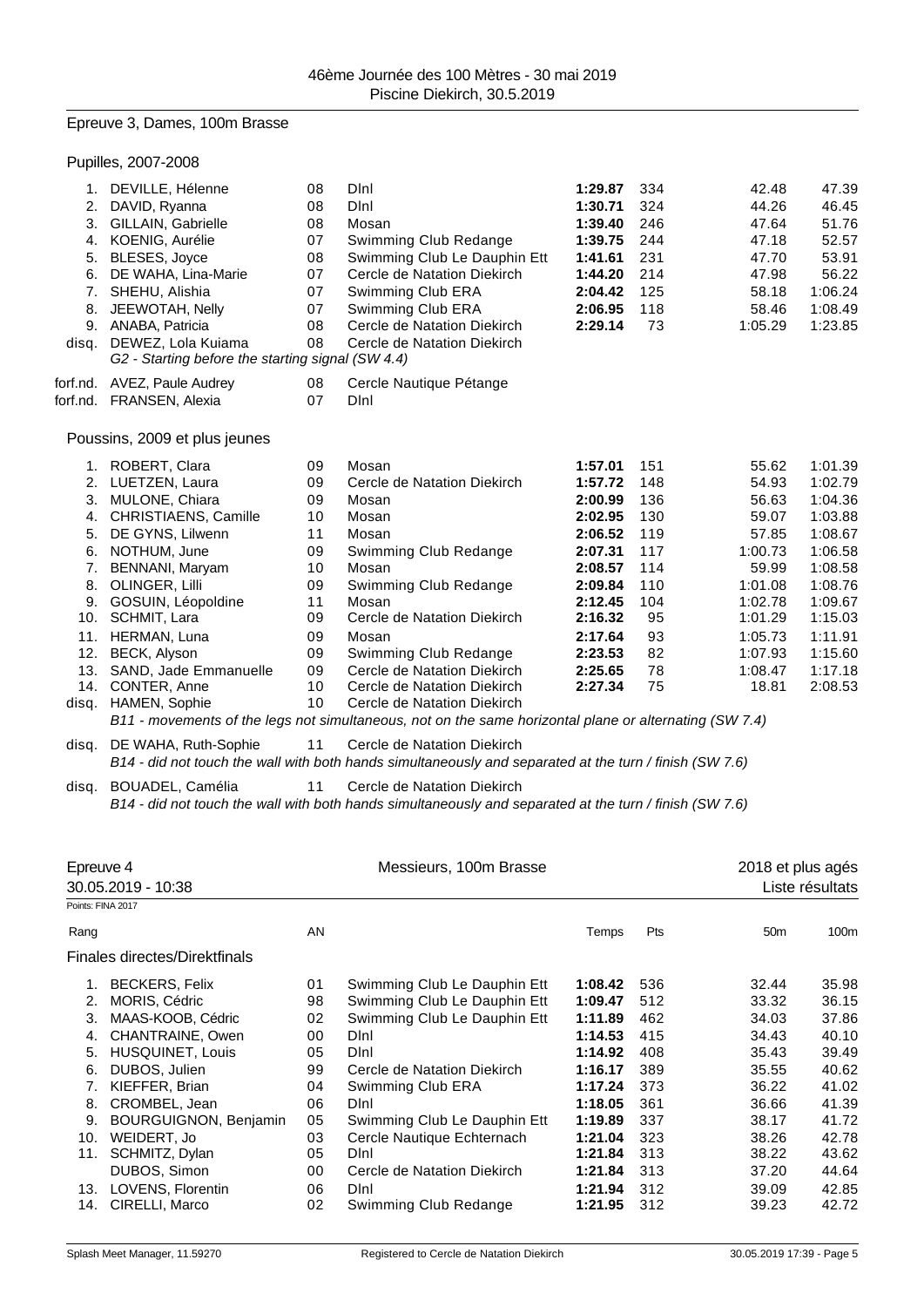# Epreuve 4, Messieurs, 100m Brasse, Finales directes/Direktfinals

| Rang  |                                                     | AN       |                                                                                                        | Temps              | Pts        | 50 <sub>m</sub> | 100m             |
|-------|-----------------------------------------------------|----------|--------------------------------------------------------------------------------------------------------|--------------------|------------|-----------------|------------------|
|       |                                                     |          |                                                                                                        |                    |            |                 |                  |
|       | 15. GOSUIN, Cyril<br>16. PALAGNIOUK, Romain         | 06<br>04 | Dini<br>Cercle Nautique Pétange                                                                        | 1:22.13            | 310        | 39.62           | 42.51            |
|       | 17. BOENTGES, Kimi                                  | 05       | Cercle Nautique Pétange                                                                                | 1:23.53<br>1:25.10 | 295<br>279 | 38.96<br>38.52  | 44.57<br>46.58   |
|       | 18. BOUZIDI, Sofien                                 | 06       | Mosan                                                                                                  | 1:31.14            | 227        | 43.39           | 47.75            |
|       | 19. LEMPEREUR, Simon                                | 07       | DInl                                                                                                   | 1:32.14            | 219        | 44.30           | 47.84            |
|       | 20. WENZEL, Grégory                                 | 04       | Cercle de Natation Diekirch                                                                            | 1:34.78            | 201        | 44.84           | 49.94            |
| 21.   | TRESSEL, Yannis                                     | 05       | Swimming Club Le Dauphin Ett                                                                           | 1:35.06            | 200        | 45.99           | 49.07            |
|       | 22. LEDUC, Thomas                                   | 05       | Mosan                                                                                                  | 1:35.31            | 198        | 43.87           | 51.44            |
|       | 23. SOGOMONIAN, Emin                                | 07       | Mosan                                                                                                  | 1:36.17            | 193        | 45.68           | 50.49            |
|       | 24. KACHURA, Dinis                                  | 04       | Cercle de Natation Diekirch                                                                            | 1:39.95            | 172        | 46.37           | 53.58            |
|       | 25. PEREIRA, Dylan                                  | 01       | Swimming Club ERA                                                                                      | 1:40.59            | 168        | 47.00           | 53.59            |
|       | 26. REGE, Shaunak                                   | 04       | Swimming Club ERA                                                                                      | 1:42.80            | 158        | 47.48           | 55.32            |
|       | 27. AGOSTINO, Diego                                 | 06       | Cercle Nautique Pétange                                                                                | 1:42.90            | 157        | 47.42           | 55.48            |
|       | 28. CHRISTIAENS, Théo                               | 08       | Mosan                                                                                                  | 1:47.09            | 140        | 51.72           | 55.37            |
|       | 29. ANISKO, Leonard                                 | 08       | Cercle Nautique Pétange                                                                                | 1:47.94            | 136        | 50.36           | 57.58            |
|       | 30. LEMIESZONEK, Maksymilian<br>31. SCHEECK, Lennox | 07<br>10 | Cercle de Natation Diekirch<br>Swimming Club Redange                                                   | 1:50.57<br>1:59.73 | 127<br>100 | 50.62<br>56.63  | 59.95<br>1:03.10 |
|       | 32. DAKEU NGAHA, David Owen                         | 08       | Cercle de Natation Diekirch                                                                            | 2:00.75            | 97         | 55.82           | 1:04.93          |
|       | 33. GENEVROIS, Sébastien                            | 09       | Mosan                                                                                                  | 2:02.66            | 93         | 57.05           | 1:05.61          |
|       | 34. CUELOVANI, Demetre                              | 10       | Mosan                                                                                                  | 2:03.26            | 91         | 56.15           | 1:07.11          |
|       | 35. FIGUEIROA MUNOZ, M.                             | 08       | Cercle de Natation Diekirch                                                                            | 2:09.68            | 78         | 1:00.17         | 1:09.51          |
|       | 36. SAOUDAOUI, Akram                                | 09       | Cercle Nautique Pétange                                                                                | 2:10.23            | 77         | 1:02.41         | 1:07.82          |
|       | 37. HERMAN, Mael                                    | 09       | Mosan                                                                                                  | 2:10.86            | 76         | 1:01.27         | 1:09.59          |
|       | 38. EL BOUSTANE, Dawood                             | 10       | Mosan                                                                                                  | 2:17.95            | 65         | 1:04.79         | 1:13.16          |
|       | 39. FAUST, Franz                                    |          | Cercle de Natation Diekirch                                                                            | 2:23.26            | 58         | 1:05.52         | 1:17.74          |
|       | 40. GOMES DA COSTA, Rafael                          | 07       | Swimming Club ERA                                                                                      | 2:33.33            | 47         | 1:10.51         | 1:22.82          |
|       | disq. CUELOVANI, Datar                              | 08       | Mosan                                                                                                  |                    |            |                 |                  |
|       |                                                     |          | B11 - movements of the legs not simultaneous, not on the same horizontal plane or alternating (SW 7.4) |                    |            |                 |                  |
|       | disq. LOPEZ, Xavi                                   | 10       | Mosan                                                                                                  |                    |            |                 |                  |
|       |                                                     |          | B11 - movements of the legs not simultaneous, not on the same horizontal plane or alternating (SW 7.4) |                    |            |                 |                  |
| disq. | JOSSELIN, Enzo                                      | 09       | Cercle de Natation Diekirch                                                                            |                    |            |                 |                  |
|       | G2 - Starting before the starting signal (SW 4.4)   |          |                                                                                                        |                    |            |                 |                  |
|       | forf.nd. ZEYEN, Mick                                | 03       | Cercle Nautique Pétange                                                                                |                    |            |                 |                  |
|       | forf.nd. VAELEN, Sam                                | 07       | Dini                                                                                                   |                    |            |                 |                  |
|       | forf.nd. VAN DER GOOT, Mike                         | 98       | Cercle de Natation Diekirch                                                                            |                    |            |                 |                  |
|       | forf.nd. ABDELHAKAM, Omar                           | 08       | Mosan                                                                                                  |                    |            |                 |                  |
|       | forf.nd. LABYE, Romain                              | 05       | Mosan                                                                                                  |                    |            |                 |                  |
|       | forf.nd. HAAG, Yanic                                | 07       | Swimming Club Redange                                                                                  |                    |            |                 |                  |
|       |                                                     |          |                                                                                                        |                    |            |                 |                  |
|       | Seniors, 2000 et plus agés                          |          |                                                                                                        |                    |            |                 |                  |
|       |                                                     |          |                                                                                                        |                    |            |                 |                  |
|       | 1. MORIS, Cédric<br>2. CHANTRAINE, Owen             | 98<br>00 | Swimming Club Le Dauphin Ett<br>DInl                                                                   | 1:09.47<br>1:14.53 | 512<br>415 | 33.32<br>34.43  | 36.15<br>40.10   |
|       | 3. DUBOS, Julien                                    | 99       | Cercle de Natation Diekirch                                                                            | 1:16.17            | 389        | 35.55           | 40.62            |
|       | 4. DUBOS, Simon                                     | 00       | Cercle de Natation Diekirch                                                                            | 1:21.84            | 313        | 37.20           | 44.64            |
|       | 5. FAUST, Franz                                     |          | Cercle de Natation Diekirch                                                                            | 2:23.26            | 58         | 1:05.52         | 1:17.74          |
|       | forf.nd. VAN DER GOOT, Mike                         | 98       | Cercle de Natation Diekirch                                                                            |                    |            |                 |                  |
|       |                                                     |          |                                                                                                        |                    |            |                 |                  |
|       | Juniors, 2001-2002                                  |          |                                                                                                        |                    |            |                 |                  |
|       |                                                     |          |                                                                                                        |                    |            |                 |                  |
|       |                                                     |          |                                                                                                        |                    |            |                 |                  |
|       | 1. BECKERS, Felix<br>2. MAAS-KOOB, Cédric           | 01<br>02 | Swimming Club Le Dauphin Ett<br>Swimming Club Le Dauphin Ett                                           | 1:08.42<br>1:11.89 | 536<br>462 | 32.44<br>34.03  | 35.98<br>37.86   |
|       | 3. CIRELLI, Marco<br>4. PEREIRA, Dylan              | 02<br>01 | Swimming Club Redange<br>Swimming Club ERA                                                             | 1:21.95<br>1:40.59 | 312        | 39.23           | 42.72<br>53.59   |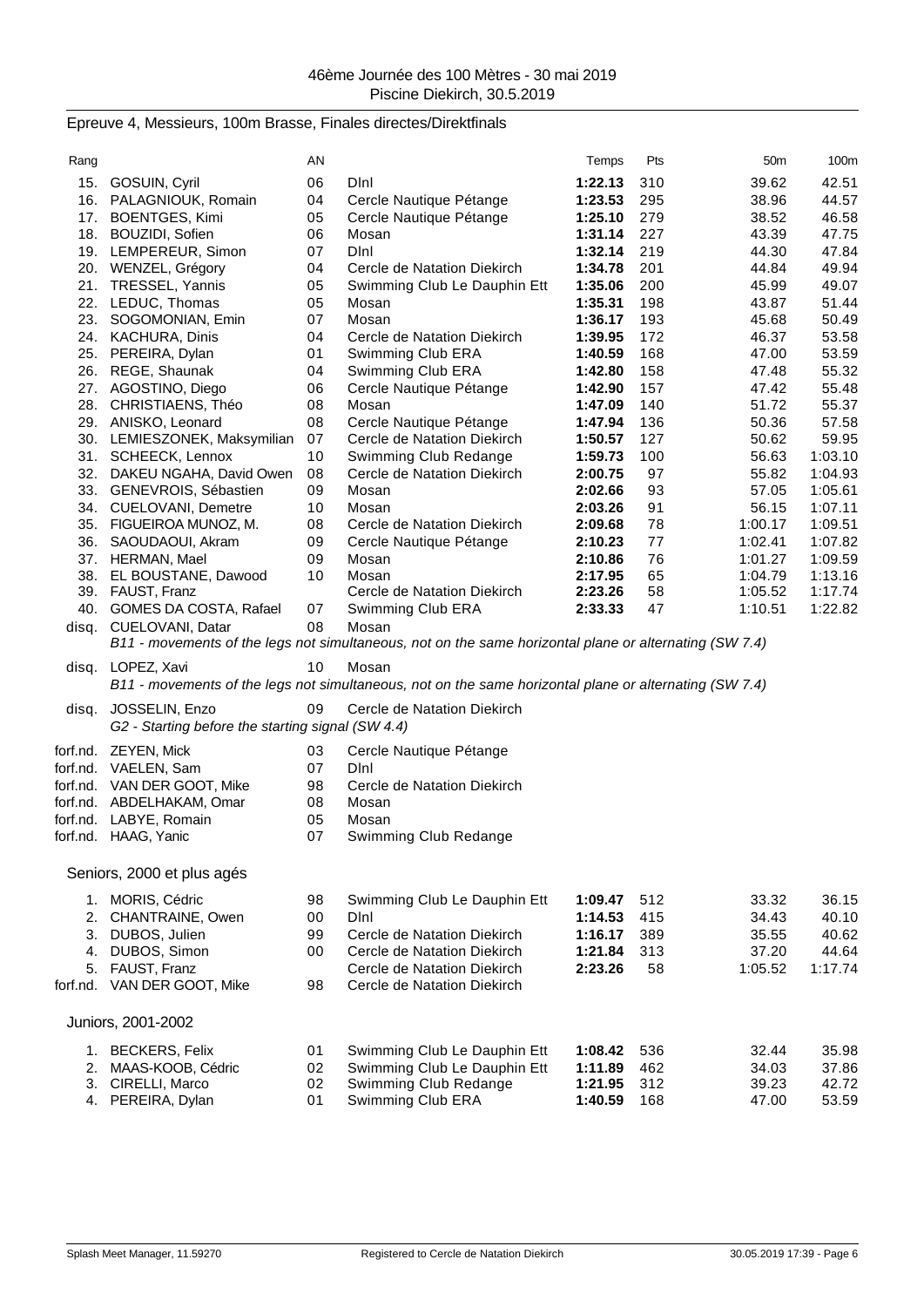## Epreuve 4, Messieurs, 100m Brasse

Jeunes, 2003-2004

| 6.             | 1. KIEFFER, Brian<br>2. WEIDERT, Jo<br>3. PALAGNIOUK, Romain<br>4. WENZEL, Grégory<br>5. KACHURA, Dinis<br>REGE, Shaunak<br>forf.nd. ZEYEN, Mick                                                                                                                                                                                                                                                      | 04<br>03<br>04<br>04<br>04<br>04<br>03                                                       | Swimming Club ERA<br>Cercle Nautique Echternach<br>Cercle Nautique Pétange<br>Cercle de Natation Diekirch<br>Cercle de Natation Diekirch<br>Swimming Club ERA<br>Cercle Nautique Pétange                                                                                                                                                                                                                                                                                                          | 1:17.24<br>1:21.04<br>1:23.53<br>1:34.78<br>1:39.95<br>1:42.80                                                                                         | 373<br>323<br>295<br>201<br>172<br>158                                                 | 36.22<br>38.26<br>38.96<br>44.84<br>46.37<br>47.48                                                                                   | 41.02<br>42.78<br>44.57<br>49.94<br>53.58<br>55.32                                                                                           |
|----------------|-------------------------------------------------------------------------------------------------------------------------------------------------------------------------------------------------------------------------------------------------------------------------------------------------------------------------------------------------------------------------------------------------------|----------------------------------------------------------------------------------------------|---------------------------------------------------------------------------------------------------------------------------------------------------------------------------------------------------------------------------------------------------------------------------------------------------------------------------------------------------------------------------------------------------------------------------------------------------------------------------------------------------|--------------------------------------------------------------------------------------------------------------------------------------------------------|----------------------------------------------------------------------------------------|--------------------------------------------------------------------------------------------------------------------------------------|----------------------------------------------------------------------------------------------------------------------------------------------|
|                | Pupilles, 2005-2006                                                                                                                                                                                                                                                                                                                                                                                   |                                                                                              |                                                                                                                                                                                                                                                                                                                                                                                                                                                                                                   |                                                                                                                                                        |                                                                                        |                                                                                                                                      |                                                                                                                                              |
| 5.<br>7.       | 1. HUSQUINET, Louis<br>2. CROMBEL, Jean<br>3. BOURGUIGNON, Benjamin<br>4. SCHMITZ, Dylan<br>LOVENS, Florentin<br>6. GOSUIN, Cyril<br><b>BOENTGES, Kimi</b><br>8. BOUZIDI, Sofien<br>9. TRESSEL, Yannis<br>10. LEDUC, Thomas<br>11. AGOSTINO, Diego<br>forf.nd. LABYE, Romain                                                                                                                          | 05<br>06<br>05<br>05<br>06<br>06<br>05<br>06<br>05<br>05<br>06<br>05                         | Dini<br>DInl<br>Swimming Club Le Dauphin Ett<br>Dinl<br>Dini<br>Dini<br>Cercle Nautique Pétange<br>Mosan<br>Swimming Club Le Dauphin Ett<br>Mosan<br>Cercle Nautique Pétange<br>Mosan                                                                                                                                                                                                                                                                                                             | 1:14.92<br>1:18.05<br>1:19.89<br>1:21.84<br>1:21.94<br>1:22.13<br>1:25.10<br>1:31.14<br>1:35.06<br>1:35.31<br>1:42.90                                  | 408<br>361<br>337<br>313<br>312<br>310<br>279<br>227<br>200<br>198<br>157              | 35.43<br>36.66<br>38.17<br>38.22<br>39.09<br>39.62<br>38.52<br>43.39<br>45.99<br>43.87<br>47.42                                      | 39.49<br>41.39<br>41.72<br>43.62<br>42.85<br>42.51<br>46.58<br>47.75<br>49.07<br>51.44<br>55.48                                              |
|                | Poussins, 2007 et plus jeunes                                                                                                                                                                                                                                                                                                                                                                         |                                                                                              |                                                                                                                                                                                                                                                                                                                                                                                                                                                                                                   |                                                                                                                                                        |                                                                                        |                                                                                                                                      |                                                                                                                                              |
| 5.<br>7.<br>8. | 1. LEMPEREUR, Simon<br>2. SOGOMONIAN, Emin<br>3. CHRISTIAENS, Théo<br>4. ANISKO, Leonard<br>LEMIESZONEK, Maksymilian<br>6. SCHEECK, Lennox<br>DAKEU NGAHA, David Owen<br>GENEVROIS, Sébastien<br>9. CUELOVANI, Demetre<br>10. FIGUEIROA MUNOZ, M.<br>11. SAOUDAOUI, Akram<br>12. HERMAN, Mael<br>13. EL BOUSTANE, Dawood<br>14. GOMES DA COSTA, Rafael<br>disq. CUELOVANI, Datar<br>disq. LOPEZ, Xavi | 07<br>07<br>08<br>08<br>07<br>10<br>08<br>09<br>10<br>08<br>09<br>09<br>10<br>07<br>08<br>10 | Dini<br>Mosan<br>Mosan<br>Cercle Nautique Pétange<br>Cercle de Natation Diekirch<br>Swimming Club Redange<br>Cercle de Natation Diekirch<br>Mosan<br>Mosan<br>Cercle de Natation Diekirch<br>Cercle Nautique Pétange<br>Mosan<br>Mosan<br>Swimming Club ERA<br>Mosan<br>B11 - movements of the legs not simultaneous, not on the same horizontal plane or alternating (SW 7.4)<br>Mosan<br>B11 - movements of the legs not simultaneous, not on the same horizontal plane or alternating (SW 7.4) | 1:32.14<br>1:36.17<br>1:47.09<br>1:47.94<br>1:50.57<br>1:59.73<br>2:00.75<br>2:02.66<br>2:03.26<br>2:09.68<br>2:10.23<br>2:10.86<br>2:17.95<br>2:33.33 | 219<br>193<br>140<br>136<br>127<br>100<br>97<br>93<br>91<br>78<br>77<br>76<br>65<br>47 | 44.30<br>45.68<br>51.72<br>50.36<br>50.62<br>56.63<br>55.82<br>57.05<br>56.15<br>1:00.17<br>1:02.41<br>1:01.27<br>1:04.79<br>1:10.51 | 47.84<br>50.49<br>55.37<br>57.58<br>59.95<br>1:03.10<br>1:04.93<br>1:05.61<br>1:07.11<br>1:09.51<br>1:07.82<br>1:09.59<br>1:13.16<br>1:22.82 |
| disq.          | JOSSELIN, Enzo<br>G2 - Starting before the starting signal (SW 4.4)                                                                                                                                                                                                                                                                                                                                   | 09                                                                                           | Cercle de Natation Diekirch                                                                                                                                                                                                                                                                                                                                                                                                                                                                       |                                                                                                                                                        |                                                                                        |                                                                                                                                      |                                                                                                                                              |
| forf.nd.       | VAELEN, Sam<br>forf.nd. ABDELHAKAM, Omar<br>forf.nd. HAAG, Yanic                                                                                                                                                                                                                                                                                                                                      | 07<br>08<br>07                                                                               | Dini<br>Mosan<br>Swimming Club Redange                                                                                                                                                                                                                                                                                                                                                                                                                                                            |                                                                                                                                                        |                                                                                        |                                                                                                                                      |                                                                                                                                              |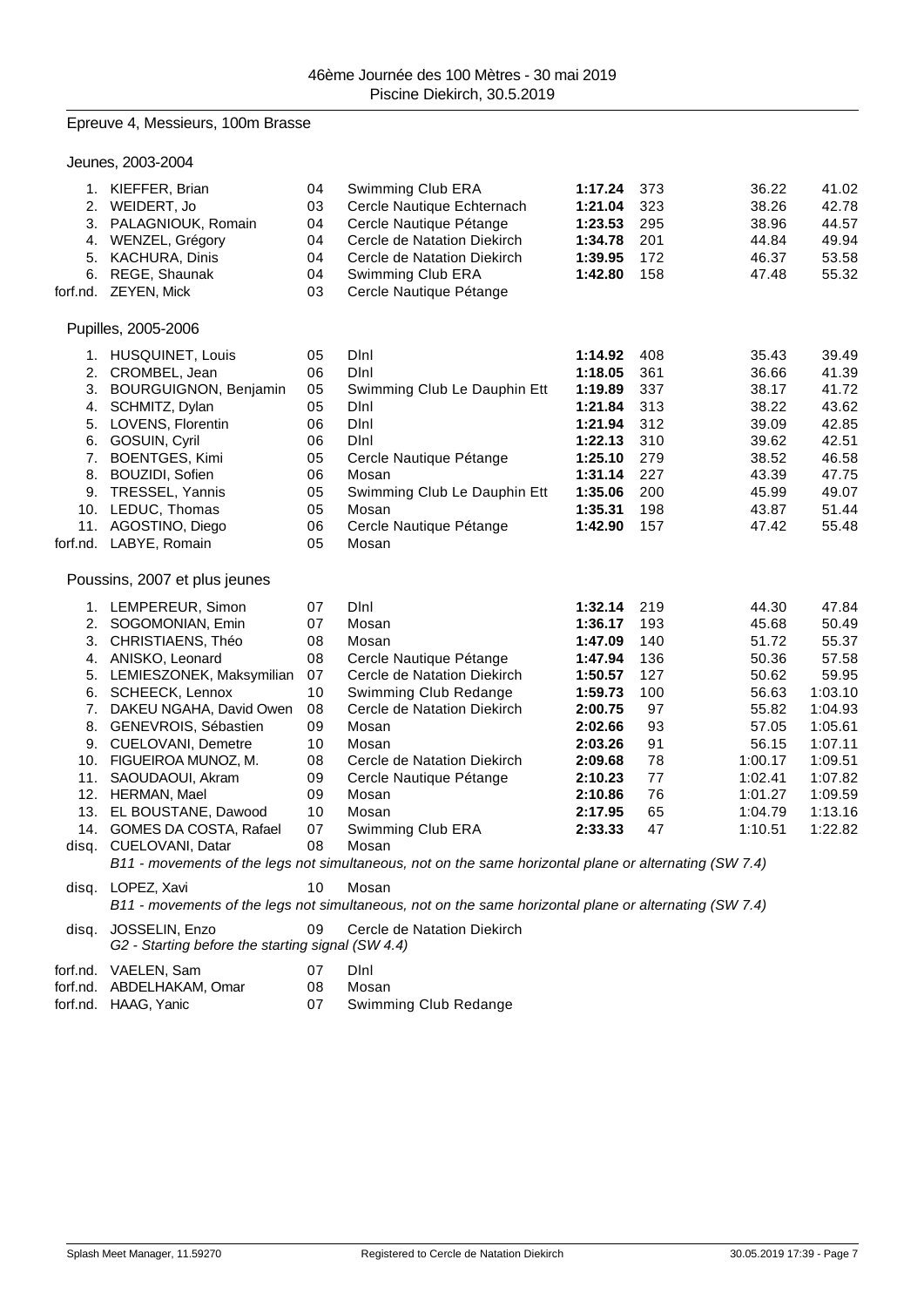## 46ème Journée des 100 Mètres - 30 mai 2019 Piscine Diekirch, 30.5.2019

| Epreuve 5<br>30.05.2019 - 11:21 |                                                                                                       |    | Dames, 100m Dos                                                                                              |                    |     | 2018 et plus agés | Liste résultats |
|---------------------------------|-------------------------------------------------------------------------------------------------------|----|--------------------------------------------------------------------------------------------------------------|--------------------|-----|-------------------|-----------------|
|                                 | Points: FINA 2017                                                                                     |    |                                                                                                              |                    |     |                   |                 |
| Rang                            |                                                                                                       | AN |                                                                                                              | Temps              | Pts | 50 <sub>m</sub>   | 100m            |
|                                 | Finales directes/Direktfinals                                                                         |    |                                                                                                              |                    |     |                   |                 |
|                                 | 1. BACKES, Zoe                                                                                        | 04 | Schwimmschule St. Vith                                                                                       | 1:06.19            | 574 | 31.92             | 34.27           |
|                                 | 2. GOSUIN, Augustine                                                                                  | 04 | Mosan                                                                                                        | 1:06.89            | 556 | 32.43             | 34.46           |
|                                 | 3. GRUNDHEBER, Angie                                                                                  | 03 | Swimming Club ERA                                                                                            | 1:11.04            | 464 | 35.33             | 35.71           |
|                                 | 4. BROICH, Louisa Marie                                                                               | 03 | Postsportverein Trier                                                                                        | 1:11.76            | 450 | 34.23             | 37.53           |
|                                 | 5. BROICH, Lea-Sophie                                                                                 | 00 | Postsportverein Trier                                                                                        | 1:13.38            | 421 | 35.85             | 37.53           |
|                                 | 6. FETZ, Melanie                                                                                      | 01 | Cercle Nautique Echternach                                                                                   | 1:13.82            | 414 | 35.55             | 38.27           |
|                                 | 7. PIERARD, Laurine                                                                                   | 05 | Mosan                                                                                                        | 1:14.07            | 410 | 36.27             | 37.80           |
| 8.                              | DEVISCOUR, Sarah                                                                                      | 05 | Cercle Nautique Echternach                                                                                   | 1:14.35            | 405 | 35.86             | 38.49           |
|                                 | 9. KETTENMEYER, Ly                                                                                    | 04 | Swimming Club Le Dauphin Ett                                                                                 | 1:15.88            | 381 | 37.52             | 38.36           |
|                                 | 10. GILLET, Nohra                                                                                     | 07 | DInl                                                                                                         | 1:18.22            | 348 | 38.87             | 39.35           |
|                                 | 11. CORREIA, Eva                                                                                      | 05 | Cercle de Natation Diekirch                                                                                  | 1:18.84            | 340 | 38.14             | 40.70           |
|                                 | 12. HAAG, Nora                                                                                        | 04 | Swimming Club Redange                                                                                        | 1:20.13            | 323 | 39.06             | 41.07           |
| 13.                             | MONTEGAUDIO, Elisa                                                                                    | 07 | Mosan                                                                                                        | 1:20.18            | 323 | 38.42             | 41.76           |
|                                 | 14. ELCHEROTH, Niki                                                                                   | 07 | Swimming Club Redange                                                                                        | 1:20.68            | 317 | 40.02             | 40.66           |
|                                 | 15. KETTENMEYER, Yin                                                                                  | 06 | Swimming Club Le Dauphin Ett                                                                                 | 1:22.63            | 295 | 40.33             | 42.30           |
|                                 | 16. BLESES, Joyce                                                                                     | 08 | Swimming Club Le Dauphin Ett                                                                                 | 1:23.98            | 281 | 41.74             | 42.24           |
|                                 | 17. ZOUHAD, Sofia                                                                                     | 07 | Mosan                                                                                                        | 1:27.79            | 246 | 41.99             | 45.80           |
|                                 | 18. DE WAHA, Lina-Marie                                                                               | 07 | Cercle de Natation Diekirch                                                                                  | 1:30.71            | 223 | 43.52             | 47.19           |
|                                 | 19. CHAUVEHEID, Violette                                                                              | 09 | Mosan                                                                                                        | 1:30.91            | 221 | 43.73             | 47.18           |
|                                 | 20. DA SILVA PAIVA, Ana                                                                               | 04 | Swimming Club ERA                                                                                            | 1:32.11            | 213 | 45.59             | 46.52           |
|                                 | 21. HANSEN, Cindy                                                                                     | 94 | Swimming Club ERA                                                                                            | 1:35.24            | 192 | 46.98             | 48.26           |
|                                 | 22. ANDOURA, Kamar                                                                                    | 09 | Mosan                                                                                                        | 1:38.51            | 174 | 49.16             | 49.35           |
|                                 | 23. GOSUIN, Léopoldine                                                                                | 11 | Mosan                                                                                                        | 1:48.89            | 129 | 52.13             | 56.76           |
|                                 | 24. JEEWOTAH, Nelly                                                                                   | 07 | Swimming Club ERA                                                                                            | 1:52.81            | 116 | 52.71             | 1:00.10         |
|                                 | 25. OLINGER, Lilli                                                                                    | 09 | Swimming Club Redange                                                                                        | 1:54.04            | 112 | 55.61             | 58.43           |
|                                 |                                                                                                       | 09 |                                                                                                              |                    | 104 | 57.13             | 59.60           |
|                                 | 26. NOTHUM, June                                                                                      |    | Swimming Club Redange                                                                                        | 1:56.73            |     |                   |                 |
|                                 | 27. DE GYNS, Lilwenn                                                                                  | 11 | Mosan                                                                                                        | 1:57.12            | 103 | 53.72             | 1:03.40         |
|                                 | 28. SHEHU, Alishia                                                                                    | 07 | Swimming Club ERA                                                                                            | 1:58.20            | 100 | 59.14             | 59.06           |
|                                 | 29. HERMAN, Luna                                                                                      | 09 | Mosan                                                                                                        | 1:59.75            | 97  | 57.31             | 1:02.44         |
|                                 | 30. BECK, Alyson                                                                                      | 09 | Swimming Club Redange                                                                                        | 2:01.45            | 93  | 56.51             | 1:04.94         |
|                                 | 31. SAND, Jade Emmanuelle                                                                             | 09 | Cercle de Natation Diekirch                                                                                  | 2:09.37            | 76  | 1:02.44           | 1:06.93         |
|                                 | 32. SCHMIT, Lara                                                                                      | 09 | Cercle de Natation Diekirch                                                                                  | 2:14.30            | 68  | 1:01.49           | 1:12.81         |
|                                 | 33. DE WAHA, Ruth-Sophie                                                                              | 11 | Cercle de Natation Diekirch                                                                                  | 2:35.00<br>2:43.51 | 44  | 1:12.04           | 1:22.96         |
|                                 | 34. BOUADEL, Camélia                                                                                  | 11 | Cercle de Natation Diekirch                                                                                  |                    | 38  | 1:20.50           | 1:23.01         |
|                                 | disq. ANDOURA, Judie                                                                                  | 09 | Mosan<br>D3 - swimmer did not stay upon his back throughout the race except when executing the turn (SW 6.3) |                    |     |                   |                 |
|                                 |                                                                                                       |    |                                                                                                              |                    |     |                   |                 |
|                                 | disq. CARLOS DA SILVA, Ilana Luiza 10<br>D6 - turn not executed in accordance with the rules (SW 6.5) |    | Mosan                                                                                                        |                    |     |                   |                 |
|                                 | disq. DUBOS, Flavie<br>D6 - turn not executed in accordance with the rules (SW 6.5)                   | 03 | Cercle de Natation Diekirch                                                                                  |                    |     |                   |                 |
|                                 | forf.nd. AVEZ, Paule Audrey                                                                           | 08 | Cercle Nautique Pétange                                                                                      |                    |     |                   |                 |
|                                 | Seniors, 2002 et plus agées                                                                           |    |                                                                                                              |                    |     |                   |                 |
|                                 | 1. BROICH, Lea-Sophie                                                                                 | 00 | Postsportverein Trier                                                                                        | 1:13.38            | 421 | 35.85             | 37.53           |
|                                 | 2. FETZ, Melanie                                                                                      | 01 | Cercle Nautique Echternach                                                                                   | 1:13.82            | 414 | 35.55             | 38.27           |
|                                 | 3. HANSEN, Cindy                                                                                      | 94 | Swimming Club ERA                                                                                            | 1:35.24            | 192 | 46.98             | 48.26           |
|                                 |                                                                                                       |    |                                                                                                              |                    |     |                   |                 |
|                                 | Juniors, 2003-2004                                                                                    |    |                                                                                                              |                    |     |                   |                 |
|                                 | 1. BACKES, Zoe                                                                                        | 04 | Schwimmschule St. Vith                                                                                       | 1:06.19            | 574 | 31.92             | 34.27           |
|                                 | 2. GOSUIN, Augustine                                                                                  | 04 | Mosan                                                                                                        | 1:06.89            | 556 | 32.43             | 34.46           |
|                                 | 3. GRUNDHEBER, Angie                                                                                  | 03 | Swimming Club ERA                                                                                            | 1:11.04            | 464 | 35.33             | 35.71           |
|                                 | 4. BROICH, Louisa Marie                                                                               | 03 | Postsportverein Trier                                                                                        | 1:11.76            | 450 | 34.23             | 37.53           |
|                                 | 5. KETTENMEYER, Ly                                                                                    | 04 | Swimming Club Le Dauphin Ett                                                                                 | 1:15.88            | 381 | 37.52             | 38.36           |
|                                 | 6. HAAG, Nora                                                                                         | 04 | Swimming Club Redange                                                                                        | 1:20.13            | 323 | 39.06             | 41.07           |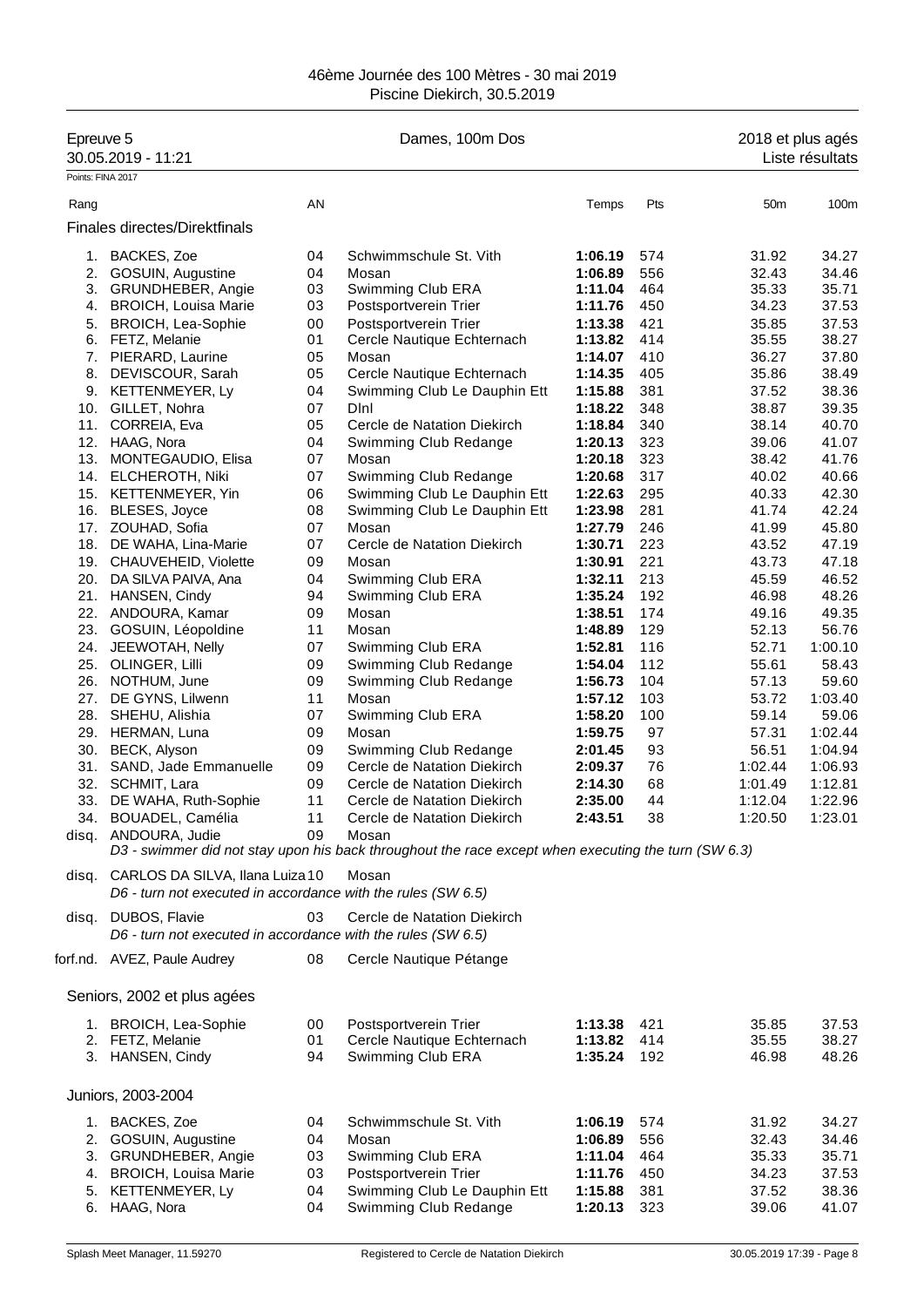|       | Epreuve 5, Filles, 100m Dos, Juniors, 2003-2004                                                                                                                                                                                                                                                        |                                                                            |                                                                                                                                                                                                                                                                                                                                                                  |                                                                                                                                  |                                                                            |                                                                                                                  |                                                                                                                        |
|-------|--------------------------------------------------------------------------------------------------------------------------------------------------------------------------------------------------------------------------------------------------------------------------------------------------------|----------------------------------------------------------------------------|------------------------------------------------------------------------------------------------------------------------------------------------------------------------------------------------------------------------------------------------------------------------------------------------------------------------------------------------------------------|----------------------------------------------------------------------------------------------------------------------------------|----------------------------------------------------------------------------|------------------------------------------------------------------------------------------------------------------|------------------------------------------------------------------------------------------------------------------------|
| Rang  |                                                                                                                                                                                                                                                                                                        | AN                                                                         |                                                                                                                                                                                                                                                                                                                                                                  | Temps                                                                                                                            | Pts                                                                        | 50 <sub>m</sub>                                                                                                  | 100m                                                                                                                   |
|       | 7. DA SILVA PAIVA, Ana<br>disq. DUBOS, Flavie<br>D6 - turn not executed in accordance with the rules (SW 6.5)                                                                                                                                                                                          | 04<br>03                                                                   | Swimming Club ERA<br>Cercle de Natation Diekirch                                                                                                                                                                                                                                                                                                                 | 1:32.11                                                                                                                          | 213                                                                        | 45.59                                                                                                            | 46.52                                                                                                                  |
|       | Jeunes, 2005-2006                                                                                                                                                                                                                                                                                      |                                                                            |                                                                                                                                                                                                                                                                                                                                                                  |                                                                                                                                  |                                                                            |                                                                                                                  |                                                                                                                        |
|       | 1. PIERARD, Laurine<br>2. DEVISCOUR, Sarah<br>3. CORREIA, Eva<br>4. KETTENMEYER, Yin                                                                                                                                                                                                                   | 05<br>05<br>05<br>06                                                       | Mosan<br>Cercle Nautique Echternach<br>Cercle de Natation Diekirch<br>Swimming Club Le Dauphin Ett                                                                                                                                                                                                                                                               | 1:14.07<br>1:14.35<br>1:18.84<br>1:22.63                                                                                         | 410<br>405<br>340<br>295                                                   | 36.27<br>35.86<br>38.14<br>40.33                                                                                 | 37.80<br>38.49<br>40.70<br>42.30                                                                                       |
|       | Pupilles, 2007-2008                                                                                                                                                                                                                                                                                    |                                                                            |                                                                                                                                                                                                                                                                                                                                                                  |                                                                                                                                  |                                                                            |                                                                                                                  |                                                                                                                        |
|       | 1. GILLET, Nohra<br>2. MONTEGAUDIO, Elisa<br>3. ELCHEROTH, Niki<br>4. BLESES, Joyce<br>5. ZOUHAD, Sofia<br>6. DE WAHA, Lina-Marie<br>7. JEEWOTAH, Nelly<br>8. SHEHU, Alishia<br>forf.nd. AVEZ, Paule Audrey                                                                                            | 07<br>07<br>07<br>08<br>07<br>07<br>07<br>07<br>08                         | Dini<br>Mosan<br>Swimming Club Redange<br>Swimming Club Le Dauphin Ett<br>Mosan<br>Cercle de Natation Diekirch<br>Swimming Club ERA<br>Swimming Club ERA<br>Cercle Nautique Pétange                                                                                                                                                                              | 1:18.22<br>1:20.18<br>1:20.68<br>1:23.98<br>1:27.79<br>1:30.71<br>1:52.81<br>1:58.20                                             | 348<br>323<br>317<br>281<br>246<br>223<br>116<br>100                       | 38.87<br>38.42<br>40.02<br>41.74<br>41.99<br>43.52<br>52.71<br>59.14                                             | 39.35<br>41.76<br>40.66<br>42.24<br>45.80<br>47.19<br>1:00.10<br>59.06                                                 |
|       | Poussins, 2009 et plus jeunes                                                                                                                                                                                                                                                                          |                                                                            |                                                                                                                                                                                                                                                                                                                                                                  |                                                                                                                                  |                                                                            |                                                                                                                  |                                                                                                                        |
|       | 1. CHAUVEHEID, Violette<br>2. ANDOURA, Kamar<br>3. GOSUIN, Léopoldine<br>4. OLINGER, Lilli<br>5. NOTHUM, June<br>6. DE GYNS, Lilwenn<br>7. HERMAN, Luna<br>8. BECK, Alyson<br>9. SAND, Jade Emmanuelle<br>10. SCHMIT, Lara<br>11. DE WAHA, Ruth-Sophie<br>12. BOUADEL, Camélia<br>disq. ANDOURA, Judie | 09<br>09<br>11<br>09<br>09<br>11<br>09<br>09<br>09<br>09<br>11<br>11<br>09 | Mosan<br>Mosan<br>Mosan<br>Swimming Club Redange<br>Swimming Club Redange<br>Mosan<br>Mosan<br>Swimming Club Redange<br>Cercle de Natation Diekirch<br>Cercle de Natation Diekirch<br>Cercle de Natation Diekirch<br>Cercle de Natation Diekirch<br>Mosan<br>D3 - swimmer did not stay upon his back throughout the race except when executing the turn (SW 6.3) | 1:30.91<br>1:38.51<br>1:48.89<br>1:54.04<br>1:56.73<br>1:57.12<br>1:59.75<br>2:01.45<br>2:09.37<br>2:14.30<br>2:35.00<br>2:43.51 | 221<br>174<br>129<br>112<br>104<br>103<br>97<br>93<br>76<br>68<br>44<br>38 | 43.73<br>49.16<br>52.13<br>55.61<br>57.13<br>53.72<br>57.31<br>56.51<br>1:02.44<br>1:01.49<br>1:12.04<br>1:20.50 | 47.18<br>49.35<br>56.76<br>58.43<br>59.60<br>1:03.40<br>1:02.44<br>1:04.94<br>1:06.93<br>1:12.81<br>1:22.96<br>1:23.01 |
| disg. | CARLOS DA SILVA, Ilana Luiza 10<br>D6 - turn not executed in accordance with the rules (SW 6.5)                                                                                                                                                                                                        |                                                                            | Mosan                                                                                                                                                                                                                                                                                                                                                            |                                                                                                                                  |                                                                            |                                                                                                                  |                                                                                                                        |

| Epreuve 6<br>30.05.2019 - 11:38 |                               |    | Messieurs, 100m Dos          |         |     | 2018 et plus agés<br>Liste résultats |       |  |
|---------------------------------|-------------------------------|----|------------------------------|---------|-----|--------------------------------------|-------|--|
| Points: FINA 2017               |                               |    |                              |         |     |                                      |       |  |
| Rang                            |                               | AN |                              | Temps   | Pts | 50 <sub>m</sub>                      | 100m  |  |
|                                 | Finales directes/Direktfinals |    |                              |         |     |                                      |       |  |
| 1.                              | <b>DENGIS, Bastien</b>        | 02 | Dini                         | 1:03.38 | 459 | 30.52                                | 32.86 |  |
| 2.                              | <b>BECKERS, Felix</b>         | 01 | Swimming Club Le Dauphin Ett | 1:04.10 | 444 | 31.52                                | 32.58 |  |
| 3.                              | WEIDERT, Jo                   | 03 | Cercle Nautique Echternach   | 1:04.92 | 427 | 30.92                                | 34.00 |  |
| 4.                              | MORIS, Cédric                 | 98 | Swimming Club Le Dauphin Ett | 1:08.48 | 364 | 33.50                                | 34.98 |  |
| 5.                              | DENTER, Arthur                | 04 | Cercle Nautique Echternach   | 1:08.56 | 363 | 32.98                                | 35.58 |  |
| 6.                              | DUBOS, Julien                 | 99 | Cercle de Natation Diekirch  | 1:09.46 | 349 | 33.79                                | 35.67 |  |
|                                 | MAAS-KOOB, Cédric             | 02 | Swimming Club Le Dauphin Ett | 1:09.72 | 345 | 34.44                                | 35.28 |  |
| 8.                              | FETZ, Tom                     | 04 | Cercle Nautique Echternach   | 1:10.65 | 331 | 33.97                                | 36.68 |  |
| 9.                              | STRAETEN, Victor              | 06 | Dini                         | 1:10.83 | 329 | 34.47                                | 36.36 |  |
| 10.                             | PALAGNIOUK, Romain            | 04 | Cercle Nautique Pétange      | 1:12.68 | 304 | 34.60                                | 38.08 |  |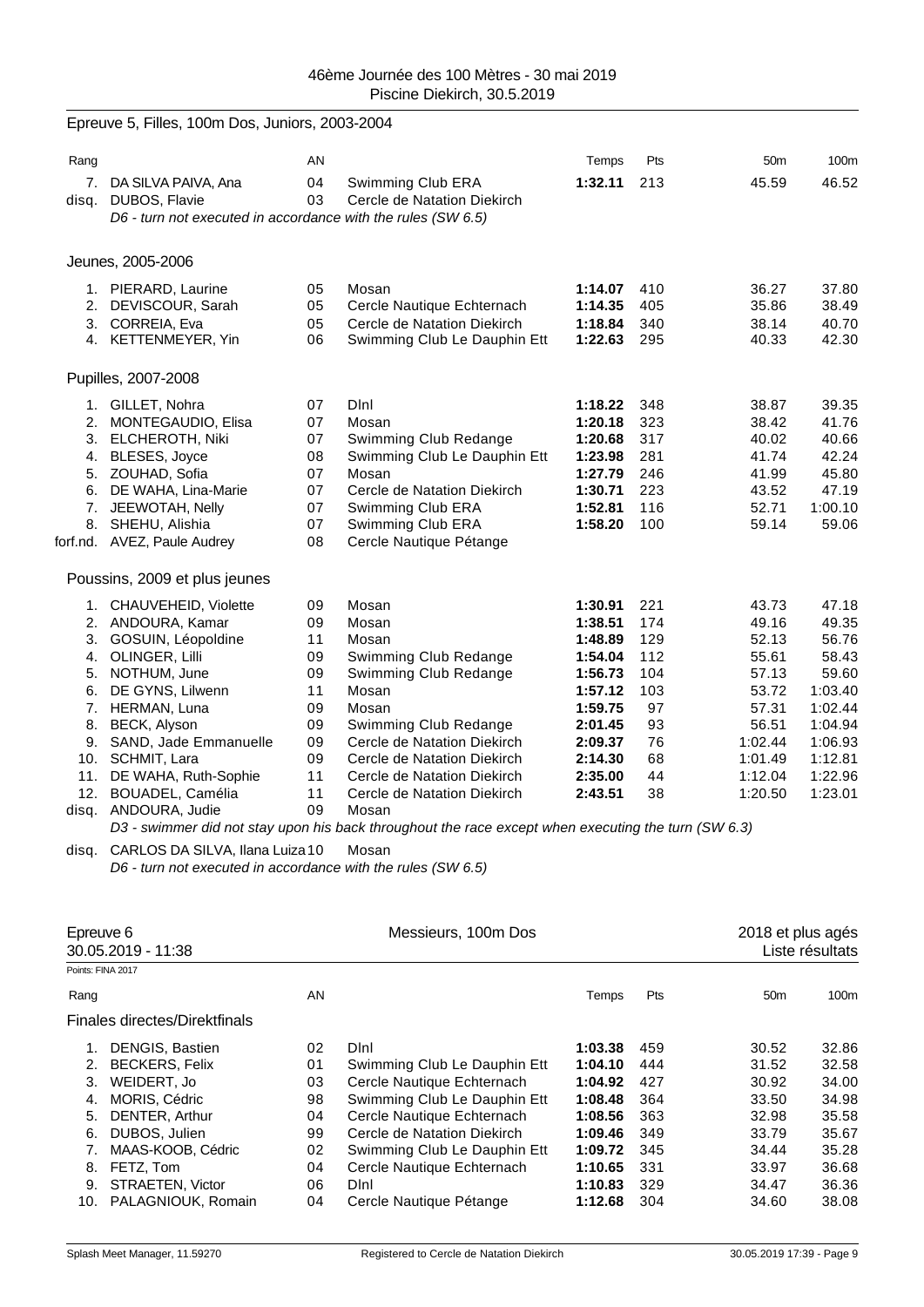## Epreuve 6, Messieurs, 100m Dos, Finales directes/Direktfinals

|          |                                           | ΑN       |                                                                              |                    | Pts        |       | 50 <sub>m</sub> | 100m           |
|----------|-------------------------------------------|----------|------------------------------------------------------------------------------|--------------------|------------|-------|-----------------|----------------|
| Rang     |                                           |          |                                                                              | Temps              |            |       |                 |                |
| 11.      | <b>BOENTGES, Kevin</b>                    | 03       | Cercle Nautique Pétange                                                      | 1:12.71            | 304        |       | 35.37           | 37.34          |
|          | 12. BOURGUIGNON, Benjamin                 | 05       | Swimming Club Le Dauphin Ett                                                 | 1:18.92            | 238        |       | 39.50           | 39.42          |
|          | 13. TRESSEL, Yannis                       | 05       | Swimming Club Le Dauphin Ett                                                 | 1:19.43            | 233        |       | 39.90           | 39.53          |
|          | 14. BOUZIDI, Sofien                       | 06       | Mosan                                                                        | 1:20.20            | 226        |       | 39.69           | 40.51          |
|          | 15. WENZEL, Grégory                       | 04       | Cercle de Natation Diekirch                                                  | 1:20.27            | 226        |       | 38.64           | 41.63          |
|          | 16. LEDUC, Thomas                         | 05       | Mosan                                                                        | 1:20.65            | 223        |       | 39.39           | 41.26          |
|          | 17. BOENTGES, Kimi                        | 05       | Cercle Nautique Pétange                                                      | 1:21.02            | 220        |       | 38.52           | 42.50          |
|          | 18. DUBOS, Simon                          | 00       | Cercle de Natation Diekirch                                                  | 1:21.16            | 218        |       | 39.29           | 41.87          |
|          | 19. BENNANI, Walid                        | 07       | Mosan                                                                        | 1:21.60            | 215        |       | 39.86           | 41.74          |
|          | 20. ESCHETTE, Louis                       | 07       | Cercle de Natation Wiltz                                                     | 1:21.61            | 215        |       | 40.79           | 40.82          |
|          | 21. AGOSTINO, Diego                       | 06       | Cercle Nautique Pétange                                                      | 1:24.11            | 196        |       | 40.20           | 43.91          |
|          | 22. ANISKO, Leonard                       | 08       | Cercle Nautique Pétange                                                      | 1:29.93            | 160        |       | 42.80           | 47.13          |
| 23.      | MELOUANE AMAHZOUNE, Ada08                 |          | Cercle de Natation Wiltz                                                     | 1:38.32            | 123        |       | 48.10           | 50.22          |
|          | 24. CONTER, Max                           | 07       | Cercle de Natation Diekirch                                                  | 1:40.75            | 114        |       | 49.19           | 51.56          |
|          | 25. PEREIRA, Dylan                        | 01       | Swimming Club ERA                                                            | 1:41.73            | 111        |       | 46.76           | 54.97          |
|          | 26. ALBORES-SANCHEZ, Rafael               | 11       | Mosan                                                                        | 1:41.78            | 111        |       | 48.75           | 53.03          |
|          | 27. KACHURA, Dinis                        | 04       | Cercle de Natation Diekirch                                                  | 1:46.04            | 98         |       | 49.92           | 56.12          |
|          | 28. KASSENSSA, Maxence                    | 08       | Mosan                                                                        | 1:46.40            | 97         |       | 52.69           | 53.71          |
|          | 29. LEMIESZONEK, Maksymilian              | 07       | Cercle de Natation Diekirch                                                  | 1:48.57            | 91         |       | 53.82           | 54.75          |
|          | 30. LOPEZ, Xavi                           | 10       | Mosan                                                                        | 1:49.31            | 89         |       | 53.52           | 55.79          |
|          | 31. DAKEU NGAHA, David Owen               | 08       | Cercle de Natation Diekirch                                                  | 1:55.98            | 75         |       | 1:55.97         | 0.01           |
|          | 32. GOMES DA COSTA, Rafael                | 07       | Swimming Club ERA                                                            | 1:56.58            | 73         |       | 54.30           | 1:02.28        |
|          | 33. SCHEECK, Lennox                       | 10       | Swimming Club Redange                                                        | 1:57.84            | 71         |       | 56.97           | 1:00.87        |
|          | 34. HERMAN, Mael                          | 09       | Mosan                                                                        | 2:00.41            | 67         |       | 1:00.33         | 1:00.08        |
|          | 35. FIGUEIROA MUNOZ, M.                   | 08       | Cercle de Natation Diekirch                                                  | 2:13.69            | 48         |       | 1:03.02         | 1:10.67        |
|          | 36. FIGUEIROA MUNOZ, L.                   | 08       | Cercle de Natation Diekirch                                                  | 2:15.02            | 47         |       | 59.95           | 1:15.07        |
|          | 37. JOSSELIN, Enzo                        | 09       | Cercle de Natation Diekirch                                                  | 2:21.10            | 41         |       | 1:07.06         | 1:14.04        |
|          | disq. HERMES, Liam                        | 06       | Cercle de Natation Diekirch                                                  |                    |            | D6/D8 |                 |                |
|          |                                           |          | D6 - turn not executed in accordance with the rules (SW 6.5), D6/D8          |                    |            |       |                 |                |
|          | disq. RUSSO, Bruno                        | 09       | Mosan                                                                        |                    |            |       |                 |                |
|          |                                           |          | D8 - upon the finish the swimmer did not touch the wall on the back (SW 6.6) |                    |            |       |                 |                |
|          |                                           |          |                                                                              |                    |            |       |                 |                |
| disq.    | EL BOUSTANE, Dawood                       | 10       | Mosan                                                                        |                    |            |       |                 |                |
|          |                                           |          | D8 - upon the finish the swimmer did not touch the wall on the back (SW 6.6) |                    |            |       |                 |                |
|          | forf.nd. WIRTH, Neckel                    | 07       | Cercle de Natation Wiltz                                                     |                    |            |       |                 |                |
| forf.nd. | <b>ZEYEN, Mick</b>                        | 03       | Cercle Nautique Pétange                                                      |                    |            |       |                 |                |
|          | forf.nd. HAAG, Yanic                      | 07       | Swimming Club Redange                                                        |                    |            |       |                 |                |
|          |                                           |          |                                                                              |                    |            |       |                 |                |
|          | Seniors, 2000 et plus agés                |          |                                                                              |                    |            |       |                 |                |
|          |                                           |          |                                                                              |                    |            |       |                 |                |
| 1.       | MORIS, Cédric                             | 98       | Swimming Club Le Dauphin Ett                                                 | 1:08.48            | 364        |       | 33.50           | 34.98          |
| 2.       | DUBOS, Julien                             | 99       | Cercle de Natation Diekirch                                                  | 1:09.46            | 349        |       | 33.79           | 35.67          |
| 3.       | DUBOS, Simon                              | 00       | Cercle de Natation Diekirch                                                  | 1:21.16            | 218        |       | 39.29           | 41.87          |
|          |                                           |          |                                                                              |                    |            |       |                 |                |
|          | Juniors, 2001-2002                        |          |                                                                              |                    |            |       |                 |                |
|          |                                           |          |                                                                              |                    |            |       |                 |                |
|          | 1. DENGIS, Bastien                        | 02       | Dini                                                                         | 1:03.38            | 459        |       | 30.52           | 32.86<br>32.58 |
|          | 2. BECKERS, Felix                         | 01<br>02 | Swimming Club Le Dauphin Ett<br>Swimming Club Le Dauphin Ett                 | 1:04.10            | 444        |       | 31.52           |                |
|          | 3. MAAS-KOOB, Cédric<br>4. PEREIRA, Dylan | 01       | Swimming Club ERA                                                            | 1:09.72<br>1:41.73 | 345<br>111 |       | 34.44<br>46.76  | 35.28<br>54.97 |
|          |                                           |          |                                                                              |                    |            |       |                 |                |
|          | Jeunes, 2003-2004                         |          |                                                                              |                    |            |       |                 |                |
|          |                                           |          |                                                                              |                    |            |       |                 |                |
|          | 1. WEIDERT, Jo                            | 03       | Cercle Nautique Echternach                                                   | 1:04.92            | 427        |       | 30.92           | 34.00          |
| 2.       | DENTER, Arthur                            | 04       | Cercle Nautique Echternach                                                   | 1:08.56            | 363        |       | 32.98           | 35.58          |
| 3.       | FETZ, Tom                                 | 04       | Cercle Nautique Echternach                                                   | 1:10.65            | 331        |       | 33.97           | 36.68          |
|          | 4. PALAGNIOUK, Romain                     | 04       | Cercle Nautique Pétange                                                      | 1:12.68            | 304        |       | 34.60           | 38.08          |
| 5.       | <b>BOENTGES, Kevin</b>                    | 03       | Cercle Nautique Pétange                                                      | 1:12.71            | 304        |       | 35.37           | 37.34          |
|          |                                           | 04       | Cercle de Natation Diekirch                                                  | 1:20.27            | 226        |       | 38.64           | 41.63          |
|          | 6. WENZEL, Grégory                        |          |                                                                              |                    |            |       |                 |                |
|          | 7. KACHURA, Dinis                         | 04       | Cercle de Natation Diekirch                                                  | 1:46.04            | 98         |       | 49.92           | 56.12          |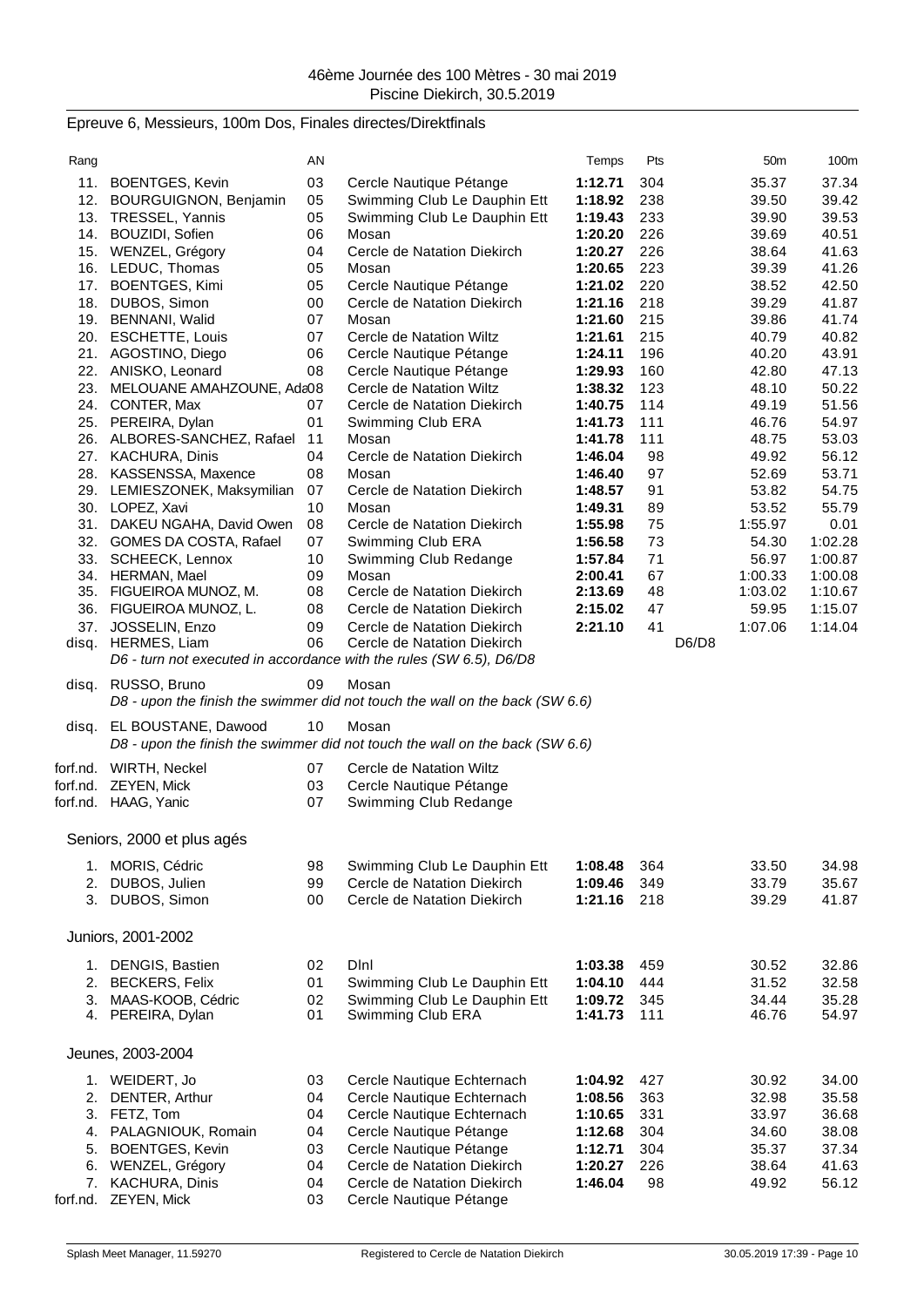## Epreuve 6, Messieurs, 100m Dos

Pupilles, 2005-2006

|       | STRAETEN, Victor              | 06 | Dini                                                                         | 1:10.83 | 329 | 34.47   | 36.36   |
|-------|-------------------------------|----|------------------------------------------------------------------------------|---------|-----|---------|---------|
| 2.    | <b>BOURGUIGNON, Benjamin</b>  | 05 | Swimming Club Le Dauphin Ett                                                 | 1:18.92 | 238 | 39.50   | 39.42   |
| 3.    | <b>TRESSEL, Yannis</b>        | 05 | Swimming Club Le Dauphin Ett                                                 | 1:19.43 | 233 | 39.90   | 39.53   |
| 4.    | BOUZIDI, Sofien               | 06 | Mosan                                                                        | 1:20.20 | 226 | 39.69   | 40.51   |
| 5.    | LEDUC, Thomas                 | 05 | Mosan                                                                        | 1:20.65 | 223 | 39.39   | 41.26   |
| 6.    | <b>BOENTGES, Kimi</b>         | 05 | Cercle Nautique Pétange                                                      | 1:21.02 | 220 | 38.52   | 42.50   |
| 7.    | AGOSTINO, Diego               | 06 | Cercle Nautique Pétange                                                      | 1:24.11 | 196 | 40.20   | 43.91   |
| disq. | HERMES, Liam                  | 06 | Cercle de Natation Diekirch                                                  |         |     | D6/D8   |         |
|       |                               |    | D6 - turn not executed in accordance with the rules (SW 6.5), D6/D8          |         |     |         |         |
|       | Poussins, 2007 et plus jeunes |    |                                                                              |         |     |         |         |
| 1.    | <b>BENNANI, Walid</b>         | 07 | Mosan                                                                        | 1:21.60 | 215 | 39.86   | 41.74   |
| 2.    | <b>ESCHETTE, Louis</b>        | 07 | Cercle de Natation Wiltz                                                     | 1:21.61 | 215 | 40.79   | 40.82   |
| 3.    | ANISKO, Leonard               | 08 | Cercle Nautique Pétange                                                      | 1:29.93 | 160 | 42.80   | 47.13   |
| 4.    | MELOUANE AMAHZOUNE, Ada08     |    | Cercle de Natation Wiltz                                                     | 1:38.32 | 123 | 48.10   | 50.22   |
| 5.    | CONTER, Max                   | 07 | Cercle de Natation Diekirch                                                  | 1:40.75 | 114 | 49.19   | 51.56   |
| 6.    | ALBORES-SANCHEZ, Rafael       | 11 | Mosan                                                                        | 1:41.78 | 111 | 48.75   | 53.03   |
| 7.    | KASSENSSA, Maxence            | 08 | Mosan                                                                        | 1:46.40 | 97  | 52.69   | 53.71   |
| 8.    | LEMIESZONEK, Maksymilian      | 07 | Cercle de Natation Diekirch                                                  | 1:48.57 | 91  | 53.82   | 54.75   |
| 9.    | LOPEZ, Xavi                   | 10 | Mosan                                                                        | 1:49.31 | 89  | 53.52   | 55.79   |
| 10.   | DAKEU NGAHA, David Owen       | 08 | Cercle de Natation Diekirch                                                  | 1:55.98 | 75  | 1:55.97 | 0.01    |
| 11.   | GOMES DA COSTA, Rafael        | 07 | Swimming Club ERA                                                            | 1:56.58 | 73  | 54.30   | 1:02.28 |
| 12.   | SCHEECK, Lennox               | 10 | Swimming Club Redange                                                        | 1:57.84 | 71  | 56.97   | 1:00.87 |
| 13.   | HERMAN, Mael                  | 09 | Mosan                                                                        | 2:00.41 | 67  | 1:00.33 | 1:00.08 |
| 14.   | FIGUEIROA MUNOZ, M.           | 08 | Cercle de Natation Diekirch                                                  | 2:13.69 | 48  | 1:03.02 | 1:10.67 |
| 15.   | FIGUEIROA MUNOZ, L.           | 08 | Cercle de Natation Diekirch                                                  | 2:15.02 | 47  | 59.95   | 1:15.07 |
| 16.   | JOSSELIN, Enzo                | 09 | Cercle de Natation Diekirch                                                  | 2:21.10 | 41  | 1:07.06 | 1:14.04 |
| disq. | RUSSO, Bruno                  | 09 | Mosan                                                                        |         |     |         |         |
|       |                               |    | D8 - upon the finish the swimmer did not touch the wall on the back (SW 6.6) |         |     |         |         |
| disq. | EL BOUSTANE, Dawood           | 10 | Mosan                                                                        |         |     |         |         |

*D8 - upon the finish the swimmer did not touch the wall on the back (SW 6.6)*

forf.nd. WIRTH, Neckel 07 Cercle de Natation Wiltz

forf.nd. HAAG, Yanic 07 Swimming Club Redange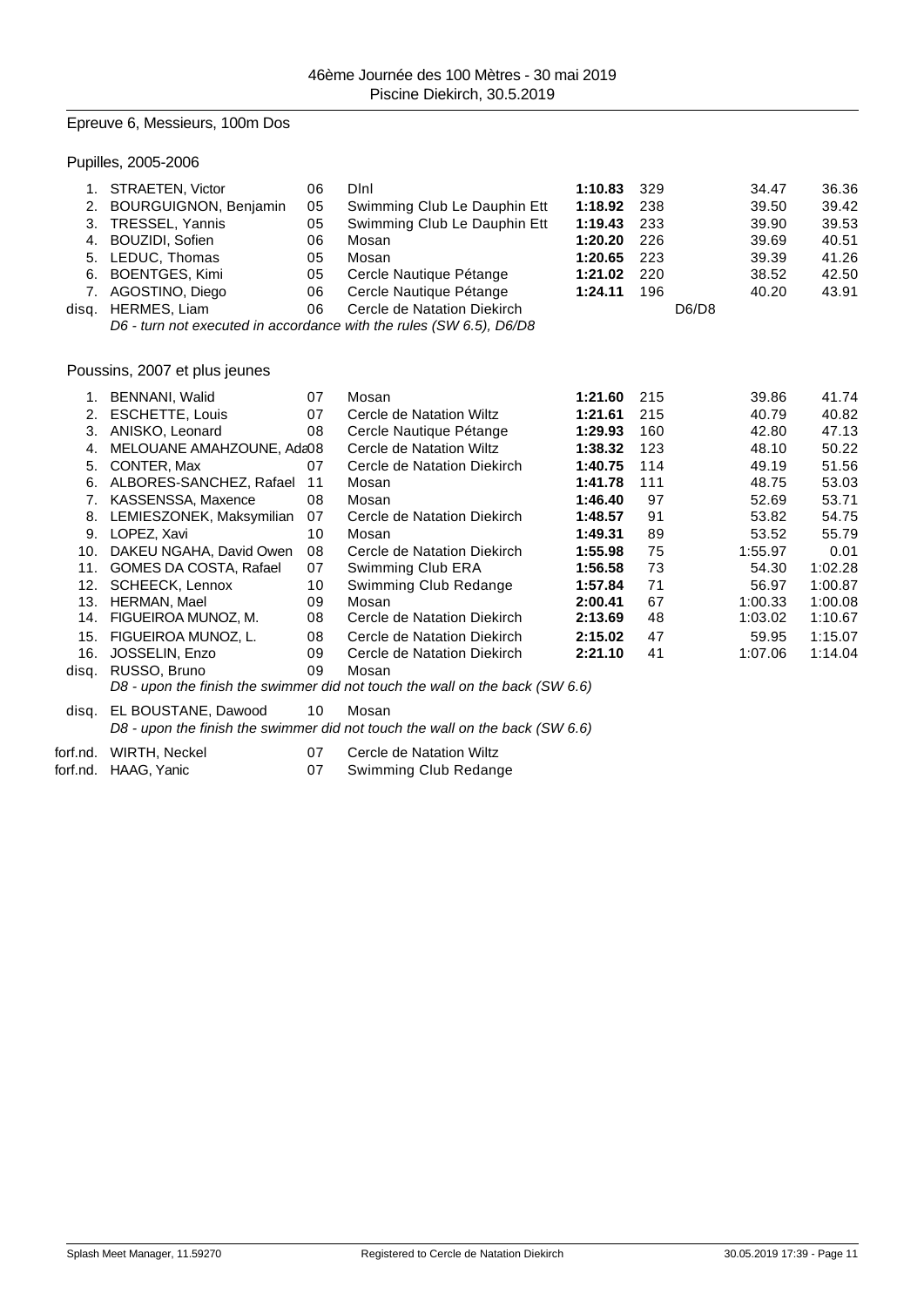# 2 - Après-midi - Nachmittag 30.05.2019 - 15:00

| Epreuve 7 | 30.05.2019 - 15:00              |    | Dames, 100m Libre            |         |     | 2018 et plus agés | Liste résultats |
|-----------|---------------------------------|----|------------------------------|---------|-----|-------------------|-----------------|
|           | Points: FINA 2017               |    |                              |         |     |                   |                 |
| Rang      |                                 | AN |                              | Temps   | Pts | 50 <sub>m</sub>   | 100m            |
|           | Finales directes/Direktfinals   |    |                              |         |     |                   |                 |
|           | 1. GOSUIN, Augustine            | 04 | Mosan                        | 1:01.46 | 568 | 29.91             | 31.55           |
| 2.        | BACKES, Zoe                     | 04 | Schwimmschule St. Vith       | 1:02.91 | 529 | 30.67             | 32.24           |
|           | 3. GRUNDHEBER, Angie            | 03 | Swimming Club ERA            | 1:02.98 | 528 | 30.46             | 32.52           |
|           | 4. DEVISCOUR, Sarah             | 05 | Cercle Nautique Echternach   | 1:03.20 | 522 | 30.44             | 32.76           |
|           | 5. FREDJ, Nessrine              | 03 | Dini                         | 1:03.22 | 522 | 30.83             | 32.39           |
|           | 6. BROICH, Louisa Marie         | 03 | Postsportverein Trier        | 1:04.19 | 498 | 30.58             | 33.61           |
|           | 7. PIERARD, Laurine             | 05 | Mosan                        | 1:04.78 | 485 | 31.20             | 33.58           |
|           | 8. KETTENMEYER, Ly              | 04 | Swimming Club Le Dauphin Ett | 1:05.48 | 469 | 31.99             | 33.49           |
|           | 9. STREPENNE, Elisa             | 00 | Dini                         | 1:05.98 | 459 | 30.99             | 34.99           |
|           | 10. DUMONT, Sarah               | 07 | Dini                         | 1:06.86 | 441 | 32.45             | 34.41           |
|           | 11. HENDRICK, Line              | 07 | Dini                         | 1:07.19 | 435 | 32.53             | 34.66           |
|           | 12. BROICH, Lea-Sophie          | 00 | Postsportverein Trier        | 1:07.26 | 433 | 31.98             | 35.28           |
|           | 13. FETZ, Melanie               | 01 | Cercle Nautique Echternach   | 1:07.54 | 428 | 32.92             | 34.62           |
|           | 14. ELCHEROTH, Milly            | 03 | Swimming Club Redange        | 1:07.75 | 424 | 33.95             | 33.80           |
|           | 15. KETTENMEYER, Yin            | 06 | Swimming Club Le Dauphin Ett | 1:07.76 | 424 | 32.57             | 35.19           |
|           | 16. CORREIA, Eva                | 05 | Cercle de Natation Diekirch  | 1:08.96 | 402 | 33.42             | 35.54           |
|           | 17. MONTEGAUDIO, Elisa          | 07 | Mosan                        | 1:09.54 | 392 | 33.48             | 36.06           |
|           | 18. BLESES, Joyce               | 08 | Swimming Club Le Dauphin Ett | 1:10.44 | 377 | 33.73             | 36.71           |
|           | 19. ELCHEROTH, Niki             | 07 | Swimming Club Redange        | 1:12.28 | 349 | 35.22             | 37.06           |
|           | 20. ZELLER, Pauline             | 07 | Dini                         | 1:13.07 | 338 | 35.08             | 37.99           |
|           | 21. KOENIG, Aurélie             | 07 | Swimming Club Redange        | 1:15.17 | 310 | 36.80             | 38.37           |
|           | 22. ZOUHAD, Sofia               | 07 | Mosan                        | 1:16.98 | 289 | 36.93             | 40.05           |
|           | 23. OLINGER, Tina               | 06 | Swimming Club Redange        | 1:17.37 | 284 | 38.08             | 39.29           |
|           | 24. DA SILVA PAIVA, Ana         | 04 | Swimming Club ERA            | 1:17.59 | 282 | 37.99             | 39.60           |
|           | 25. DE WAHA, Lina-Marie         | 07 | Cercle de Natation Diekirch  | 1:19.23 | 265 | 36.95             | 42.28           |
|           | 26. CHAUVEHEID, Violette        | 09 | Mosan                        | 1:20.43 | 253 | 37.69             | 42.74           |
| 27.       | GILLAIN, Gabrielle              | 08 | Mosan                        | 1:21.00 | 248 | 39.09             | 41.91           |
|           | 28. FRANKINET, Margaux          | 08 | Mosan                        | 1:24.08 | 221 | 39.61             | 44.47           |
|           | 29. DUBOS, Flavie               | 03 | Cercle de Natation Diekirch  | 1:24.12 | 221 | 40.39             | 43.73           |
|           | 30. ANDOURA, Kamar              | 09 | Mosan                        | 1:31.08 | 174 | 44.53             | 46.55           |
|           | 31. ROBERT, Clara               | 09 | Mosan                        | 1:33.37 | 162 | 44.23             | 49.14           |
| 32.       | CARLOS DA SILVA, Ilana Luiza 10 |    | Mosan                        | 1:34.62 | 155 | 46.34             | 48.28           |
| 33.       | CHRISTIAENS, Camille            | 10 | Mosan                        | 1:35.66 | 150 | 44.65             | 51.01           |
|           | 34. LUETZEN, Laura              | 09 | Cercle de Natation Diekirch  | 1:37.14 | 143 | 45.34             | 51.80           |
|           | 35. JEEWOTAH, Nelly             | 07 | Swimming Club ERA            | 1:37.61 | 141 | 46.42             | 51.19           |
|           | 36. SHEHU, Alishia              | 07 | Swimming Club ERA            | 1:38.80 | 136 | 47.81             | 50.99           |
| 37.       | NOTHUM, June                    | 09 | Swimming Club Redange        | 1:41.16 | 127 | 47.07             | 54.09           |
| 38.       | OLINGER, Lilli                  | 09 | Swimming Club Redange        | 1:43.71 | 118 | 48.10             | 55.61           |
|           | 39. BECK, Alyson                | 09 | Swimming Club Redange        | 1:51.66 | 94  | 50.48             | 1:01.18         |
|           | 40. HERMAN, Luna                | 09 | Mosan                        | 1:52.13 | 93  | 52.06             | 1:00.07         |
|           | 41. DEWEZ, Lola Kuiama          | 08 | Cercle de Natation Diekirch  | 1:56.70 | 83  | 52.91             | 1:03.79         |
|           | 42. SAND, Jade Emmanuelle       | 09 | Cercle de Natation Diekirch  | 2:02.59 | 71  | 59.61             | 1:02.98         |
|           | 43. SCHMIT, Lara                | 09 | Cercle de Natation Diekirch  | 2:03.74 | 69  | 54.71             | 1:09.03         |
|           | 44. HAMEN, Sophie               | 10 | Cercle de Natation Diekirch  | 2:18.49 | 49  | 1:04.00           | 1:14.49         |
|           | forf.nd. AVEZ, Paule Audrey     | 08 | Cercle Nautique Pétange      |         |     |                   |                 |
|           | Seniors, 2002 et plus agées     |    |                              |         |     |                   |                 |
|           | 1. STREPENNE, Elisa             | 00 | Dini                         | 1:05.98 | 459 | 30.99             | 34.99           |
|           | 2. BROICH, Lea-Sophie           | 00 | Postsportverein Trier        | 1:07.26 | 433 | 31.98             | 35.28           |
|           | 3. FETZ, Melanie                | 01 | Cercle Nautique Echternach   | 1:07.54 | 428 | 32.92             | 34.62           |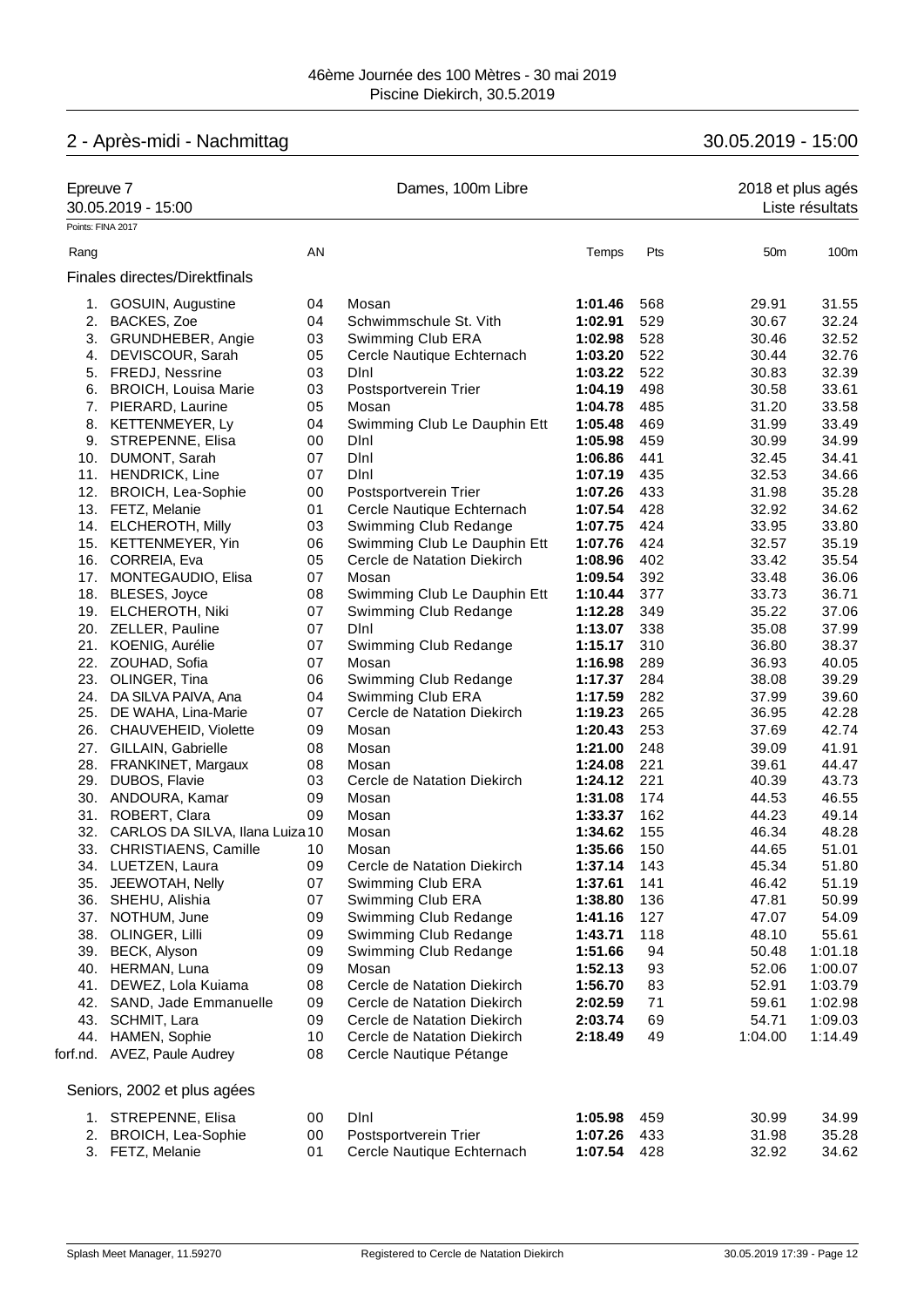## Epreuve 7, Dames, 100m Libre

|                                  | Juniors, 2003-2004                                                                                                                                                                                                                                                                                                                                           |                                                                                        |                                                                                                                                                                                                                                                                               |                                                                                                                                                        |                                                                                               |                                                                                                                            |                                                                                                                              |
|----------------------------------|--------------------------------------------------------------------------------------------------------------------------------------------------------------------------------------------------------------------------------------------------------------------------------------------------------------------------------------------------------------|----------------------------------------------------------------------------------------|-------------------------------------------------------------------------------------------------------------------------------------------------------------------------------------------------------------------------------------------------------------------------------|--------------------------------------------------------------------------------------------------------------------------------------------------------|-----------------------------------------------------------------------------------------------|----------------------------------------------------------------------------------------------------------------------------|------------------------------------------------------------------------------------------------------------------------------|
|                                  | 1. GOSUIN, Augustine<br>2. BACKES, Zoe<br>3. GRUNDHEBER, Angie<br>4. FREDJ, Nessrine<br>5. BROICH, Louisa Marie<br>6. KETTENMEYER, Ly<br>7. ELCHEROTH, Milly<br>8. DA SILVA PAIVA, Ana<br>9. DUBOS, Flavie                                                                                                                                                   | 04<br>04<br>03<br>03<br>03<br>04<br>03<br>04<br>03                                     | Mosan<br>Schwimmschule St. Vith<br>Swimming Club ERA<br>Dini<br>Postsportverein Trier<br>Swimming Club Le Dauphin Ett<br>Swimming Club Redange<br>Swimming Club ERA<br>Cercle de Natation Diekirch                                                                            | 1:01.46<br>1:02.91<br>1:02.98<br>1:03.22<br>1:04.19<br>1:05.48<br>1:07.75<br>1:17.59<br>1:24.12                                                        | 568<br>529<br>528<br>522<br>498<br>469<br>424<br>282<br>221                                   | 29.91<br>30.67<br>30.46<br>30.83<br>30.58<br>31.99<br>33.95<br>37.99<br>40.39                                              | 31.55<br>32.24<br>32.52<br>32.39<br>33.61<br>33.49<br>33.80<br>39.60<br>43.73                                                |
|                                  | Jeunes, 2005-2006                                                                                                                                                                                                                                                                                                                                            |                                                                                        |                                                                                                                                                                                                                                                                               |                                                                                                                                                        |                                                                                               |                                                                                                                            |                                                                                                                              |
|                                  | 1. DEVISCOUR, Sarah<br>2. PIERARD, Laurine<br>3. KETTENMEYER, Yin<br>4. CORREIA, Eva<br>5. OLINGER, Tina                                                                                                                                                                                                                                                     | 05<br>05<br>06<br>05<br>06                                                             | Cercle Nautique Echternach<br>Mosan<br>Swimming Club Le Dauphin Ett<br>Cercle de Natation Diekirch<br>Swimming Club Redange                                                                                                                                                   | 1:03.20<br>1:04.78<br>1:07.76<br>1:08.96<br>1:17.37                                                                                                    | 522<br>485<br>424<br>402<br>284                                                               | 30.44<br>31.20<br>32.57<br>33.42<br>38.08                                                                                  | 32.76<br>33.58<br>35.19<br>35.54<br>39.29                                                                                    |
|                                  | Pupilles, 2007-2008                                                                                                                                                                                                                                                                                                                                          |                                                                                        |                                                                                                                                                                                                                                                                               |                                                                                                                                                        |                                                                                               |                                                                                                                            |                                                                                                                              |
|                                  | 1. DUMONT, Sarah<br>2. HENDRICK, Line<br>3. MONTEGAUDIO, Elisa<br>4. BLESES, Joyce<br>5. ELCHEROTH, Niki<br>6. ZELLER, Pauline<br>7. KOENIG, Aurélie<br>8. ZOUHAD, Sofia<br>9. DE WAHA, Lina-Marie<br>10. GILLAIN, Gabrielle<br>11. FRANKINET, Margaux<br>12. JEEWOTAH, Nelly<br>13. SHEHU, Alishia<br>14. DEWEZ, Lola Kuiama<br>forf.nd. AVEZ, Paule Audrey | 07<br>07<br>07<br>08<br>07<br>07<br>07<br>07<br>07<br>08<br>08<br>07<br>07<br>08<br>08 | Dini<br>Dini<br>Mosan<br>Swimming Club Le Dauphin Ett<br>Swimming Club Redange<br>DInl<br>Swimming Club Redange<br>Mosan<br>Cercle de Natation Diekirch<br>Mosan<br>Mosan<br>Swimming Club ERA<br>Swimming Club ERA<br>Cercle de Natation Diekirch<br>Cercle Nautique Pétange | 1:06.86<br>1:07.19<br>1:09.54<br>1:10.44<br>1:12.28<br>1:13.07<br>1:15.17<br>1:16.98<br>1:19.23<br>1:21.00<br>1:24.08<br>1:37.61<br>1:38.80<br>1:56.70 | 441<br>435<br>392<br>377<br>349<br>338<br>310<br>289<br>265<br>248<br>221<br>141<br>136<br>83 | 32.45<br>32.53<br>33.48<br>33.73<br>35.22<br>35.08<br>36.80<br>36.93<br>36.95<br>39.09<br>39.61<br>46.42<br>47.81<br>52.91 | 34.41<br>34.66<br>36.06<br>36.71<br>37.06<br>37.99<br>38.37<br>40.05<br>42.28<br>41.91<br>44.47<br>51.19<br>50.99<br>1:03.79 |
|                                  | Poussins, 2009 et plus jeunes                                                                                                                                                                                                                                                                                                                                |                                                                                        |                                                                                                                                                                                                                                                                               |                                                                                                                                                        |                                                                                               |                                                                                                                            |                                                                                                                              |
| 3.<br>4.<br>5.<br>7.<br>8.<br>9. | 1. CHAUVEHEID, Violette<br>2. ANDOURA, Kamar<br>ROBERT, Clara<br>CARLOS DA SILVA, Ilana Luiza 10<br>CHRISTIAENS, Camille<br>6. LUETZEN, Laura<br>NOTHUM, June<br>OLINGER, Lilli<br>BECK, Alyson<br>10. HERMAN, Luna                                                                                                                                          | 09<br>09<br>09<br>10<br>09<br>09<br>09<br>09<br>09                                     | Mosan<br>Mosan<br>Mosan<br>Mosan<br>Mosan<br>Cercle de Natation Diekirch<br>Swimming Club Redange<br>Swimming Club Redange<br>Swimming Club Redange<br>Mosan                                                                                                                  | 1:20.43<br>1:31.08<br>1:33.37<br>1:34.62<br>1:35.66<br>1:37.14<br>1:41.16<br>1:43.71<br>1:51.66<br>1:52.13                                             | 253<br>174<br>162<br>155<br>150<br>143<br>127<br>118<br>94<br>93                              | 37.69<br>44.53<br>44.23<br>46.34<br>44.65<br>45.34<br>47.07<br>48.10<br>50.48<br>52.06                                     | 42.74<br>46.55<br>49.14<br>48.28<br>51.01<br>51.80<br>54.09<br>55.61<br>1:01.18<br>1:00.07                                   |
| 11.<br>12.<br>13.                | SAND, Jade Emmanuelle<br>SCHMIT, Lara<br>HAMEN, Sophie                                                                                                                                                                                                                                                                                                       | 09<br>09<br>10                                                                         | Cercle de Natation Diekirch<br>Cercle de Natation Diekirch<br>Cercle de Natation Diekirch                                                                                                                                                                                     | 2:02.59<br>2:03.74<br>2:18.49                                                                                                                          | 71<br>69<br>49                                                                                | 59.61<br>54.71<br>1:04.00                                                                                                  | 1:02.98<br>1:09.03<br>1:14.49                                                                                                |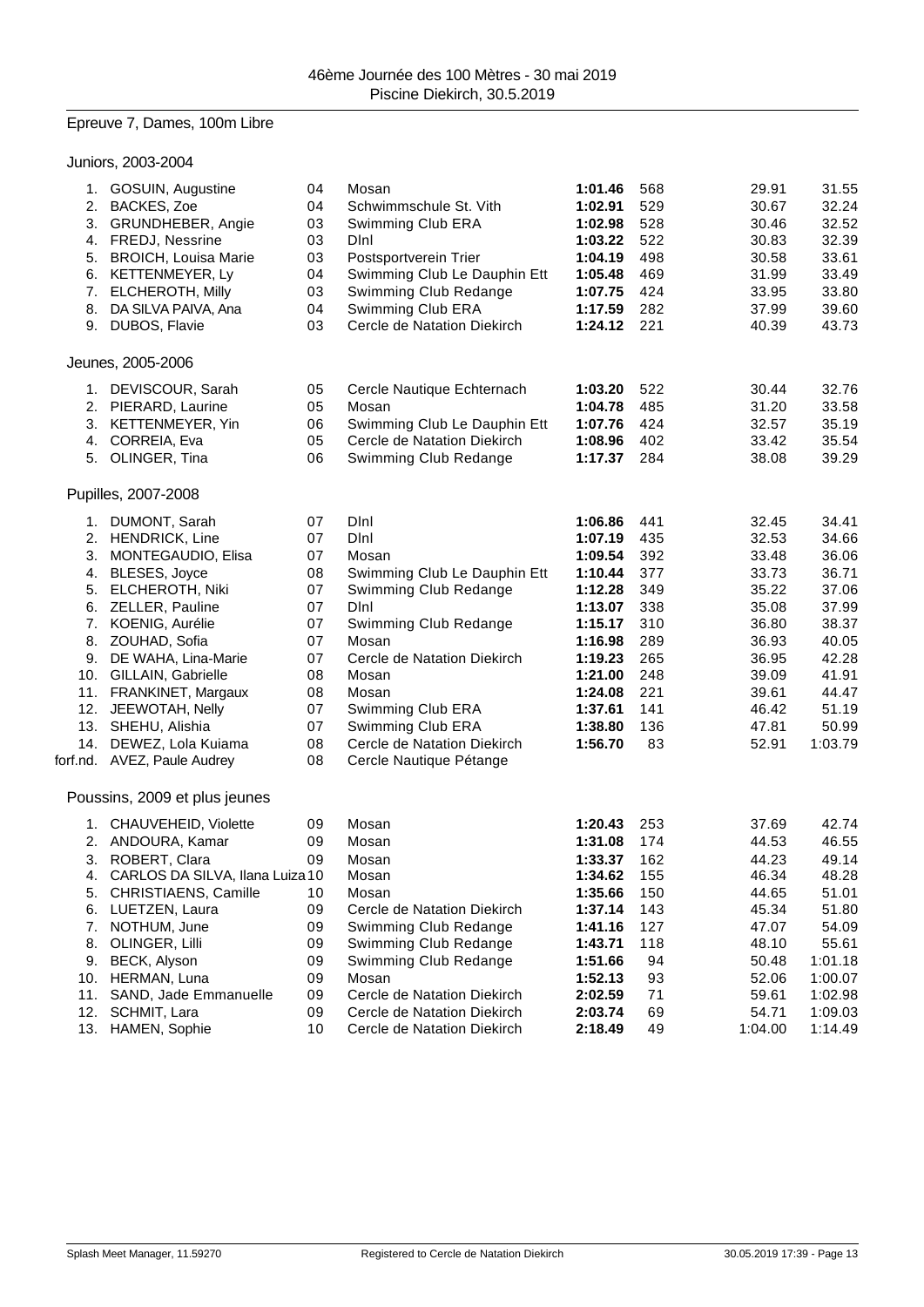## 46ème Journée des 100 Mètres - 30 mai 2019 Piscine Diekirch, 30.5.2019

| Epreuve 8                 | 30.05.2019 - 15:18                                                              |          | Messieurs, 100m Libre                                      |                    |            | 2018 et plus agés | Liste résultats |
|---------------------------|---------------------------------------------------------------------------------|----------|------------------------------------------------------------|--------------------|------------|-------------------|-----------------|
| Points: FINA 2017<br>Rang |                                                                                 | AN       |                                                            | Temps              | Pts        | 50 <sub>m</sub>   | 100m            |
|                           | Finales directes/Direktfinals                                                   |          |                                                            |                    |            |                   |                 |
|                           |                                                                                 |          |                                                            |                    |            |                   |                 |
| 1.                        | <b>BECKERS, Felix</b>                                                           | 01       | Swimming Club Le Dauphin Ett                               | 54.42              | 563        | 26.13             | 28.29           |
| 2.                        | MORIS, Cédric                                                                   | 98       | Swimming Club Le Dauphin Ett                               | 55.91              | 519        | 27.13             | 28.78           |
| 3.                        | DENGIS, Bastien                                                                 | 02       | Dini                                                       | 56.06              | 515        | 26.94             | 29.12           |
| 4.                        | MOENS, Julien                                                                   | 05       | Dini                                                       | 57.28              | 482        | 27.71             | 29.57           |
| 5.                        | <b>BOENTGES, Kevin</b>                                                          | 03       | Cercle Nautique Pétange                                    | 57.91              | 467        | 28.59             | 29.32<br>30.28  |
| 6.                        | CHANTRAINE, Owen                                                                | 00       | Dini                                                       | 58.79              | 446        | 28.51             |                 |
| 7.<br>8.                  | DUBOS, Julien                                                                   | 99<br>04 | Cercle de Natation Diekirch                                | 59.03<br>1:00.25   | 441<br>414 | 27.84<br>28.95    | 31.19           |
|                           | KIEFFER, Brian                                                                  |          | Swimming Club ERA                                          |                    | 411        |                   | 31.30           |
| 9.                        | KOHL, Charel                                                                    | 04       | Swimming Club Le Dauphin Ett                               | 1:00.44            |            | 29.07             | 31.37           |
| 10.                       | MASSIGNAN, Ilias                                                                | 02       | Dini                                                       | 1:01.08            | 398        | 29.49             | 31.59           |
|                           | CIRELLI, Marco                                                                  | 02       | Swimming Club Redange                                      | 1:01.08            | 398        | 29.53             | 31.55<br>32.02  |
|                           | 12. PALAGNIOUK, Romain                                                          | 04       | Cercle Nautique Pétange                                    | 1:02.23            | 376        | 30.21             |                 |
| 13.                       | DUBOS, Simon                                                                    | 00       | Cercle de Natation Diekirch                                | 1:02.92            | 364        | 29.99             | 32.93           |
|                           | 14. LOURTIE, Clément                                                            | 07       | Dini                                                       | 1:03.20            | 359        | 30.15             | 33.05           |
|                           | 15. FETZ, Tom                                                                   | 04       | Cercle Nautique Echternach                                 | 1:03.70            | 351        | 30.24             | 33.46           |
|                           | 16. MAAS-KOOB, Cédric                                                           | 02       | Swimming Club Le Dauphin Ett                               | 1:03.81            | 349        | 31.47             | 32.34           |
| 17.                       | <b>BOENTGES, Kimi</b>                                                           | 05       | Cercle Nautique Pétange                                    | 1:04.93            | 331        | 30.55             | 34.38           |
|                           | 18. FONDEUR, Mael                                                               | 05       | Dini                                                       | 1:05.22            | 327        | 31.61             | 33.61           |
| 19.<br>20.                | <b>BOURGUIGNON, Benjamin</b>                                                    | 05<br>06 | Swimming Club Le Dauphin Ett                               | 1:07.01<br>1:09.21 | 301<br>273 | 32.42<br>33.73    | 34.59           |
|                           | BOUZIDI, Sofien                                                                 |          | Mosan                                                      |                    |            |                   | 35.48           |
|                           | 21. TRESSEL, Yannis                                                             | 05       | Swimming Club Le Dauphin Ett                               | 1:09.87            | 266        | 33.59             | 36.28           |
|                           | 22. ESCHETTE, Louis                                                             | 07       | Cercle de Natation Wiltz                                   | 1:10.21            | 262        | 33.85             | 36.36           |
|                           | 23. LEDUC, Thomas                                                               | 05       | Mosan                                                      | 1:10.37            | 260        | 33.46             | 36.91           |
| 24.                       | <b>BENNANI, Walid</b>                                                           | 07       | Mosan                                                      | 1:11.07            | 252        | 33.66             | 37.41           |
| 25.                       | SOGOMONIAN, Emin                                                                | 07       | Mosan                                                      | 1:11.76            | 245        | 34.19             | 37.57           |
|                           | 26. WENZEL, Grégory                                                             | 04       | Cercle de Natation Diekirch                                | 1:12.00            | 243        | 33.13             | 38.87           |
| 27.                       | <b>KACHURA, Dinis</b>                                                           | 04       | Cercle de Natation Diekirch                                | 1:13.25            | 230        | 34.02             | 39.23           |
|                           | 28. AGOSTINO, Diego                                                             | 06       | Cercle Nautique Pétange                                    | 1:13.71            | 226        | 34.09             | 39.62           |
|                           | 29. GOSUIN, Gaspard                                                             | 08       | Mosan                                                      | 1:14.61            | 218        | 35.83             | 38.78           |
|                           | 30. CHRISTIAENS, Théo                                                           | 08       | Mosan                                                      | 1:16.95            | 199        | 37.45             | 39.50           |
|                           | 31. ANISKO, Leonard                                                             | 08       | Cercle Nautique Pétange                                    | 1:21.73            | 166        | 37.89             | 43.84           |
| 32.                       | <b>MARECHAL, Alexis</b>                                                         | 08       | Mosan                                                      | 1:22.38            | 162        | 40.75             | 41.63           |
| 34.                       | 33. REGE, Shaunak                                                               | 04       | Swimming Club ERA                                          | 1:24.11            | 152<br>152 | 39.96             | 44.15           |
|                           | MELOUANE AMAHZOUNE, Ada08                                                       |          | Cercle de Natation Wiltz                                   | 1:24.20            |            | 39.95             | 44.25           |
|                           | 35. CONTER, Max<br>36. LEMIESZONEK, Maksymilian                                 | 07<br>07 | Cercle de Natation Diekirch<br>Cercle de Natation Diekirch | 1:28.51<br>1:32.66 | 130<br>114 | 40.56<br>43.12    | 47.95<br>49.54  |
|                           | 37. CUELOVANI, Datar                                                            | 08       | Mosan                                                      | 1:35.83            | 103        | 43.86             | 51.97           |
|                           |                                                                                 |          |                                                            |                    |            |                   |                 |
|                           | 38. ALBORES-SANCHEZ, Rafael<br>39. HERMES, Liam                                 | 11<br>06 | Mosan<br>Cercle de Natation Diekirch                       | 1:36.88<br>1:39.94 | 99<br>90   | 44.86<br>45.04    | 52.02<br>54.90  |
|                           | 40. RUSSO, Bruno                                                                | 09       | Mosan                                                      | 1:44.41            | 79         | 51.40             | 53.01           |
|                           | 41. SCHEECK, Lennox                                                             | 10       | Swimming Club Redange                                      | 1:44.83            | 78         | 49.46             | 55.37           |
|                           | 42. SAOUDAOUI, Akram                                                            | 09       | Cercle Nautique Pétange                                    | 1:49.07            | 69         | 51.58             | 57.49           |
|                           | 43. CUELOVANI, Demetre                                                          | 10       | Mosan                                                      | 1:52.20            | 64         | 50.83             | 1:01.37         |
|                           | 44. FIGUEIROA MUNOZ, L.                                                         | 08       | Cercle de Natation Diekirch                                | 1:53.53            | 62         | 54.56             | 58.97           |
|                           | 45. HERMAN, Mael                                                                | 09       | Mosan                                                      | 1:58.01            | 55         | 57.12             | 1:00.89         |
|                           | 46. EL BOUSTANE, Dawood                                                         | 10       | Mosan                                                      | 2:16.23            | 35         | 59.76             | 1:16.47         |
|                           | 47. JOSSELIN, Enzo                                                              | 09       | Cercle de Natation Diekirch                                | 2:20.54            | 32         | 1:04.57           | 1:15.97         |
|                           | GOMES DA COSTA, Rafael                                                          | 07       | Swimming Club ERA                                          |                    |            |                   |                 |
| disq.                     | G2 - Starting before the starting signal (SW 4.4)                               |          |                                                            |                    |            |                   |                 |
|                           |                                                                                 |          |                                                            |                    |            |                   |                 |
| disq.                     | DAKEU NGAHA, David Owen 08<br>G2 - Starting before the starting signal (SW 4.4) |          | Cercle de Natation Diekirch                                |                    |            |                   |                 |
| disq.                     | FIGUEIROA MUNOZ, M.                                                             | 08       | Cercle de Natation Diekirch                                |                    |            |                   |                 |

*G2 - Starting before the starting signal (SW 4.4)*

disq. FAUST, Franz Cercle de Natation Diekirch *G2 - Starting before the starting signal (SW 4.4)*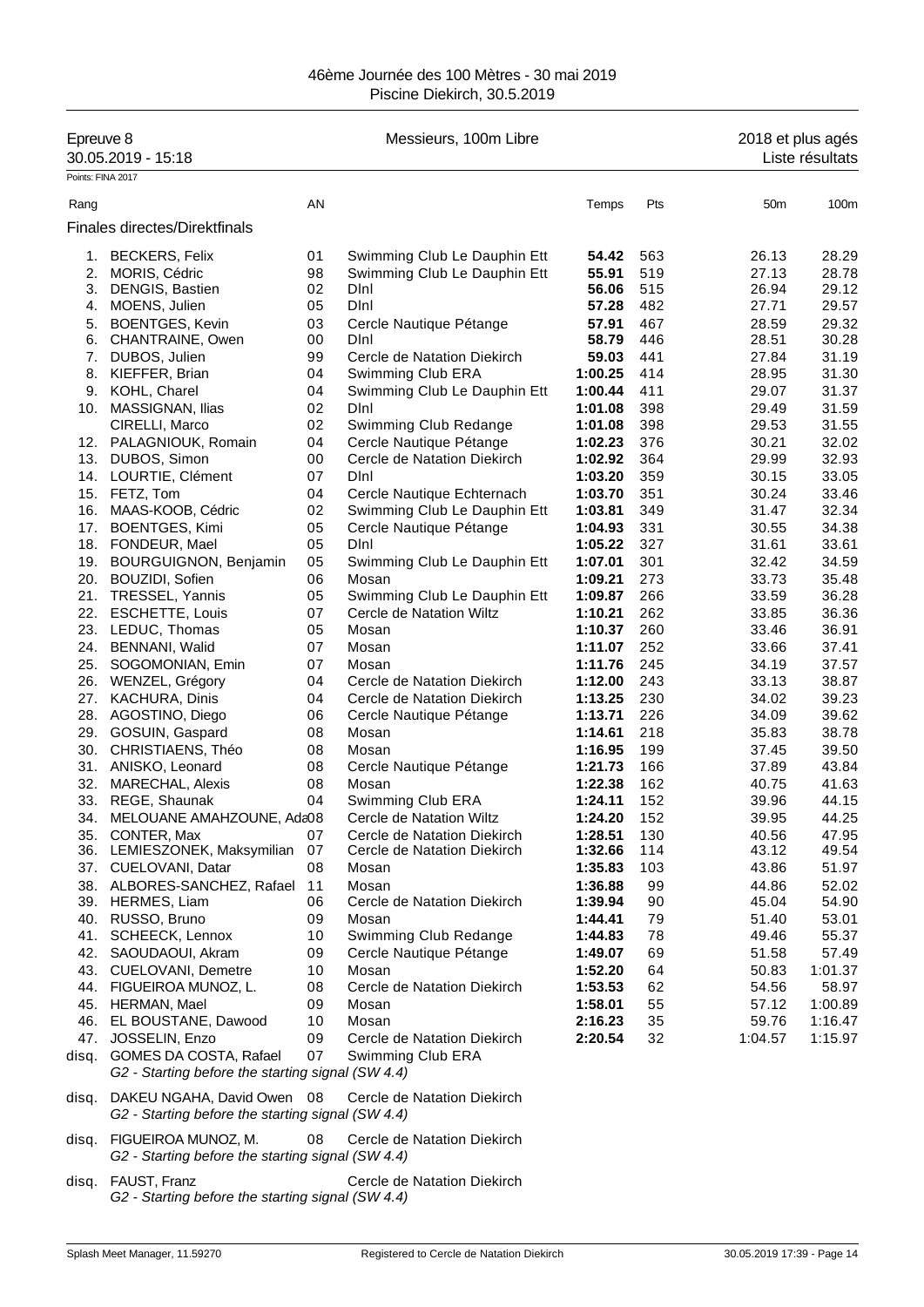|      | Epreuve 8, Messieurs, 100m Libre, Finales directes/Direktfinals                    |                |                                                                  |                    |            |                 |                |
|------|------------------------------------------------------------------------------------|----------------|------------------------------------------------------------------|--------------------|------------|-----------------|----------------|
| Rang |                                                                                    | AN             |                                                                  | Temps              | Pts        | 50 <sub>m</sub> | 100m           |
|      | forf.nd. WIRTH, Neckel<br>forf.nd. VAN DER GOOT, Mike<br>forf.nd. ABDELHAKAM, Omar | 07<br>98<br>08 | Cercle de Natation Wiltz<br>Cercle de Natation Diekirch<br>Mosan |                    |            |                 |                |
|      | forf.nd. LABYE, Romain                                                             | 05             | Mosan                                                            |                    |            |                 |                |
|      | Seniors, 2000 et plus agés                                                         |                |                                                                  |                    |            |                 |                |
|      | 1. MORIS, Cédric<br>2. CHANTRAINE, Owen                                            | 98<br>00       | Swimming Club Le Dauphin Ett<br>Dini                             | 55.91<br>58.79     | 519<br>446 | 27.13<br>28.51  | 28.78<br>30.28 |
|      | 3. DUBOS, Julien                                                                   | 99             | Cercle de Natation Diekirch                                      | 59.03              | 441        | 27.84           | 31.19          |
|      | 4. DUBOS, Simon                                                                    | 00             | Cercle de Natation Diekirch                                      | 1:02.92            | 364        | 29.99           | 32.93          |
|      | disq. FAUST, Franz<br>G2 - Starting before the starting signal (SW 4.4)            |                | Cercle de Natation Diekirch                                      |                    |            |                 |                |
|      | forf.nd. VAN DER GOOT, Mike                                                        | 98             | Cercle de Natation Diekirch                                      |                    |            |                 |                |
|      | Juniors, 2001-2002                                                                 |                |                                                                  |                    |            |                 |                |
|      | 1. BECKERS, Felix                                                                  | 01             | Swimming Club Le Dauphin Ett                                     | 54.42              | 563        | 26.13           | 28.29          |
|      | 2. DENGIS, Bastien                                                                 | 02             | DInl                                                             | 56.06              | 515        | 26.94           | 29.12          |
|      | 3. MASSIGNAN, Ilias                                                                | 02             | DInl                                                             | 1:01.08            | 398        | 29.49           | 31.59          |
|      | CIRELLI, Marco                                                                     | 02             | Swimming Club Redange                                            | 1:01.08            | 398        | 29.53           | 31.55          |
|      | 5. MAAS-KOOB, Cédric                                                               | 02             | Swimming Club Le Dauphin Ett                                     | 1:03.81            | 349        | 31.47           | 32.34          |
|      | Jeunes, 2003-2004                                                                  |                |                                                                  |                    |            |                 |                |
|      | 1. BOENTGES, Kevin                                                                 | 03             | Cercle Nautique Pétange                                          | 57.91              | 467        | 28.59           | 29.32          |
|      | 2. KIEFFER, Brian                                                                  | 04             | Swimming Club ERA                                                | 1:00.25            | 414        | 28.95           | 31.30          |
|      | 3. KOHL, Charel<br>4. PALAGNIOUK, Romain                                           | 04<br>04       | Swimming Club Le Dauphin Ett<br>Cercle Nautique Pétange          | 1:00.44<br>1:02.23 | 411<br>376 | 29.07<br>30.21  | 31.37<br>32.02 |
|      | 5. FETZ, Tom                                                                       | 04             | Cercle Nautique Echternach                                       | 1:03.70            | 351        | 30.24           | 33.46          |
|      | 6. WENZEL, Grégory                                                                 | 04             | Cercle de Natation Diekirch                                      | 1:12.00            | 243        | 33.13           | 38.87          |
|      | 7. KACHURA, Dinis                                                                  | 04             | Cercle de Natation Diekirch                                      | 1:13.25            | 230        | 34.02           | 39.23          |
|      | 8. REGE, Shaunak                                                                   | 04             | Swimming Club ERA                                                | 1:24.11            | 152        | 39.96           | 44.15          |
|      | Pupilles, 2005-2006                                                                |                |                                                                  |                    |            |                 |                |
|      | 1. MOENS, Julien                                                                   | 05             | Dini                                                             | 57.28              | 482        | 27.71           | 29.57          |
|      | 2. BOENTGES, Kimi                                                                  | 05             | Cercle Nautique Pétange                                          | 1:04.93            | 331        | 30.55           | 34.38          |
|      | 3. FONDEUR, Mael                                                                   | 05             | Dini                                                             | 1:05.22            | 327        | 31.61           | 33.61          |
|      | 4. BOURGUIGNON, Benjamin                                                           | 05             | Swimming Club Le Dauphin Ett                                     | 1:07.01            | 301        | 32.42           | 34.59          |
|      | 5. BOUZIDI, Sofien<br>6. TRESSEL, Yannis                                           | 06<br>05       | Mosan<br>Swimming Club Le Dauphin Ett                            | 1:09.21<br>1:09.87 | 273<br>266 | 33.73<br>33.59  | 35.48<br>36.28 |
|      | 7. LEDUC, Thomas                                                                   | 05             | Mosan                                                            | 1:10.37            | 260        | 33.46           | 36.91          |
|      | 8. AGOSTINO, Diego                                                                 | 06             | Cercle Nautique Pétange                                          | 1:13.71            | 226        | 34.09           | 39.62          |
|      | 9. HERMES, Liam                                                                    | 06             | Cercle de Natation Diekirch                                      | 1:39.94            | 90         | 45.04           | 54.90          |
|      | forf.nd. LABYE, Romain                                                             | 05             | Mosan                                                            |                    |            |                 |                |
|      | Poussins, 2007 et plus jeunes                                                      |                |                                                                  |                    |            |                 |                |
|      | 1. LOURTIE, Clément                                                                | 07             | Dini                                                             | 1:03.20            | 359        | 30.15           | 33.05          |
|      | 2. ESCHETTE, Louis                                                                 | 07             | Cercle de Natation Wiltz                                         | 1:10.21            | 262        | 33.85           | 36.36          |
|      | 3. BENNANI, Walid                                                                  | 07             | Mosan                                                            | 1:11.07            | 252        | 33.66           | 37.41          |
|      | 4. SOGOMONIAN, Emin<br>5. GOSUIN, Gaspard                                          | 07<br>08       | Mosan<br>Mosan                                                   | 1:11.76            | 245<br>218 | 34.19           | 37.57<br>38.78 |
|      | 6. CHRISTIAENS, Théo                                                               | 08             | Mosan                                                            | 1:14.61<br>1:16.95 | 199        | 35.83<br>37.45  | 39.50          |
|      | 7. ANISKO, Leonard                                                                 | 08             | Cercle Nautique Pétange                                          | 1:21.73            | 166        | 37.89           | 43.84          |
|      | 8. MARECHAL, Alexis                                                                | 08             | Mosan                                                            | 1:22.38            | 162        | 40.75           | 41.63          |
|      | 9. MELOUANE AMAHZOUNE, Ada08                                                       |                | Cercle de Natation Wiltz                                         | 1:24.20            | 152        | 39.95           | 44.25          |
|      | 10. CONTER, Max                                                                    | 07             | Cercle de Natation Diekirch                                      | 1:28.51            | 130        | 40.56           | 47.95          |
|      | 11. LEMIESZONEK, Maksymilian                                                       | 07             | Cercle de Natation Diekirch                                      | 1:32.66            | 114        | 43.12           | 49.54          |
|      | 12. CUELOVANI, Datar                                                               | 08             | Mosan                                                            | 1:35.83            | 103        | 43.86           | 51.97          |
|      | 13. ALBORES-SANCHEZ, Rafael 11                                                     |                | Mosan                                                            | 1:36.88            | 99         | 44.86           | 52.02          |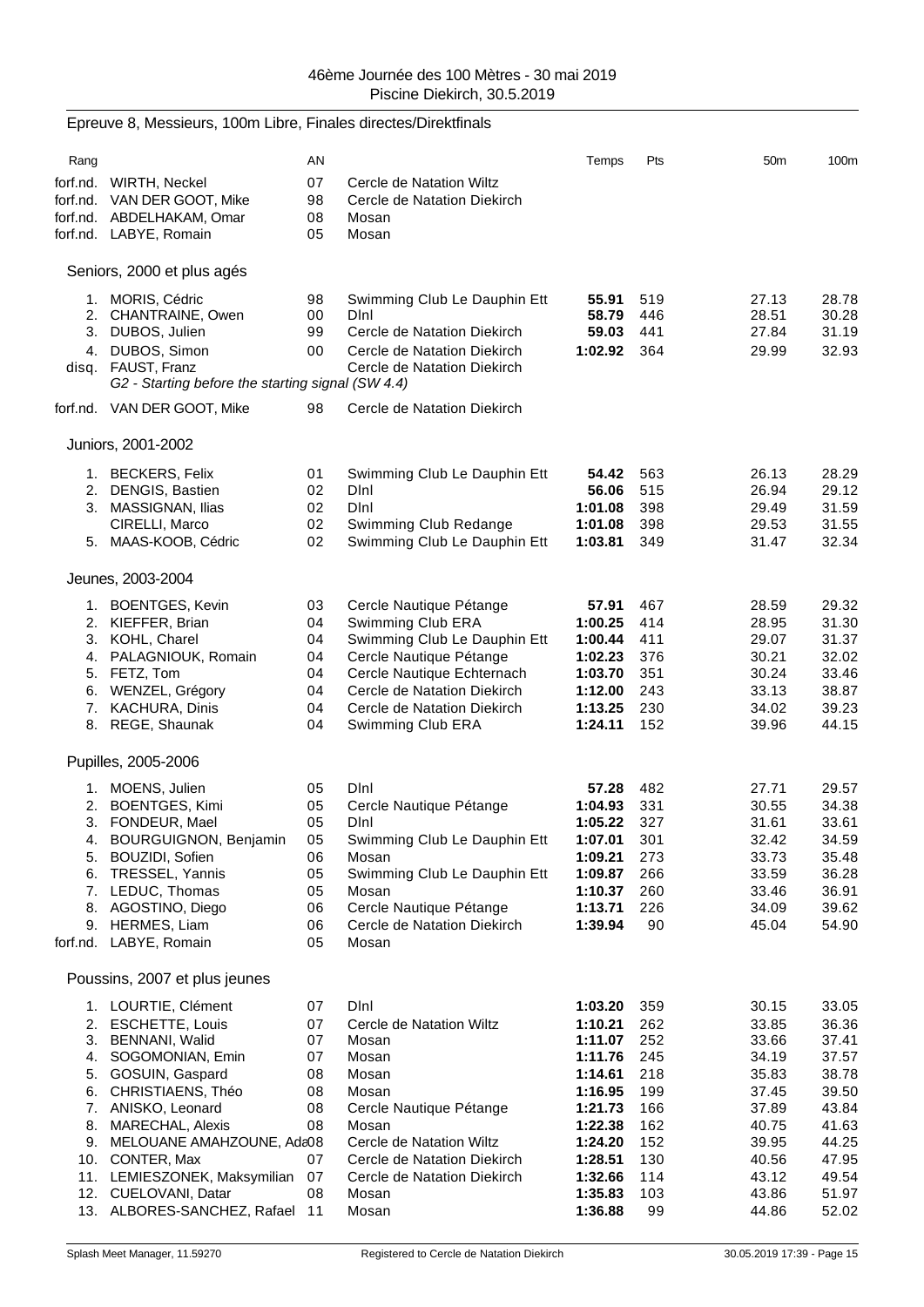### Epreuve 8, Garçons, 100m Libre, Poussins, 2007 et plus jeunes

| Rang     |                                                   | AN |                             | Temps   | <b>Pts</b> | 50 <sub>m</sub> | 100m    |
|----------|---------------------------------------------------|----|-----------------------------|---------|------------|-----------------|---------|
| 14.      | RUSSO, Bruno                                      | 09 | Mosan                       | 1:44.41 | 79         | 51.40           | 53.01   |
| 15.      | SCHEECK, Lennox                                   | 10 | Swimming Club Redange       | 1:44.83 | 78         | 49.46           | 55.37   |
| 16.      | SAOUDAOUI, Akram                                  | 09 | Cercle Nautique Pétange     | 1:49.07 | 69         | 51.58           | 57.49   |
| 17.      | CUELOVANI, Demetre                                | 10 | Mosan                       | 1:52.20 | 64         | 50.83           | 1:01.37 |
| 18.      | FIGUEIROA MUNOZ. L.                               | 08 | Cercle de Natation Diekirch | 1:53.53 | 62         | 54.56           | 58.97   |
| 19.      | <b>HERMAN, Mael</b>                               | 09 | Mosan                       | 1:58.01 | 55         | 57.12           | 1:00.89 |
| 20.      | EL BOUSTANE, Dawood                               | 10 | Mosan                       | 2:16.23 | 35         | 59.76           | 1:16.47 |
| 21.      | JOSSELIN, Enzo                                    | 09 | Cercle de Natation Diekirch | 2:20.54 | 32         | 1:04.57         | 1:15.97 |
| disg.    | GOMES DA COSTA, Rafael                            | 07 | Swimming Club ERA           |         |            |                 |         |
|          | G2 - Starting before the starting signal (SW 4.4) |    |                             |         |            |                 |         |
| disg.    | DAKEU NGAHA, David Owen 08                        |    | Cercle de Natation Diekirch |         |            |                 |         |
|          | G2 - Starting before the starting signal (SW 4.4) |    |                             |         |            |                 |         |
| disq.    | FIGUEIROA MUNOZ, M.                               | 08 | Cercle de Natation Diekirch |         |            |                 |         |
|          | G2 - Starting before the starting signal (SW 4.4) |    |                             |         |            |                 |         |
| forf.nd. | WIRTH, Neckel                                     | 07 | Cercle de Natation Wiltz    |         |            |                 |         |
| forf.nd. | ABDELHAKAM, Omar                                  | 08 | Mosan                       |         |            |                 |         |
|          |                                                   |    |                             |         |            |                 |         |

Epreuve 9 Dames, 100m 4 nages 2018 et plus agés 30.05.2019 - 16:00 Liste résultats Points: FINA 2017 Rang AN Temps Pts 50m 100m Finales directes/Direktfinals 1. GOSUIN, Augustine 04 Mosan **1:07.49** 592 31.00 36.49 2. BACKES, Zoe 04 Schwimmschule St. Vith **1:09.81** 534 31.40 38.41 3. CHAUVEHEID, Lilou 06 Dlnl **1:11.02** 508 32.45 38.57 4. HENVEAUX, Camille 06 Dlnl **1:11.53** 497 33.34 38.19 ROCCHI, Lena 04 Dlnl **1:11.53** 497 33.59 37.94 6. BROICH, Louisa Marie 03 Postsportverein Trier **1:13.48** 458 33.23 40.25 7. GRUNDHEBER, Angie 03 Swimming Club ERA **1:13.85** 451 33.59 40.26 8. KETTENMEYER, Ly 04 Swimming Club Le Dauphin Ett **1:13.86** 451 34.29 39.57 9. LEGROS, Diana 02 Dlnl **1:14.83** 434 35.46 39.37 10. DAVID, Sarah 06 Dlnl **1:15.32** 425 34.88 40.44 11. PIERARD, Laurine 05 Mosan **1:15.42** 424 35.39 40.03 12. BROICH, Lea-Sophie 00 Postsportverein Trier **1:15.50** 422 34.03 41.47 13. DEVISCOUR, Sarah 05 Cercle Nautique Echternach **1:16.62** 404 36.09 40.53 14. DAVID, Ryanna 08 Dlnl **1:16.77** 402 36.33 40.44 15. DEVILLE, Hélenne 08 Dlnl **1:17.12** 396 35.21 41.91 16. HENDRICK, Line 07 Dlnl **1:17.62** 389 34.54 43.08 17. FETZ, Melanie 01 Cercle Nautique Echternach **1:18.82** 371 35.26 43.56 18. ELCHEROTH, Milly 03 Swimming Club Redange **1:20.12** 353 38.30 41.82 19. GILLET, Nohra 07 Dlnl **1:20.81** 344 38.06 42.75 20. KETTENMEYER, Yin 06 Swimming Club Le Dauphin Ett **1:21.35** 338 39.77 41.58 21. MONTEGAUDIO, Elisa 07 Mosan **1:21.62** 334 37.30 44.32 22. CORREIA, Eva 05 Cercle de Natation Diekirch **1:22.84** 320 37.86 44.98 23. ELCHEROTH, Niki 07 Swimming Club Redange **1:25.94** 286 40.36 45.58 24. KOENIG, Aurélie 07 Swimming Club Redange **1:26.19** 284 40.79 45.40 25. BLESES, Joyce 08 Swimming Club Le Dauphin Ett **1:26.62** 280 40.63 45.99 26. GILLAIN, Gabrielle 08 Mosan **1:28.41** 263 40.67 47.74 27. OLINGER, Tina 06 Swimming Club Redange **1:28.74** 260 41.48 47.26 28. ZOUHAD, Sofia 07 Mosan **1:29.67** 252 42.26 47.41 29. FRANKINET, Margaux 08 Mosan **1:31.61** 236 44.37 47.24 30. DE WAHA, Lina-Marie 07 Cercle de Natation Diekirch **1:31.67** 236 42.08 49.59 31. HANSEN, Cindy 94 Swimming Club ERA **1:32.16** 232 44.35 47.81 32. DA SILVA PAIVA, Ana 04 Swimming Club ERA **1:32.30** 231 44.21 48.09 33. CHAUVEHEID, Violette 09 Mosan **1:36.15** 204 43.41 52.74 34. ANDOURA, Judie 09 Mosan **1:40.71** 178 48.96 51.75 35. MULONE, Chiara 09 Mosan **1:41.94** 171 47.42 54.52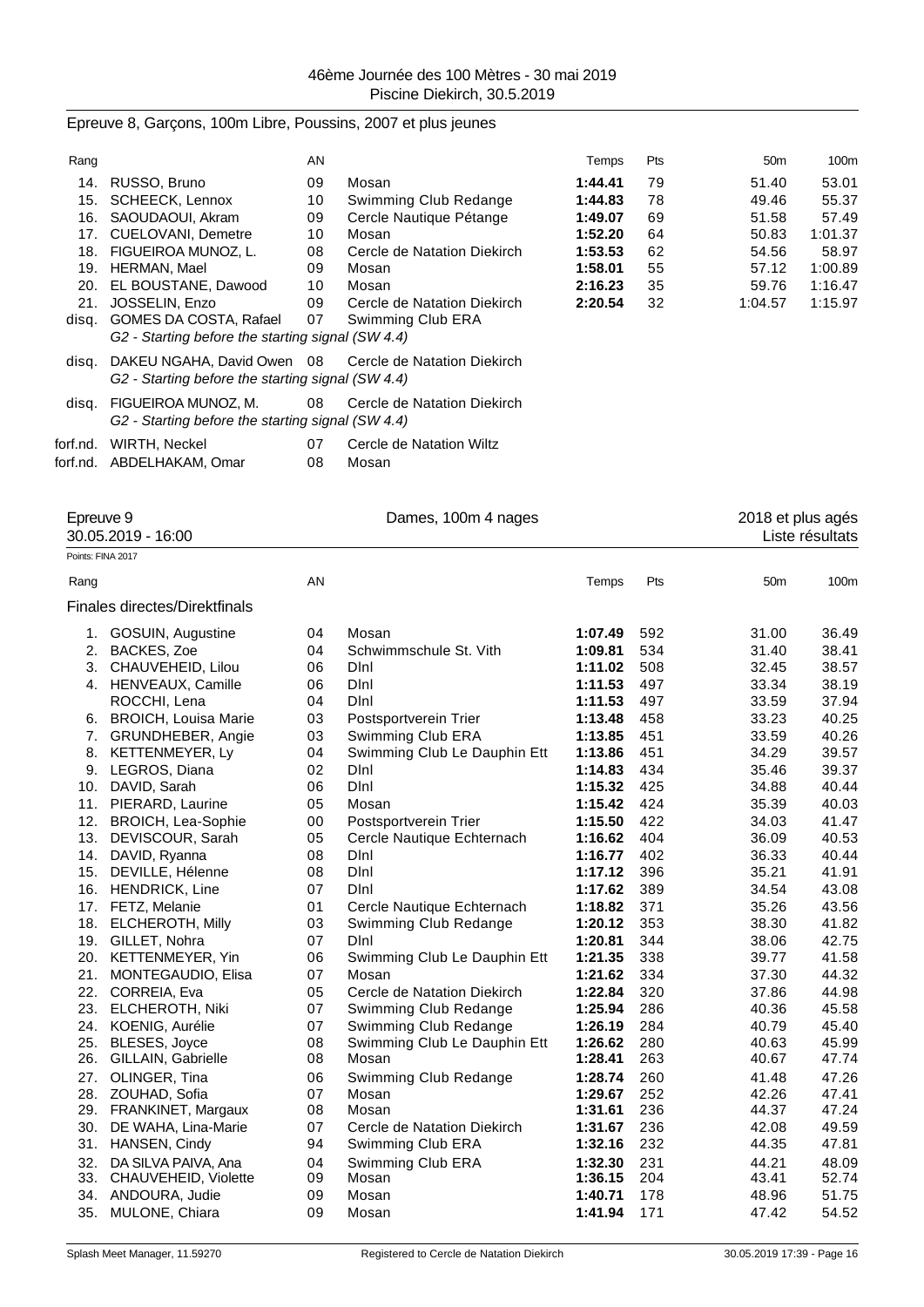# Epreuve 9, Dames, 100m 4 nages, Finales directes/Direktfinals

| Rang     |                                            | AN       |                                                                              | Temps              | Pts        | 50 <sub>m</sub> | 100m             |
|----------|--------------------------------------------|----------|------------------------------------------------------------------------------|--------------------|------------|-----------------|------------------|
| 36.      | DUBOS, Flavie                              | 03       | Cercle de Natation Diekirch                                                  | 1:43.60            | 163        | 50.27           | 53.33            |
|          | 37. ROBERT, Clara                          | 09       | Mosan                                                                        | 1:44.62            | 158        | 48.07           | 56.55            |
|          | 38. CARLOS DA SILVA, Ilana Luiza 10        |          | Mosan                                                                        | 1:45.94            | 153        | 50.53           | 55.41            |
|          | 39. CHRISTIAENS, Camille                   | 10       | Mosan                                                                        | 1:48.87            | 141        | 50.83           | 58.04            |
|          | 40. BENNANI, Maryam                        | 10       | Mosan                                                                        | 1:48.95            | 140        | 51.94           | 57.01            |
|          | 41. SHEHU, Alishia                         | 07<br>11 | Swimming Club ERA<br>Mosan                                                   | 1:53.21<br>1:55.43 | 125<br>118 | 56.55<br>53.10  | 56.66<br>1:02.33 |
|          | 42. DE GYNS, Lilwenn<br>43. OLINGER, Lilli | 09       | Swimming Club Redange                                                        | 1:56.55            | 114        | 57.35           | 59.20            |
|          | 44. NOTHUM, June                           | 09       | Swimming Club Redange                                                        | 1:59.33            | 107        | 1:00.45         | 58.88            |
|          | 45. GOSUIN, Léopoldine                     | 11       | Mosan                                                                        | 2:02.29            | 99         | 1:01.67         | 1:00.62          |
|          | disq. ANDOURA, Kamar                       | 09       | Mosan                                                                        |                    |            |                 |                  |
|          |                                            |          | D8 - upon the finish the swimmer did not touch the wall on the back (SW 6.6) |                    |            |                 |                  |
|          | forf.nd. AVEZ, Paule Audrey                | 08       | Cercle Nautique Pétange                                                      |                    |            |                 |                  |
|          | forf.nd. FRANSEN, Alexia                   | 07       | Dini                                                                         |                    |            |                 |                  |
|          | Seniors, 2002 et plus agées                |          |                                                                              |                    |            |                 |                  |
|          |                                            |          |                                                                              |                    |            |                 |                  |
|          | 1. LEGROS, Diana                           | 02       | Dini                                                                         | 1:14.83            | 434        | 35.46           | 39.37            |
|          | 2. BROICH, Lea-Sophie<br>3. FETZ, Melanie  | 00<br>01 | Postsportverein Trier<br>Cercle Nautique Echternach                          | 1:15.50<br>1:18.82 | 422<br>371 | 34.03<br>35.26  | 41.47<br>43.56   |
|          | 4. HANSEN, Cindy                           | 94       | Swimming Club ERA                                                            | 1:32.16            | 232        | 44.35           | 47.81            |
|          |                                            |          |                                                                              |                    |            |                 |                  |
|          | Juniors, 2003-2004                         |          |                                                                              |                    |            |                 |                  |
|          | 1. GOSUIN, Augustine                       | 04       | Mosan                                                                        | 1:07.49            | 592        | 31.00           | 36.49            |
|          | 2. BACKES, Zoe                             | 04       | Schwimmschule St. Vith                                                       | 1:09.81            | 534        | 31.40           | 38.41            |
|          | 3. ROCCHI, Lena                            | 04       | DInl                                                                         | 1:11.53            | 497        | 33.59           | 37.94            |
|          | 4. BROICH, Louisa Marie                    | 03       | Postsportverein Trier                                                        | 1:13.48            | 458        | 33.23           | 40.25            |
|          | 5. GRUNDHEBER, Angie                       | 03       | Swimming Club ERA                                                            | 1:13.85            | 451        | 33.59           | 40.26            |
|          | 6. KETTENMEYER, Ly                         | 04       | Swimming Club Le Dauphin Ett                                                 | 1:13.86            | 451        | 34.29           | 39.57            |
| 8.       | 7. ELCHEROTH, Milly<br>DA SILVA PAIVA, Ana | 03<br>04 | Swimming Club Redange<br>Swimming Club ERA                                   | 1:20.12<br>1:32.30 | 353<br>231 | 38.30<br>44.21  | 41.82<br>48.09   |
|          | 9. DUBOS, Flavie                           | 03       | Cercle de Natation Diekirch                                                  | 1:43.60            | 163        | 50.27           | 53.33            |
|          |                                            |          |                                                                              |                    |            |                 |                  |
|          | Jeunes, 2005-2006                          |          |                                                                              |                    |            |                 |                  |
|          | 1. CHAUVEHEID, Lilou                       | 06       | Dini                                                                         | 1:11.02            | 508        | 32.45           | 38.57            |
|          | 2. HENVEAUX, Camille                       | 06       | DInl                                                                         | 1:11.53            | 497        | 33.34           | 38.19            |
|          | 3. DAVID, Sarah                            | 06       | Dini                                                                         | 1:15.32            | 425        | 34.88           | 40.44            |
|          | 4. PIERARD, Laurine                        | 05       | Mosan                                                                        | 1:15.42            | 424        | 35.39           | 40.03            |
| 5.       | DEVISCOUR, Sarah                           | 05       | Cercle Nautique Echternach                                                   | 1:16.62            | 404        | 36.09           | 40.53            |
| 6.<br>7. | KETTENMEYER, Yin<br>CORREIA, Eva           | 06<br>05 | Swimming Club Le Dauphin Ett<br>Cercle de Natation Diekirch                  | 1:21.35<br>1:22.84 | 338<br>320 | 39.77<br>37.86  | 41.58<br>44.98   |
| 8.       | OLINGER, Tina                              | 06       | Swimming Club Redange                                                        | 1:28.74            | 260        | 41.48           | 47.26            |
|          |                                            |          |                                                                              |                    |            |                 |                  |
|          | Pupilles, 2007-2008                        |          |                                                                              |                    |            |                 |                  |
|          | 1. DAVID, Ryanna                           | 08       | Dini                                                                         | 1:16.77            | 402        | 36.33           | 40.44            |
|          | 2. DEVILLE, Hélenne                        | 08       | Dini                                                                         | 1:17.12            | 396        | 35.21           | 41.91            |
|          | 3. HENDRICK, Line                          | 07       | Dini                                                                         | 1:17.62            | 389        | 34.54           | 43.08            |
|          | 4. GILLET, Nohra                           | 07<br>07 | Dini<br>Mosan                                                                | 1:20.81<br>1:21.62 | 344<br>334 | 38.06           | 42.75<br>44.32   |
| 5.<br>6. | MONTEGAUDIO, Elisa<br>ELCHEROTH, Niki      | 07       | Swimming Club Redange                                                        | 1:25.94            | 286        | 37.30<br>40.36  | 45.58            |
| 7.       | KOENIG, Aurélie                            | 07       | Swimming Club Redange                                                        | 1:26.19            | 284        | 40.79           | 45.40            |
| 8.       | BLESES, Joyce                              | 08       | Swimming Club Le Dauphin Ett                                                 | 1:26.62            | 280        | 40.63           | 45.99            |
|          | 9. GILLAIN, Gabrielle                      | 08       | Mosan                                                                        | 1:28.41            | 263        | 40.67           | 47.74            |
|          | 10. ZOUHAD, Sofia                          | 07       | Mosan                                                                        | 1:29.67            | 252        | 42.26           | 47.41            |
|          | 11. FRANKINET, Margaux                     | 08       | Mosan                                                                        | 1:31.61            | 236        | 44.37           | 47.24            |
|          | 12. DE WAHA, Lina-Marie                    | 07       | Cercle de Natation Diekirch                                                  | 1:31.67            | 236        | 42.08           | 49.59            |
| 13.      | SHEHU, Alishia                             | 07       | Swimming Club ERA                                                            | 1:53.21            | 125        | 56.55           | 56.66            |
| forf.nd. | AVEZ, Paule Audrey                         | 08       | Cercle Nautique Pétange                                                      |                    |            |                 |                  |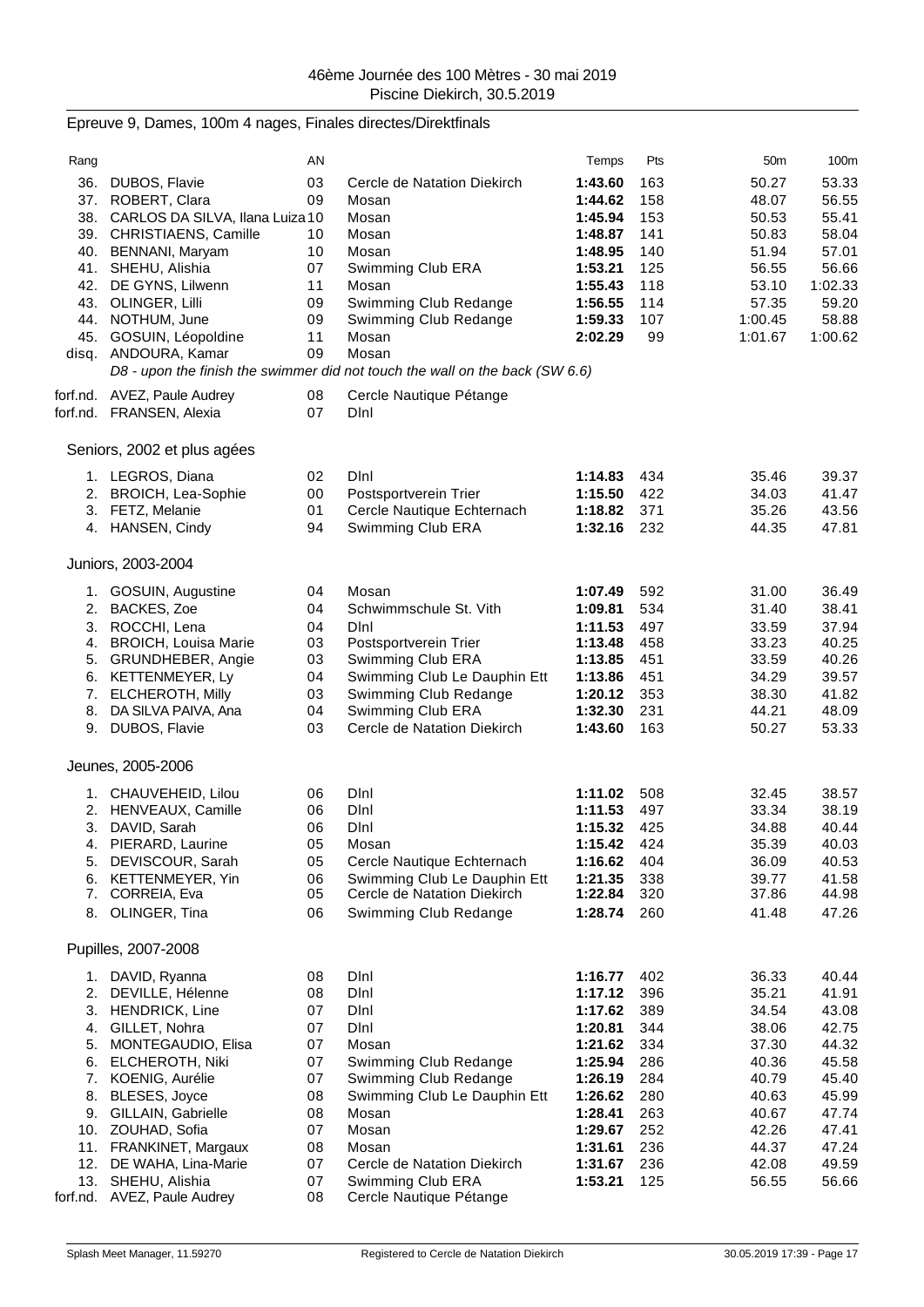# Epreuve 9, Filles, 100m 4 nages, Pupilles, 2007-2008 Rang AN Temps Pts 50m 100m forf.nd. FRANSEN, Alexia 07 Dlnl Poussins, 2009 et plus jeunes 1. CHAUVEHEID, Violette 09 Mosan **1:36.15** 204 43.41 52.74 2. ANDOURA, Judie 09 Mosan **1:40.71** 178 48.96 51.75 3. MULONE, Chiara 09 Mosan **1:41.94** 171 47.42 54.52 4. ROBERT, Clara 09 Mosan **1:44.62** 158 48.07 56.55 5. CARLOS DA SILVA, Ilana Luiza 10 Mosan **1:45.94**<br>1.48.87 **1:48.87** 6. CHRISTIAENS, Camille 10 Mosan 6. CHRISTIAENS, Camille 10 Mosan **1:48.87** 141 50.83 58.04 7. BENNANI, Maryam 10 Mosan **1:48.95** 140 51.94 57.01 8. DE GYNS, Lilwenn **11 Mosan** 1:02.33<br>1.55.43 118 53.10 1:02.33<br>9. OLINGER, Lilli **1:02.33** 59.20 9. OLINGER, Lilli 09 Swimming Club Redange **1:56.55** 114 57.35 59.20 09 Swimming Club Redange **1:59.33** 107 1:00.45 58.88 11. GOSUIN, Léopoldine 11 Mosan **2:02.29** 99 1:01.67 1:00.62 disq. ANDOURA, Kamar 09 Mosan

*D8 - upon the finish the swimmer did not touch the wall on the back (SW 6.6)*

| Points: FINA 2017 | Epreuve 10<br>30.05.2019 - 16:21     |    | Messieurs, 100m 4 nages      |         |     | 2018 et plus agés | Liste résultats |
|-------------------|--------------------------------------|----|------------------------------|---------|-----|-------------------|-----------------|
| Rang              |                                      | AN |                              | Temps   | Pts | 50 <sub>m</sub>   | 100m            |
|                   |                                      |    |                              |         |     |                   |                 |
|                   | <b>Finales directes/Direktfinals</b> |    |                              |         |     |                   |                 |
|                   | 1. MORIS, Cédric                     | 98 | Swimming Club Le Dauphin Ett | 1:03.10 | 506 | 30.34             | 32.76           |
| 2.                | DUBOS, Julien                        | 99 | Cercle de Natation Diekirch  | 1:08.27 | 399 | 31.14             | 37.13           |
| 3.                | <b>HUSQUINET, Louis</b>              | 05 | Dini                         | 1:08.98 | 387 | 32.09             | 36.89           |
| 4.                | STRAETEN, Victor                     | 06 | Dini                         | 1:09.45 | 379 | 32.65             | 36.80           |
| 5.                | LEROY, Guillaume                     | 03 | Dini                         | 1:09.58 | 377 | 32.68             | 36.90           |
| 6.                | <b>BOENTGES, Kevin</b>               | 03 | Cercle Nautique Pétange      | 1:09.66 | 376 | 1:09.69           |                 |
| 7.                | KIEFFER, Brian                       | 04 | Swimming Club ERA            | 1:09.83 | 373 | 33.81             | 36.02           |
| 8.                | CIRELLI, Marco                       | 02 | Swimming Club Redange        | 1:10.33 | 365 | 33.82             | 36.51           |
| 9.                | KOHL, Charel                         | 04 | Swimming Club Le Dauphin Ett | 1:10.73 | 359 | 32.94             | 37.79           |
| 10.               | PALAGNIOUK, Romain                   | 04 | Cercle Nautique Pétange      | 1:10.84 | 357 | 32.59             | 38.25           |
| 11.               | MAAS-KOOB, Cédric                    | 02 | Swimming Club Le Dauphin Ett | 1:10.88 | 357 | 33.72             | 37.16           |
| 12.               | CROMBEL, Jean                        | 06 | Dini                         | 1:11.66 | 345 | 33.96             | 37.70           |
| 13.               | LOVENS, Florentin                    | 06 | DInl                         | 1:12.05 | 340 | 34.07             | 37.98           |
|                   | 14. GOSUIN, Cyril                    | 06 | Dini                         | 1:13.74 | 317 | 35.05             | 38.69           |
| 15.               | LOURTIE, Clément                     | 07 | DInl                         | 1:14.27 | 310 | 35.59             | 38.68           |
|                   | 16. DUBOS, Simon                     | 00 | Cercle de Natation Diekirch  | 1:15.59 | 294 | 35.37             | 40.22           |
|                   | 17. FETZ, Tom                        | 04 | Cercle Nautique Echternach   | 1:15.82 | 291 | 33.66             | 42.16           |
| 18.               | <b>BOURGUIGNON, Benjamin</b>         | 05 | Swimming Club Le Dauphin Ett | 1:16.83 | 280 | 36.78             | 40.05           |
| 19.               | <b>BOENTGES, Kimi</b>                | 05 | Cercle Nautique Pétange      | 1:17.69 | 271 | 35.67             | 42.02           |
| 20.               | BOUZIDI, Sofien                      | 06 | Mosan                        | 1:19.54 | 252 | 37.95             | 41.59           |
| 21.               | TRESSEL, Yannis                      | 05 | Swimming Club Le Dauphin Ett | 1:20.04 | 248 | 36.69             | 43.35           |
| 22.               | WENZEL, Grégory                      | 04 | Cercle de Natation Diekirch  | 1:20.88 | 240 | 35.96             | 44.92           |
| 23.               | LEMPEREUR, Simon                     | 07 | DInl                         | 1:21.11 | 238 | 38.80             | 42.31           |
|                   | 24. LEDUC, Thomas                    | 05 | Mosan                        | 1:21.43 | 235 | 37.82             | 43.61           |
| 25.               | <b>BENNANI, Walid</b>                | 07 | Mosan                        | 1:22.75 | 224 | 38.50             | 44.25           |
| 26.               | SOGOMONIAN, Emin                     | 07 | Mosan                        | 1:24.41 | 211 | 38.89             | 45.52           |
| 27.               | <b>ESCHETTE, Louis</b>               | 07 | Cercle de Natation Wiltz     | 1:25.53 | 203 | 38.63             | 46.90           |
| 28.               | GOSUIN, Gaspard                      | 08 | Mosan                        | 1:25.70 | 202 | 40.63             | 45.07           |
|                   | 29. AGOSTINO, Diego                  | 06 | Cercle Nautique Pétange      | 1:26.65 | 195 | 39.29             | 47.36           |
|                   | 30. CHRISTIAENS, Théo                | 08 | Mosan                        | 1:29.63 | 176 | 41.92             | 47.71           |
| 31.               | REGE, Shaunak                        | 04 | Swimming Club ERA            | 1:32.78 | 159 | 41.89             | 50.89           |
| 32.               | ANISKO, Leonard                      | 08 | Cercle Nautique Pétange      | 1:33.03 | 158 | 41.60             | 51.43           |
| 33.               | MARECHAL, Alexis                     | 08 | Mosan                        | 1:35.68 | 145 | 46.10             | 49.58           |
| 34.               | KASSENSSA, Maxence                   | 08 | Mosan                        | 1:38.81 | 131 | 47.39             | 51.42           |
| 35.               | MELOUANE AMAHZOUNE, Ada08            |    | Cercle de Natation Wiltz     | 1:38.98 | 131 | 46.27             | 52.71           |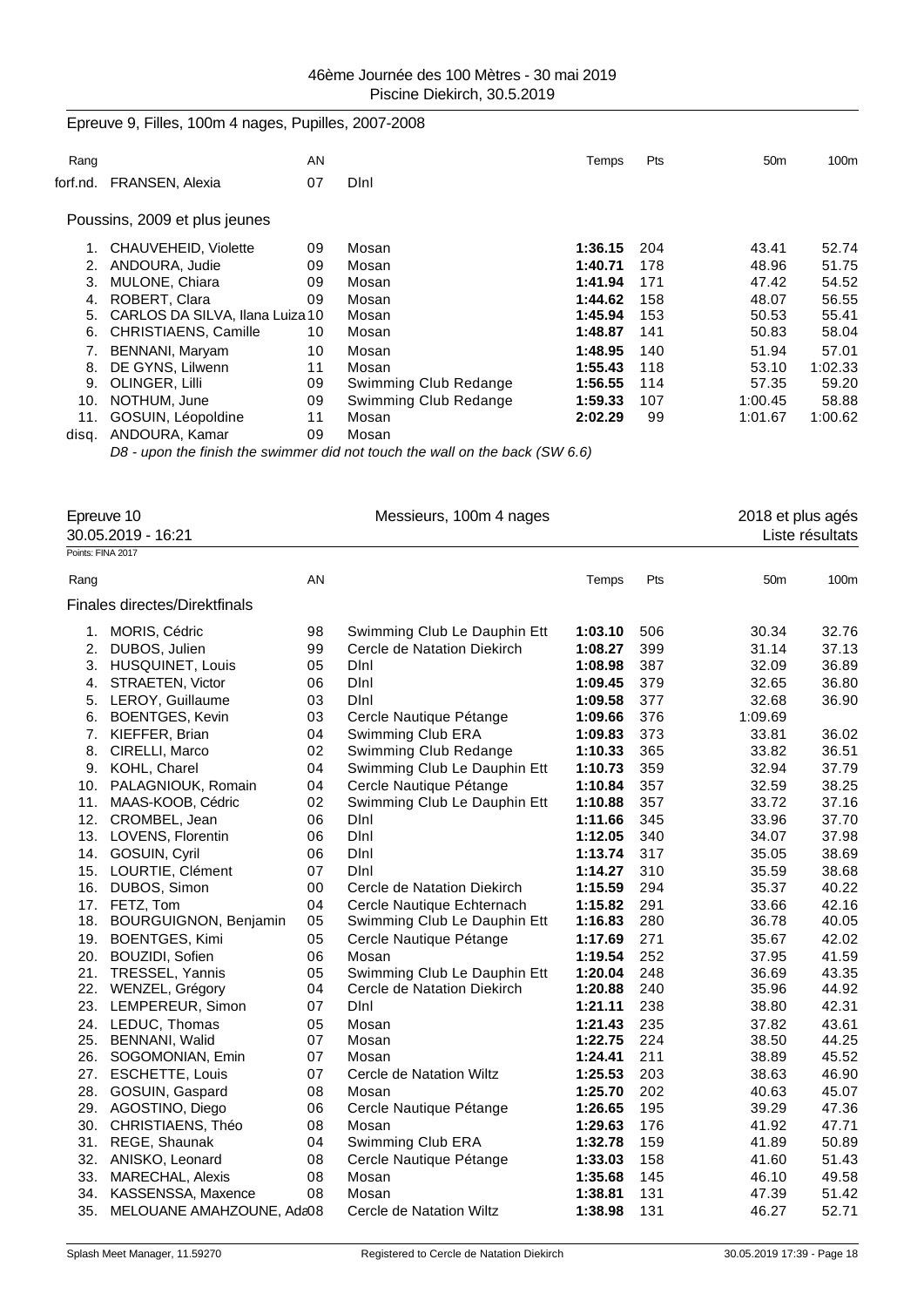|                            | Epreuve 10, Messieurs, 100m 4 nages, Finales directes/Direktfinals                                                                                                                                                                                                                                                              |                                                                      |                                                                                                                                                                                                       |                                                                                                                       |                                                                           |                                                                                                 |                                                                                                 |
|----------------------------|---------------------------------------------------------------------------------------------------------------------------------------------------------------------------------------------------------------------------------------------------------------------------------------------------------------------------------|----------------------------------------------------------------------|-------------------------------------------------------------------------------------------------------------------------------------------------------------------------------------------------------|-----------------------------------------------------------------------------------------------------------------------|---------------------------------------------------------------------------|-------------------------------------------------------------------------------------------------|-------------------------------------------------------------------------------------------------|
| Rang                       |                                                                                                                                                                                                                                                                                                                                 | AN                                                                   |                                                                                                                                                                                                       | Temps                                                                                                                 | Pts                                                                       | 50 <sub>m</sub>                                                                                 | 100m                                                                                            |
|                            | 36. GENEVROIS, Sébastien<br>37. CUELOVANI, Datar<br>38. DAKEU NGAHA, David Owen<br>39. LOPEZ, Xavi<br>40. RUSSO, Bruno<br>41. CUELOVANI, Demetre<br>42. ALBORES-SANCHEZ, Rafael 11<br>disq. BECKERS, Felix                                                                                                                      | 09<br>08<br>08<br>10<br>09<br>10<br>01                               | Mosan<br>Mosan<br>Cercle de Natation Diekirch<br>Mosan<br>Mosan<br>Mosan<br>Mosan<br>Swimming Club Le Dauphin Ett<br>D10 - swimmer completely submerged when touching the wall at the finish (SW 6.4) | 1:41.47<br>1:46.21<br>1:57.46<br>1:58.23<br>2:00.33<br>2:00.46<br>2:02.95                                             | 121<br>106<br>78<br>77<br>73<br>72<br>68                                  | 47.37<br>47.25<br>55.66<br>58.72<br>1:00.59<br>55.88<br>1:03.44                                 | 54.10<br>58.96<br>1:01.80<br>59.51<br>59.74<br>1:04.58<br>59.51                                 |
|                            | disq. SCHMITZ, Dylan<br>G2 - Starting before the starting signal (SW 4.4)                                                                                                                                                                                                                                                       | 05                                                                   | DInl                                                                                                                                                                                                  |                                                                                                                       |                                                                           |                                                                                                 |                                                                                                 |
| disq.                      | SAOUDAOUI, Akram                                                                                                                                                                                                                                                                                                                | 09                                                                   | Cercle Nautique Pétange<br>D3 - swimmer did not stay upon his back throughout the race except when executing the turn (SW 6.3)                                                                        |                                                                                                                       |                                                                           |                                                                                                 |                                                                                                 |
|                            | forf.nd. WIRTH, Neckel<br>forf.nd. VAELEN, Sam<br>forf.nd. ABDELHAKAM, Omar<br>forf.nd. HERMAN, Mael<br>forf.nd. LABYE, Romain                                                                                                                                                                                                  | 07<br>07<br>08<br>09<br>05                                           | Cercle de Natation Wiltz<br>Dini<br>Mosan<br>Mosan<br>Mosan                                                                                                                                           |                                                                                                                       |                                                                           |                                                                                                 |                                                                                                 |
|                            | Seniors, 2000 et plus agés                                                                                                                                                                                                                                                                                                      |                                                                      |                                                                                                                                                                                                       |                                                                                                                       |                                                                           |                                                                                                 |                                                                                                 |
|                            | 1. MORIS, Cédric<br>2. DUBOS, Julien<br>3. DUBOS, Simon                                                                                                                                                                                                                                                                         | 98<br>99<br>00                                                       | Swimming Club Le Dauphin Ett<br>Cercle de Natation Diekirch<br>Cercle de Natation Diekirch                                                                                                            | 1:03.10<br>1:08.27<br>1:15.59                                                                                         | 506<br>399<br>294                                                         | 30.34<br>31.14<br>35.37                                                                         | 32.76<br>37.13<br>40.22                                                                         |
|                            | Juniors, 2001-2002                                                                                                                                                                                                                                                                                                              |                                                                      |                                                                                                                                                                                                       |                                                                                                                       |                                                                           |                                                                                                 |                                                                                                 |
|                            | 1. CIRELLI, Marco<br>2. MAAS-KOOB, Cédric<br>disq. BECKERS, Felix                                                                                                                                                                                                                                                               | 02<br>02<br>01                                                       | Swimming Club Redange<br>Swimming Club Le Dauphin Ett<br>Swimming Club Le Dauphin Ett<br>D10 - swimmer completely submerged when touching the wall at the finish (SW 6.4)                             | 1:10.33<br>1:10.88                                                                                                    | 365<br>357                                                                | 33.82<br>33.72                                                                                  | 36.51<br>37.16                                                                                  |
|                            | Jeunes, 2003-2004                                                                                                                                                                                                                                                                                                               |                                                                      |                                                                                                                                                                                                       |                                                                                                                       |                                                                           |                                                                                                 |                                                                                                 |
| 3.<br>5.<br>6.<br>7.       | 1. LEROY, Guillaume<br>2. BOENTGES, Kevin<br>KIEFFER, Brian<br>4. KOHL, Charel<br>PALAGNIOUK, Romain<br>FETZ, Tom<br>WENZEL, Grégory<br>8. REGE, Shaunak                                                                                                                                                                        | 03<br>03<br>04<br>04<br>04<br>04<br>04<br>04                         | Dini<br>Cercle Nautique Pétange<br>Swimming Club ERA<br>Swimming Club Le Dauphin Ett<br>Cercle Nautique Pétange<br>Cercle Nautique Echternach<br>Cercle de Natation Diekirch<br>Swimming Club ERA     | 1:09.58<br>1:09.66<br>1:09.83<br>1:10.73<br>1:10.84<br>1:15.82<br>1:20.88<br>1:32.78                                  | 377<br>376<br>373<br>359<br>357<br>291<br>240<br>159                      | 32.68<br>1:09.69<br>33.81<br>32.94<br>32.59<br>33.66<br>35.96<br>41.89                          | 36.90<br>36.02<br>37.79<br>38.25<br>42.16<br>44.92<br>50.89                                     |
|                            | Pupilles, 2005-2006                                                                                                                                                                                                                                                                                                             |                                                                      |                                                                                                                                                                                                       |                                                                                                                       |                                                                           |                                                                                                 |                                                                                                 |
| 5.<br>6.<br>7.<br>8.<br>9. | 1. HUSQUINET, Louis<br>2. STRAETEN, Victor<br>3. CROMBEL, Jean<br>4. LOVENS, Florentin<br>GOSUIN, Cyril<br><b>BOURGUIGNON, Benjamin</b><br><b>BOENTGES, Kimi</b><br>BOUZIDI, Sofien<br>TRESSEL, Yannis<br>10. LEDUC, Thomas<br>11. AGOSTINO, Diego<br>disq. SCHMITZ, Dylan<br>G2 - Starting before the starting signal (SW 4.4) | 05<br>06<br>06<br>06<br>06<br>05<br>05<br>06<br>05<br>05<br>06<br>05 | Dini<br>Dini<br>Dini<br>Dini<br>Dini<br>Swimming Club Le Dauphin Ett<br>Cercle Nautique Pétange<br>Mosan<br>Swimming Club Le Dauphin Ett<br>Mosan<br>Cercle Nautique Pétange<br>DInl                  | 1:08.98<br>1:09.45<br>1:11.66<br>1:12.05<br>1:13.74<br>1:16.83<br>1:17.69<br>1:19.54<br>1:20.04<br>1:21.43<br>1:26.65 | 387<br>379<br>345<br>340<br>317<br>280<br>271<br>252<br>248<br>235<br>195 | 32.09<br>32.65<br>33.96<br>34.07<br>35.05<br>36.78<br>35.67<br>37.95<br>36.69<br>37.82<br>39.29 | 36.89<br>36.80<br>37.70<br>37.98<br>38.69<br>40.05<br>42.02<br>41.59<br>43.35<br>43.61<br>47.36 |

forf.nd. LABYE, Romain 05 Mosan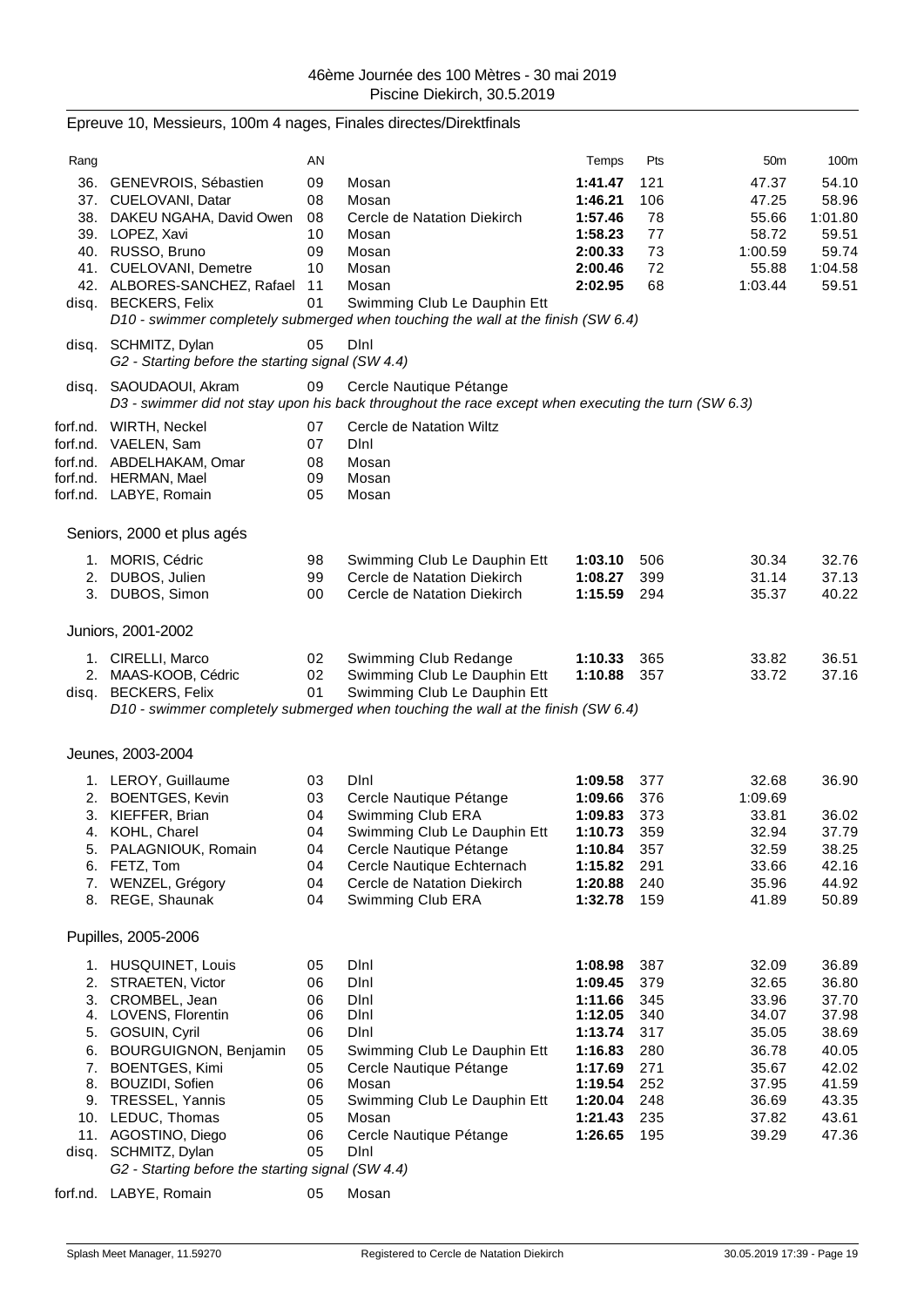## Epreuve 10, Messieurs, 100m 4 nages

# Poussins, 2007 et plus jeunes

| 1.    | LOURTIE, Clément          | 07 | Dini                        | 1:14.27 | 310 | 35.59   | 38.68   |
|-------|---------------------------|----|-----------------------------|---------|-----|---------|---------|
| 2.    | LEMPEREUR, Simon          | 07 | Dini                        | 1:21.11 | 238 | 38.80   | 42.31   |
| 3.    | <b>BENNANI, Walid</b>     | 07 | Mosan                       | 1:22.75 | 224 | 38.50   | 44.25   |
| 4.    | SOGOMONIAN, Emin          | 07 | Mosan                       | 1:24.41 | 211 | 38.89   | 45.52   |
| 5.    | <b>ESCHETTE, Louis</b>    | 07 | Cercle de Natation Wiltz    | 1:25.53 | 203 | 38.63   | 46.90   |
| 6.    | GOSUIN, Gaspard           | 08 | Mosan                       | 1:25.70 | 202 | 40.63   | 45.07   |
| 7.    | CHRISTIAENS, Théo         | 08 | Mosan                       | 1:29.63 | 176 | 41.92   | 47.71   |
| 8.    | ANISKO, Leonard           | 08 | Cercle Nautique Pétange     | 1:33.03 | 158 | 41.60   | 51.43   |
| 9.    | MARECHAL, Alexis          | 08 | Mosan                       | 1:35.68 | 145 | 46.10   | 49.58   |
| 10.   | KASSENSSA, Maxence        | 08 | Mosan                       | 1:38.81 | 131 | 47.39   | 51.42   |
| 11.   | MELOUANE AMAHZOUNE, Ada08 |    | Cercle de Natation Wiltz    | 1:38.98 | 131 | 46.27   | 52.71   |
| 12.   | GENEVROIS, Sébastien      | 09 | Mosan                       | 1:41.47 | 121 | 47.37   | 54.10   |
| 13.   | CUELOVANI, Datar          | 08 | Mosan                       | 1:46.21 | 106 | 47.25   | 58.96   |
| 14.   | DAKEU NGAHA, David Owen   | 08 | Cercle de Natation Diekirch | 1:57.46 | 78  | 55.66   | 1:01.80 |
| 15.   | LOPEZ, Xavi               | 10 | Mosan                       | 1:58.23 | 77  | 58.72   | 59.51   |
| 16.   | RUSSO, Bruno              | 09 | Mosan                       | 2:00.33 | 73  | 1:00.59 | 59.74   |
|       | 17. CUELOVANI, Demetre    | 10 | Mosan                       | 2:00.46 | 72  | 55.88   | 1:04.58 |
| 18.   | ALBORES-SANCHEZ, Rafael   | 11 | Mosan                       | 2:02.95 | 68  | 1:03.44 | 59.51   |
| disq. | SAOUDAOUI, Akram          | 09 | Cercle Nautique Pétange     |         |     |         |         |
|       |                           |    |                             |         |     |         |         |

| D3 - swimmer did not stay upon his back throughout the race except when executing the turn (SW 6.3) |  |  |  |
|-----------------------------------------------------------------------------------------------------|--|--|--|
|-----------------------------------------------------------------------------------------------------|--|--|--|

| Cercle de Natation Wil |  |
|------------------------|--|
|                        |  |

| forf.nd. WIRTH, Neckel    | በ7  | Cercle de Natation Wiltz |
|---------------------------|-----|--------------------------|
| forf.nd. VAELEN. Sam      | በ7  | Dini                     |
| forf.nd. ABDELHAKAM. Omar | 08. | Mosan                    |
| forf.nd. HERMAN. Mael     | 09. | Mosan                    |

| Epreuve 11<br>30.05.2019 - 17:01 |                                                                      | Mixte, 4 x 100m Libre |                |                            | Finales directes/Direktfinals<br>Liste résultats             |                    |                           |                    |
|----------------------------------|----------------------------------------------------------------------|-----------------------|----------------|----------------------------|--------------------------------------------------------------|--------------------|---------------------------|--------------------|
| Points: FINA 2017                |                                                                      |                       |                |                            |                                                              |                    |                           |                    |
| Rang                             |                                                                      |                       |                |                            |                                                              |                    | Temps                     | Pts                |
| 1 <sub>1</sub>                   | DIni 1<br>MOENS, Julien<br>HENVEAUX, Camille                         | $+0.67$<br>$+0.49$    | 27.65<br>29.83 | DInl<br>57.60<br>1:02.87   | CHAUVEHEID, Lilou<br>DENGIS, Bastien                         | $+0.30$<br>$+0.26$ | 3:59.63<br>30.31<br>26.40 | 1:03.17<br>55.99   |
| 2.                               | Dlnl 2<br>LEROY, Guillaume<br>ROCCHI, Lena                           | $+0.69$<br>$+0.54$    | 28.83<br>30.18 | Dlnl<br>1:00.62<br>1:03.54 | STREPENNE, Elisa<br>CHANTRAINE, Owen                         | $+0.49$<br>$+0.50$ | 4:07.49<br>30.37<br>28.02 | 1:04.42<br>58.91   |
| 3.                               | DInl 3<br>MASSIGNAN, Ilias<br>FREDJ, Nessrine                        | $+0.77$<br>$+0.34$    | 28.92<br>30.59 | DInl<br>1:00.26<br>1:03.74 | <b>HENDRICK, Line</b><br><b>HUSQUINET, Louis</b>             | $+0.21$            | 4:11.88<br>31.93<br>28.69 | 1:07.51<br>1:00.37 |
|                                  | 4. Dlnl 7<br>LOVENS, Florentin<br>FRANSEN, Alexia                    | $+0.62$<br>$+0.56$    | 30.86<br>29.73 | DInl<br>1:03.57<br>1:01.50 | DEVILLE, Hélenne<br>SCHMITZ, Dylan                           | $+0.32$<br>$+0.69$ | 4:22.60<br>34.04<br>32.34 | 1:11.28<br>1:06.25 |
| 5.                               | Dlnl 5<br>STRAETEN, Victor<br>DAVID, Ryanna                          | $+0.61$<br>$+0.51$    | 30.40<br>33.86 | DInl<br>1:02.88<br>1:10.36 | LEGROS, Diana<br>LOURTIE, Clément                            | $+0.65$<br>$+0.48$ | 4:26.04<br>32.24<br>31.19 | 1:06.81<br>1:05.99 |
| 6.                               | Dini 6<br>GOSUIN, Cyril<br>GILLET, Nohra                             |                       | 31.37<br>33.50 | DInl<br>1:05.37<br>1:09.47 | ZELLER, Pauline<br>FONDEUR, Mael                             | $+0.17$            | 4:31.33<br>34.44<br>30.10 | 1:12.06<br>1:04.43 |
| 7.                               | DInl 4<br>LEMPEREUR, Simon<br>DAVID, Sarah                           |                       | 35.95<br>32.94 | Dlnl<br>1:15.33<br>1:06.95 | DUMONT, Sarah<br>CROMBEL, Jean                               | $+0.52$<br>$+0.59$ | 4:33.26<br>32.02<br>29.95 | 1:08.28<br>1:02.70 |
| 8.                               | Cercle de Natation Diekirch 1<br>CORREIA, Eva<br>DE WAHA, Lina-Marie | $+0.67$               | 33.72<br>37.04 | 1:09.86<br>1:22.11         | Cercle de Natation Diekirch<br>DUBOS, Simon<br>DUBOS, Julien | $+0.32$<br>$+0.56$ | 4:37.60<br>30.56<br>28.57 | 1:06.35<br>59.28   |